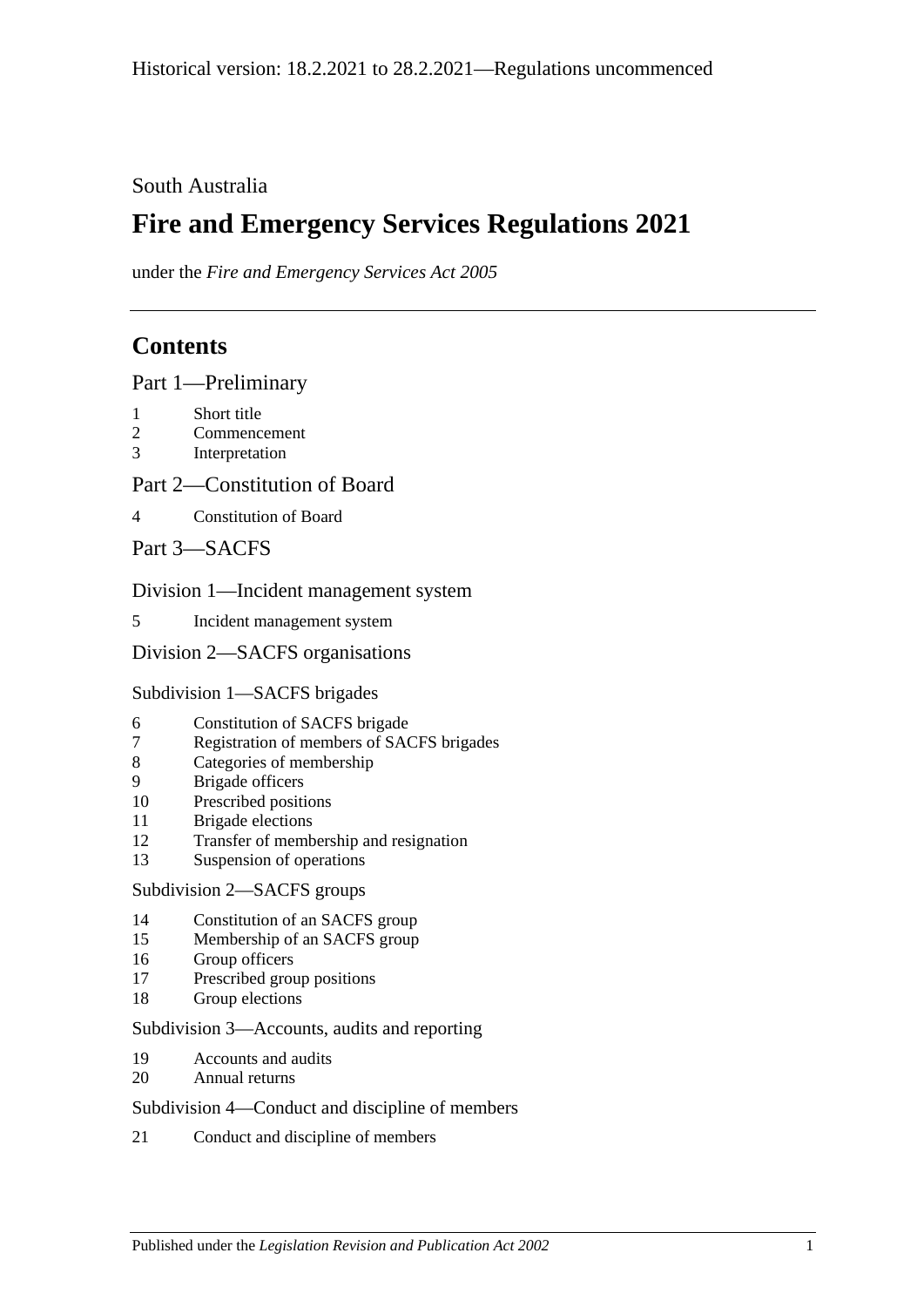#### Subdivision [5—Miscellaneous matters](#page-17-0)

- [Incident reports](#page-17-1)
- [Absence from SACFS duties](#page-17-2)
- [Dissolution of SACFS organisation—consultation requirements](#page-18-0)
- [Brigades formed by various government agencies](#page-18-1)

#### Division [3—Industry Brigades](#page-19-0)

- [Designation of area](#page-19-1)
- [Formation of industry brigade](#page-20-0)

## Division [4—Fire prevention authorities and plans—country areas and urban](#page-21-0)  [bushfire risk areas](#page-21-0)

[Bushfire Management Area Plans](#page-21-1)

Division [5—Fire prevention](#page-21-2)

#### Subdivision [1—Preliminary](#page-21-3)

[Interpretation](#page-21-4)

Subdivision [2—Fires during the fire danger season](#page-22-0)

- [Fires permitted under section](#page-22-1) 79(2) of Act
- [Permits](#page-23-0)
- [Special provisions relating to gas and electric cooking appliances](#page-25-0)
- [Fires during fire danger season—orchards and vineyards](#page-27-0)
- [Fires in the open air on a total fire ban day](#page-27-1)

Subdivision [3—Restrictions on the use of certain appliances etc](#page-28-0)

- [Stationary engines](#page-28-1)
- [Internal combustion engines](#page-28-2)
- [Vehicles](#page-29-0)
- [Aircraft](#page-29-1)
- [Gas welding, soldering, metal cutting, grinding and abrasion](#page-29-2)
- [Bees](#page-30-0)
- [Rabbit fumigators](#page-30-1)
- [Bird scarers](#page-30-2)
- [Fireworks](#page-31-0)
- [Blasting](#page-31-1)

Subdivision [4—Burning objects and material](#page-31-2)

[Burning objects and material](#page-31-3)

#### Subdivision [5—Miscellaneous](#page-32-0)

- [Fire safety at premises](#page-32-1)
- [Caravans](#page-32-2)

#### Division [6—Other matters](#page-32-3)

- [Identity cards](#page-32-4)
- [Roadside fire protection](#page-33-0)
- [Maintenance and inspection of fire-fighting equipment](#page-33-1)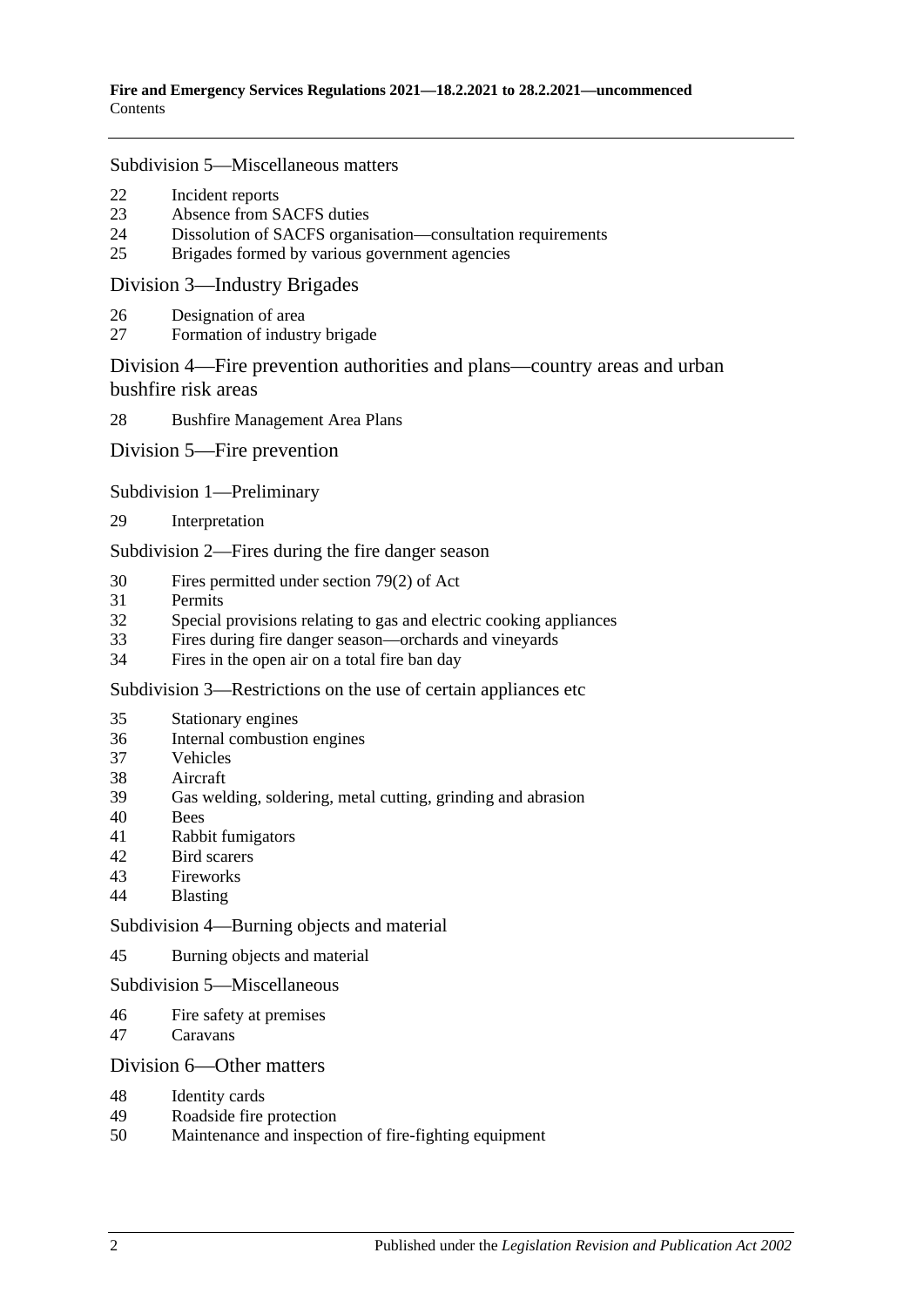## Part [4—Fire prevention](#page-33-2)

- [Duties to prevent fires—private land](#page-33-3)
- [Duties to prevent fires—council land](#page-33-4)
- [Duties to prevent fires—Crown land](#page-33-5)
- [Prescribed activity](#page-34-0)
- [Applications for warrants](#page-34-1)
- [Prescribed rate of interest](#page-35-0)
- Part [5—SASES](#page-35-1)

## Division [1—SASES units—Constitution and membership](#page-35-2)

[List of members](#page-35-3)

#### Division [2—Unit managers](#page-35-4)

[Unit managers](#page-35-5)

## Division [3—Accounts, audits and reporting](#page-35-6)

- [Accounts and audits](#page-35-7)
- [Annual returns](#page-36-0)

## Division [4—Discipline of members](#page-36-1)

[Discipline of members](#page-36-2)

## Division [5—Miscellaneous](#page-38-0)

- [Identity cards](#page-38-1)
- [Dissolution of organisation \(section 116\)](#page-39-0)

## Part [6—Miscellaneous](#page-40-0)

- [Coronial inquests](#page-40-1)
- [Prescribed water authority](#page-40-2)
- [Use of water](#page-40-3)
- [Insignia](#page-40-4)
- [Service insignia](#page-41-0)
- [Fees](#page-41-1)
- [Expiation of offences](#page-41-2)
- [Prescribed persons and bodies](#page-42-0)

## Schedule [1—Certificate of registration of an SACFS brigade](#page-43-0)

## Schedule [2—Officers of an SACFS brigade](#page-43-1)

- [Brigade captain](#page-43-2)<br>2 Lieutenant
- [Lieutenant](#page-43-3)
- [Senior firefighter](#page-43-4)

## Schedule [3—Certificate of registration of an SACFS group](#page-44-0)

## Schedule [4—Officers of an SACFS group](#page-44-1)

- [Group officer](#page-44-2)
- [Deputy group officer](#page-44-3)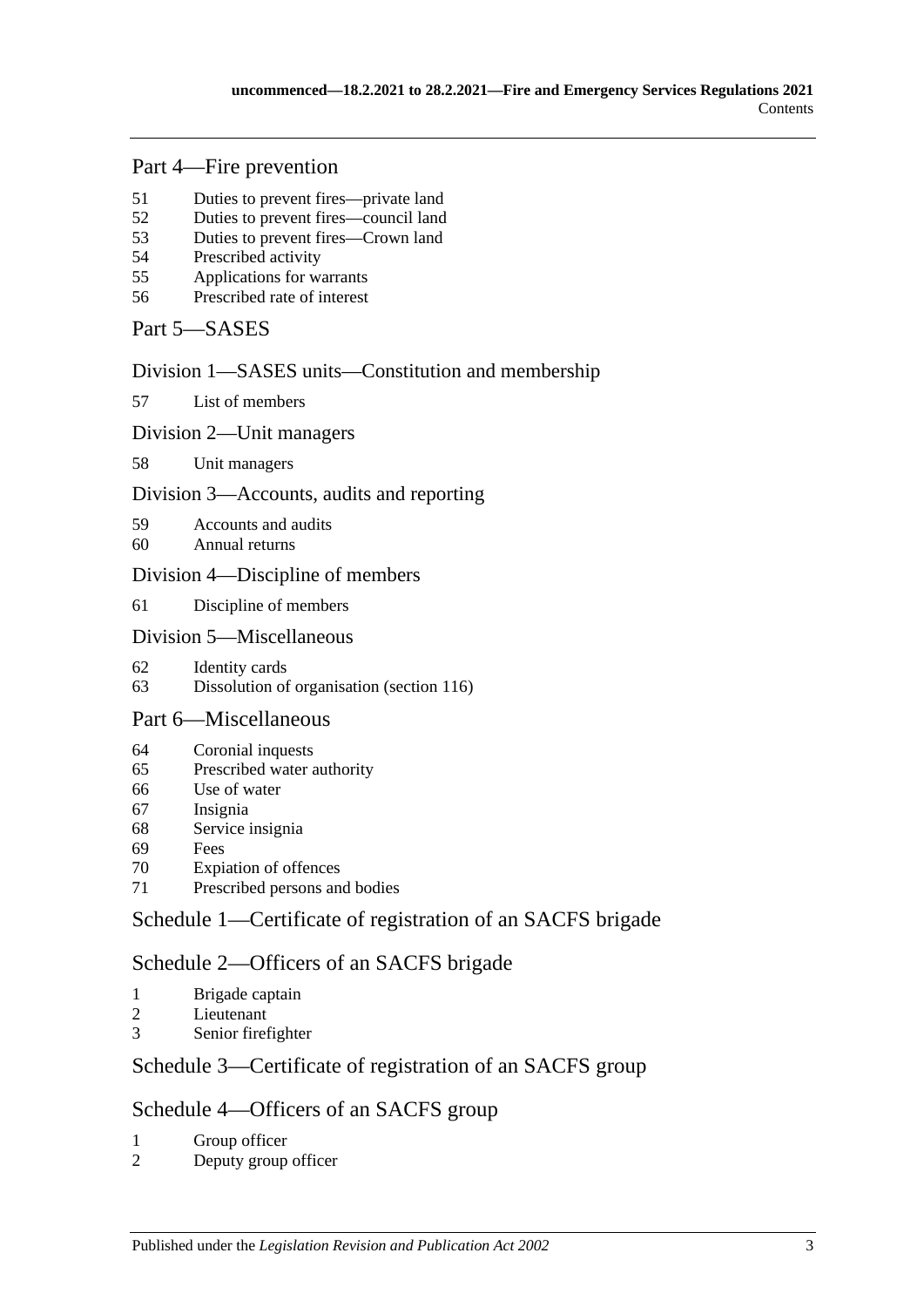**Fire and Emergency Services Regulations 2021—18.2.2021 to 28.2.2021—uncommenced** Contents

Schedule [5—Regulation](#page-44-4) 32 declaration

Schedule 6—Section [105F notice](#page-45-0)

Schedule [7—Variation or revocation of section](#page-46-0) 105F notice

Schedule [9—Permit authorising person to light or maintain fire during fire](#page-46-1)  [danger season](#page-46-1)

Schedule [10—Permit authorising person to light or maintain fire in open air](#page-47-0)  [contrary to terms of total fire ban](#page-47-0)

Schedule 11—Revocation of *[Fire and Emergency Services Regulations](#page-47-1) 2005*

[Legislative history](#page-48-0)

# <span id="page-3-0"></span>**Part 1—Preliminary**

## <span id="page-3-1"></span>**1—Short title**

These regulations may be cited as the *Fire and Emergency Services Regulations 2021*.

## <span id="page-3-2"></span>**2—Commencement**

These regulations come into operation on 1 March 2021.

#### <span id="page-3-3"></span>**3—Interpretation**

(1) In these regulations, unless the contrary intention appears—

*Act* means the *[Fire and Emergency Services Act](http://www.legislation.sa.gov.au/index.aspx?action=legref&type=act&legtitle=Fire%20and%20Emergency%20Services%20Act%202005) 2005*;

*Australian Standard* means a standard of Standards Australia;

*incident management system* (being a system that relates to SACFS)—see [regulation](#page-4-4) 5;

*operation*, in relation to the activities of SACFS, includes a practice or training session for members of an SACFS organisation;

*recognised emergency service* means—

- (a) an emergency services organisation; or
- (b) South Australia Police; or
- (c) St John Ambulance Australia South Australia Incorporated; or
- (d) SA Ambulance Service Inc;

*SA Water* means the South Australian Water Corporation.

(2) A reference in these regulations to the *Chief Officer* is a reference to the Chief Officer of the emergency services organisation to which the relevant provision relates.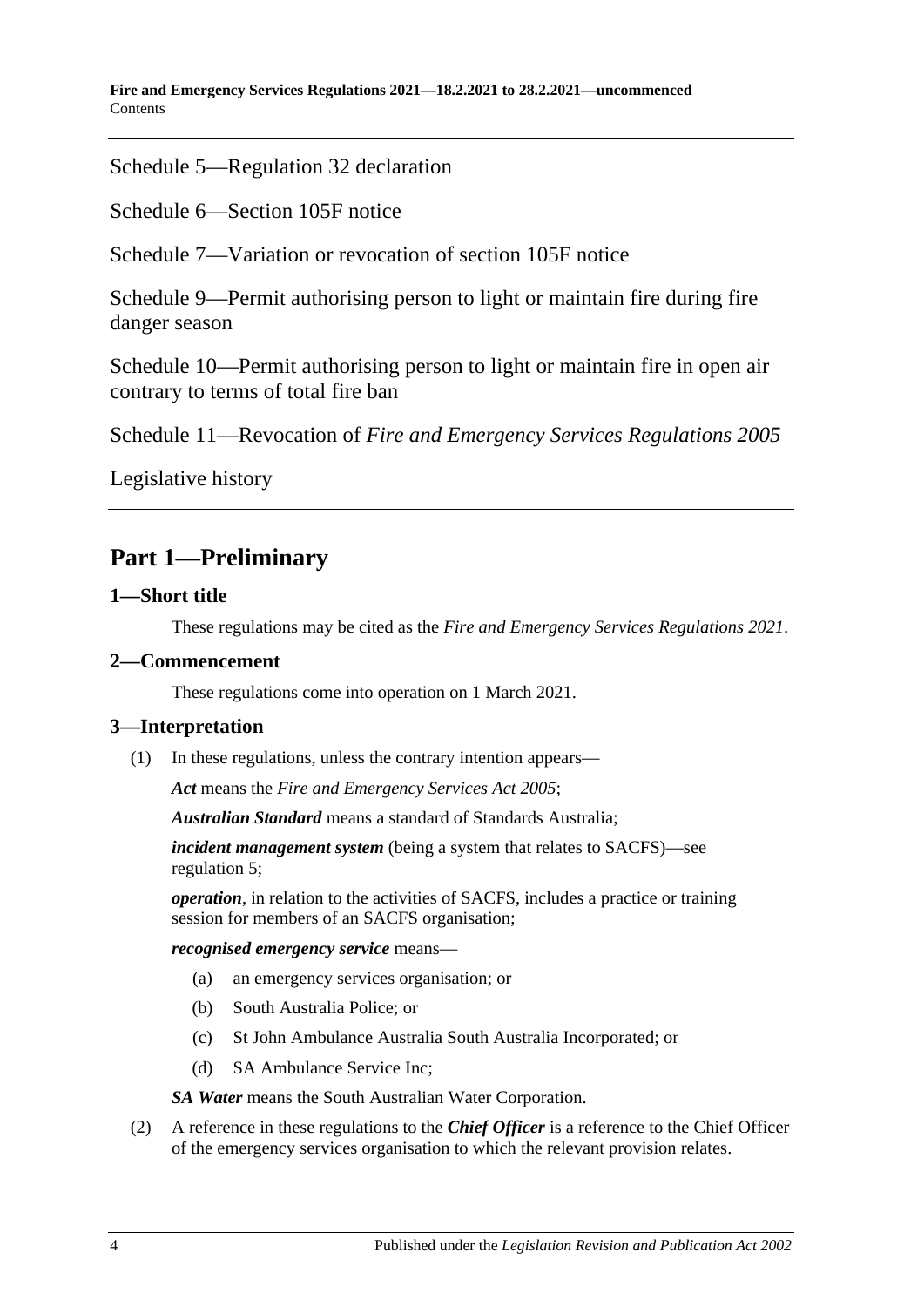# <span id="page-4-0"></span>**Part 2—Constitution of Board**

## <span id="page-4-1"></span>**4—Constitution of Board**

For the purposes of section  $11(1)(e)(iii)$  of the Act, a person will be taken to have suitable volunteer experience if the person has undertaken voluntary effort for any common or community good within South Australia.

# <span id="page-4-2"></span>**Part 3—SACFS**

## <span id="page-4-3"></span>**Division 1—Incident management system**

## <span id="page-4-4"></span>**5—Incident management system**

- (1) SACFS will prepare and maintain an overall plan for fighting fires and dealing with other emergencies in the country (the *incident management system*).
- (2) The objectives of the incident management system will be to achieve—
	- (a) the greatest possible protection of life, property and the environment in the case of a fire or other emergency; and
	- (b) the greatest possible effectiveness and efficiency in the operations of SACFS in the case of a fire or other emergency.

## <span id="page-4-6"></span><span id="page-4-5"></span>**Division 2—SACFS organisations**

## **Subdivision 1—SACFS brigades**

## <span id="page-4-8"></span><span id="page-4-7"></span>**6—Constitution of SACFS brigade**

- (1) A group of interested persons may apply to the Chief Officer for the constitution of an SACFS brigade in relation to a particular area of the State.
- <span id="page-4-9"></span>(2) An application under [subregulation](#page-4-8) (1) may propose that the SACFS brigade be established for a particular purpose associated with SACFS operations in a particular area of the State.
- (3) An application under [subregulation](#page-4-8) (1) must—
	- (a) be made in a manner and form approved by the Chief Officer; and
	- (b) define the area in relation to which it is proposed that the brigade be established; and
	- (c) list the full name, residential address, occupation and date of birth of each person who is applying to be a foundation member of the brigade; and
	- (d) specify the location of any proposed fire station for the brigade; and
	- (e) if the application falls within the ambit of [subregulation](#page-4-9) (2)—specify the proposed purpose of the brigade; and
	- (f) propose a constitution for the brigade; and
	- (g) contain such other information as the Chief Officer may require.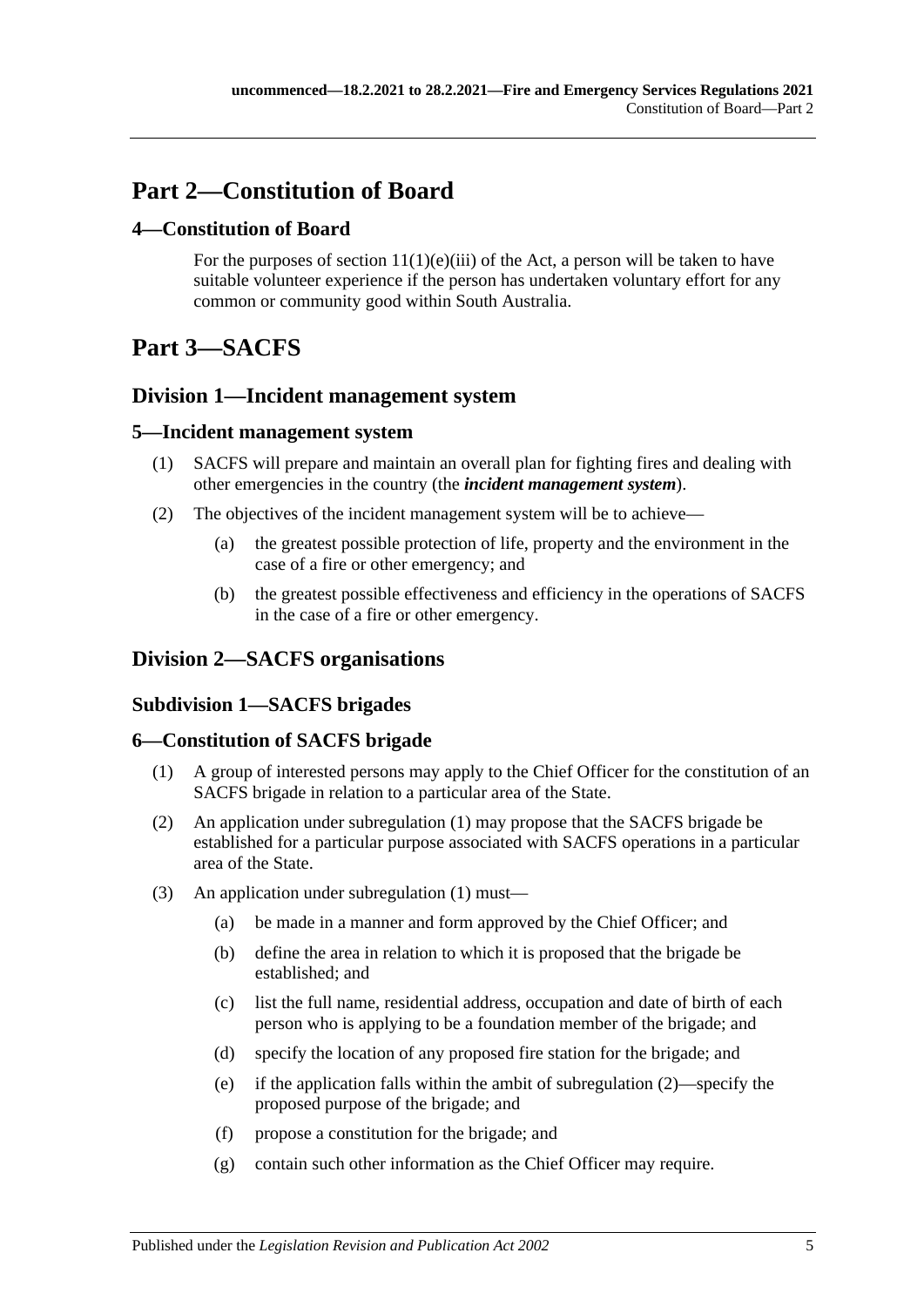(4) If the Chief Officer establishes an SACFS brigade, the Chief Officer must furnish the brigade with a certificate in the form of [Schedule](#page-43-0) 1.

## <span id="page-5-0"></span>**7—Registration of members of SACFS brigades**

- (1) A person will not be recognised as a member of an SACFS brigade unless the person is registered as a member of that brigade by the Chief Officer.
- (2) The Chief Officer may refuse to register a person as a member of an SACFS brigade if—
	- (a) the Chief Officer requires the person to undergo a medical examination determined by the Chief Officer and the person fails to pass that examination; or
	- (b) the Chief Officer considers that the person is not a fit and proper person to be a member of an SACFS brigade; or
	- (c) in the case of a person who is applying to be registered as a firefighter—the Chief Officer considers that the person would not be reasonably available to respond to fires or other emergencies, or otherwise to carry out functions and responsibilities as such a member of the brigade; or
	- (d) the Chief Officer is satisfied that some other reasonable ground exists on which to refuse registration.
- (3) An application to register a person as a member of an SACFS brigade must be in a form approved by the Chief Officer.
- <span id="page-5-2"></span>(4) Unless the Chief Officer otherwise determines, the registration of a person as a member of an SACFS brigade will at first be on probation for a period of 6 months.
- (5) [Subregulation](#page-5-2) (4) does not apply in relation to a person—
	- (a) who has transferred from one brigade to another brigade; and
	- (b) if so determined by the Chief Officer—whose period between being a member of one brigade and becoming a member of the other brigade does not exceed a period specified by the Chief Officer for the purposes of this provision; and
	- (c) who was not on probation as a member of the brigade from which they have transferred.
- (6) If a person successfully completes the period of probation, the registration of that person as a member of an SACFS brigade will be taken to have been confirmed by the Chief Officer.
- (7) If a person fails to adequately complete probation the person's registration as a member of an SACFS brigade will, unless the Chief Officer otherwise determines, lapse.
- (8) Subject to section 70 of the Act, the Chief Officer may terminate the registration of a person as a member of an SACFS brigade on any reasonable ground.

## <span id="page-5-1"></span>**8—Categories of membership**

- (1) There will be the following categories of membership in an SACFS brigade:
	- (a) cadet;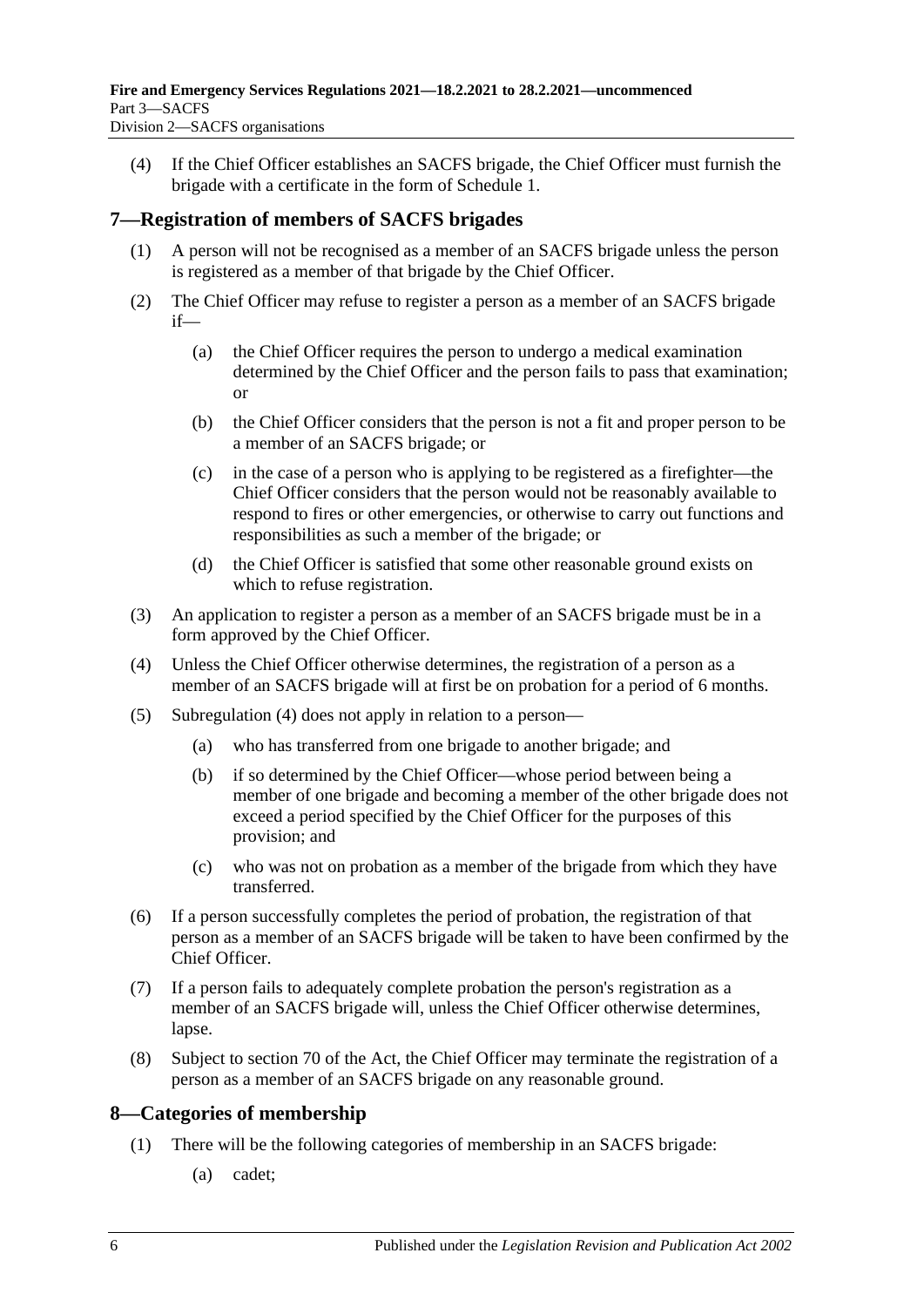- (b) firefighter;
- (c) operational support member;
- (d) honorary member.
- (2) A person is eligible to be a cadet if the person is of or above the age of 11 years and under the age of 18 years.
- <span id="page-6-0"></span>(3) The following provisions apply in relation to cadets:
	- (a) a cadet must not be permitted to attend a fire or other emergency;
	- (b) subject to the operation of [paragraph](#page-6-0) (a), a cadet may, under the supervision of another member of the brigade, operate pumps and hoses, and travel on fire appliances;
	- (c) cadets may hold their own meetings under the supervision of the brigade captain, or another member of the brigade nominated by the brigade captain;
	- (d) a cadet may attend an ordinary meeting of the brigade, but—
		- (i) a cadet is not eligible to vote on a matter arising for determination at a meeting of the brigade; and
		- (ii) a cadet will not be counted for the purpose of determining a quorum, or any other question relating to the attendance of members of the brigade at a meeting;
	- (e) a cadet may, after attaining the age of 16 years, apply to become a firefighter or operational support member.
- <span id="page-6-1"></span>(4) A person is eligible to be a firefighter or operational support member if the person—
	- (a) is of or above the age of 16 years and has made an application under [subregulation](#page-6-1) (3)(e); or
	- (b) is of or above the age of 18 years.
- <span id="page-6-2"></span>(5) The brigade must determine the extent (if any) to which an operational support member may engage in fire-fighting activities as a member of the brigade.
- (6) The brigade must, in acting under [subregulation](#page-6-2) (5), comply with any relevant policy issued by the Chief Officer.
- <span id="page-6-3"></span>(7) A person is eligible to be an honorary member of an SACFS brigade if
	- the person is a member of the brigade and the nomination is based on the person's service to the brigade, or SACFS more generally, over a significant period of time; or
	- (b) the person is a member of the community and the nomination is based on the person's service to the brigade, SACFS more generally, or the community.
- (8) An application to become a member of an SACFS brigade must be made to the brigade in a manner and form approved by the Chief Officer and, in the case of an application by a person under the age of 18 years, must be accompanied by the written consent of a parent or guardian of the applicant.
- (9) An application for membership must be considered at a meeting of the brigade.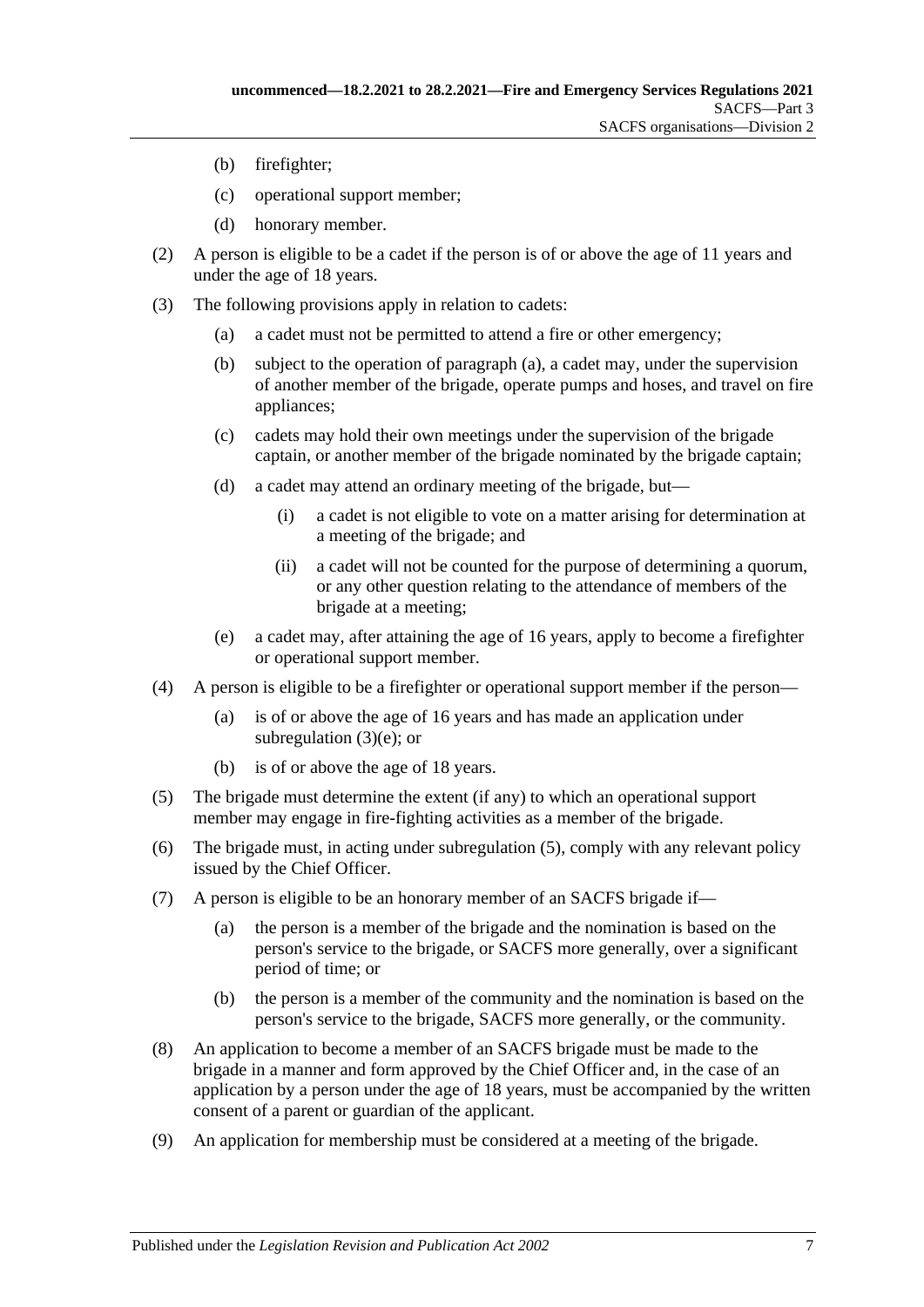#### <span id="page-7-2"></span> $(10)$  If—

- (a) an SACFS brigade accepts an application; or
- (b) the membership category of a person who is a member of an SACFS brigade changes,

the brigade must apply to the Chief Officer for registration of that person as a member, or as a member in the person's new category (as the case may be).

- (11) An application under [subregulation](#page-7-2) (10) must be made by the end of the month immediately following the month during which the application for membership is accepted, or the category of membership changes.
- (12) A person may not, without the approval of the Chief Officer, be a member of 2 or more brigades at the same time.
- (13) A person who becomes an honorary member of an SACFS brigade under [subregulation](#page-6-3) (7) will not be eligible to be elected to any position under these regulations by virtue of the honorary membership or vote at any meeting of the brigade.

## <span id="page-7-0"></span>**9—Brigade officers**

- <span id="page-7-3"></span>(1) Pursuant to section 70 of the Act, each SACFS brigade will have the following officers:
	- (a) a brigade captain;
	- (b) unless the Chief Officer otherwise determines—at least 2, but not more than 4, lieutenants (with the order of seniority of the lieutenants being decided in a manner determined by the brigade);
	- (c) with the approval of the Chief Officer—1 or more senior firefighters (with the number of senior firefighters not exceeding the number of lieutenants and the order of seniority of the senior firefighters being decided in a manner determined by the brigade).
- <span id="page-7-4"></span>(2) Unless the Chief Officer otherwise determines, each position referred to in [subregulation](#page-7-3) (1)(b) or [\(c\)](#page-7-4) will be filled by election.
- (3) The specific functions of each officer are set out in [Schedule](#page-43-1) 2.

## <span id="page-7-5"></span><span id="page-7-1"></span>**10—Prescribed positions**

- (1) Subject to this regulation, each SACFS brigade must have, in addition to its officers—
	- (a) a communications co-ordinator; and
	- (b) a training co-ordinator; and
	- (c) an equipment co-ordinator; and
	- (d) a logistics support co-ordinator; and
	- (e) an administrative co-ordinator.
- (2) Unless the Chief Officer otherwise determines (and subject to [subregulation](#page-8-1) (4)), each position referred to in [subregulation](#page-7-5) (1) will be filled by election.
- (3) The specific functions that attach to each position are as determined by the Chief Officer.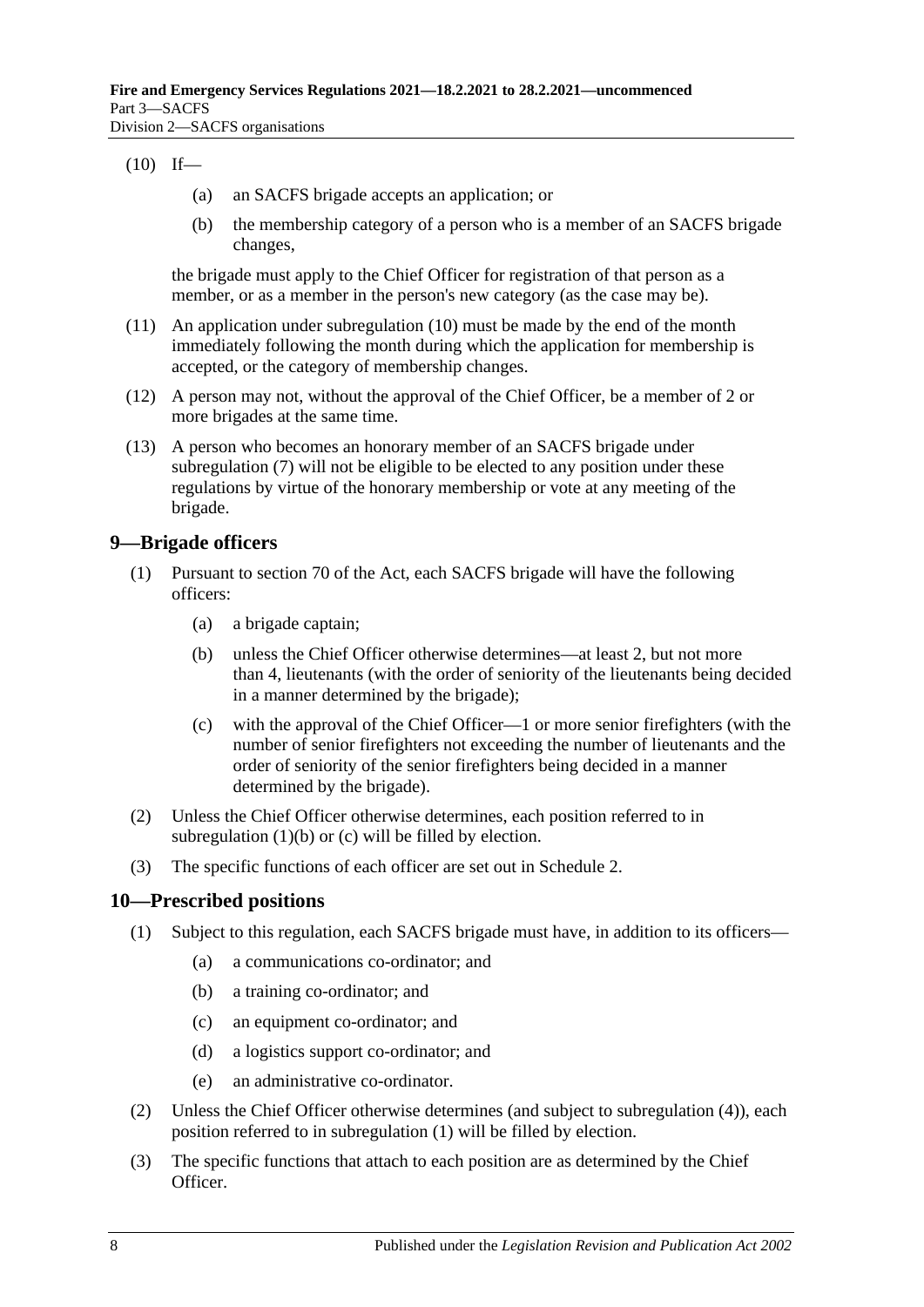- <span id="page-8-1"></span>(4) Despite a preceding subregulation, a brigade captain may decide to assume personally the functions of any position under [subregulation](#page-7-5) (1) and, in that event, the position need not be filled.
- <span id="page-8-2"></span>(5) An SACFS brigade may, with the approval of the Chief Officer, create such other positions within the brigade as the brigade thinks fit.
- (6) Unless the Chief Officer otherwise determines, a position under [subregulation](#page-8-2) (5) will be filled in a manner determined by the brigade.
- (7) A member of an SACFS brigade holding a position under this regulation is responsible to the brigade captain for the performance of the functions that attach to the position.

## <span id="page-8-0"></span>**11—Brigade elections**

- (1) For the purposes of this regulation, the Chief Officer will determine whether an SACFS brigade will hold its elections in each year designated by an even number or in each year designated by an odd number.
- (2) Subject to [subregulation](#page-8-3) (3), brigade elections must be held in July or August of an election year for that brigade.
- <span id="page-8-3"></span>(3) The Chief Officer may, in special circumstances, allow a brigade to hold its elections at some other time.
- (4) Nominations of candidates for brigade elections will be called by the administrative co-ordinator of the brigade in accordance with the brigade's constitution.
- (5) Subject to these regulations, a person is eligible to be nominated for election to a position if the person is a registered member of the brigade.
- <span id="page-8-6"></span><span id="page-8-5"></span><span id="page-8-4"></span>(6) A person is not eligible to be nominated for election to an officer rank if the person—
	- (a) would, if elected, hold the rank of group officer or deputy group officer at the same time; or
	- (b) holds a command or operational rank in another recognised emergency service; or
	- (c) has been disqualified from holding the rank by the Chief Officer.
- <span id="page-8-7"></span>(7) In addition to [subregulation](#page-8-4) (6), a person is not eligible to be nominated for election as brigade captain unless the person has satisfied the criteria determined by the Chief Officer.
- (8) The Chief Officer may, on the application of an SACFS brigade
	- (a) determine that [subregulation](#page-8-5)  $(6)(a)$  or [\(b\)](#page-8-6) will not apply to a particular person; or
	- (b) dispense with a requirement under [subregulation](#page-8-7) (7) if the Chief Officer is satisfied that there is no member of the brigade who satisfies the particular requirement, or that no member of the brigade who satisfies the particular requirement is willing to stand for election as brigade captain.
- (9) An election will be held by secret ballot using a method determined by the Chief Officer (unless the election is uncontested).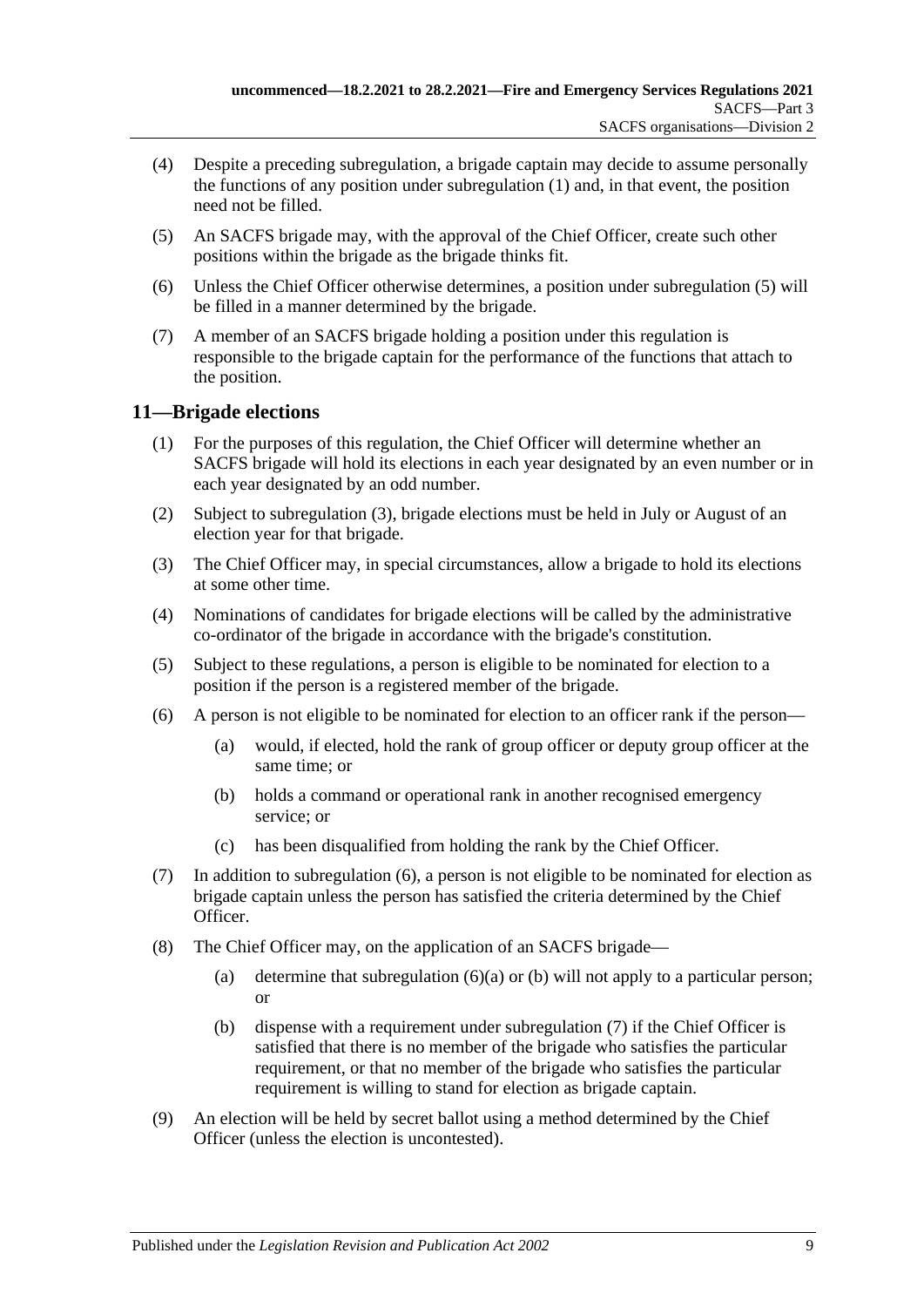- <span id="page-9-0"></span>(10) Each member of the brigade attending the meeting at which the elections are held is entitled to vote at the elections.
- (11) For the purposes of [subregulation](#page-9-0) (10), a person will be taken to be in attendance at a meeting if the person is in communication with the meeting remotely in a manner approved by the Chief Officer.
- <span id="page-9-3"></span><span id="page-9-1"></span>(12) Voting for a position if only 1 person is to be elected will be conducted as follows:
	- (a) each member will vote for a candidate;
	- (b) after the votes under [paragraph](#page-9-1) (a) are counted, the candidate with the most votes will be elected.
- <span id="page-9-4"></span><span id="page-9-2"></span>(13) Voting for a position if 2 or more persons are to be elected will be conducted as follows:
	- (a) each member will vote for candidates up to the number required to be elected;
	- (b) after the votes under [paragraph](#page-9-2) (a) are counted, the candidates with the most votes will be elected to fill the positions up to the number required to be elected.
- (14) For the purposes of [subregulations](#page-9-3) (12) and [\(13\),](#page-9-4) if 2 candidates for a position have an equal number of votes, the person presiding at the election will determine the election by lot with the name drawn being the elected person.
- (15) A person elected to a position in an SACFS brigade holds that position from 1 September of the year of their election (except if a person is elected after 1 September of a particular election year, in which case the person will hold the position to which they are elected from the date of the election).
- <span id="page-9-5"></span>(16) A person holds a particular position in an SACFS brigade until 31 August in the next election year of the brigade.
- (17) [Subregulation](#page-9-5) (16) is subject to the following qualifications:
	- (a) a person ceases to hold a position in an SACFS brigade if the person ceases to be a member of that brigade;
	- (b) unless otherwise determined by the Chief Officer in relation to the particular person, a person ceases to hold an officer rank in an SACFS brigade if the person—
		- (i) assumes the rank of group officer or deputy group officer; or
		- (ii) assumes a command or operational rank in another recognised emergency service;
	- (c) a person has resigned from a position in an SACFS brigade by written notice to the brigade;
	- (d) a person has been demoted or disqualified from a particular position by the Chief Officer;
	- (e) a person elected to a position in an SACFS brigade at a supplementary election on account of a casual vacancy holds the position for the balance of the term of the person's predecessor;
	- (f) if a person's successor is not elected by 31 August of an election year, the person may continue to hold the position until a successor is elected.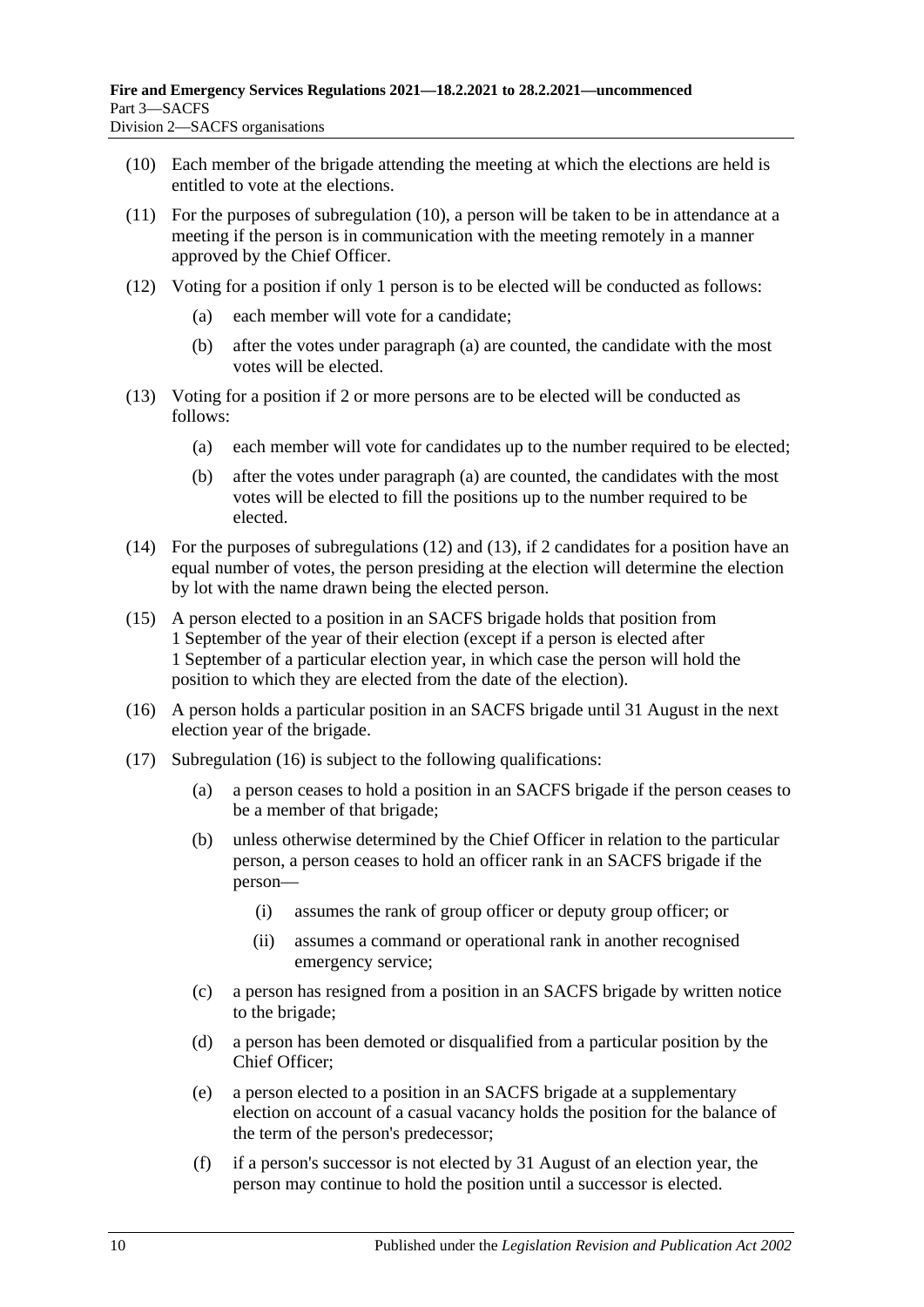<span id="page-10-4"></span> $(18)$  If—

- (a) a brigade election fails; or
- (b) a casual vacancy occurs in a position in a brigade,

the brigade must hold a supplementary election in accordance with the brigade's constitution.

- (19) Pending the election of a person to fill a vacant position under [subregulation](#page-10-4) (18)(b) (other than brigade captain), the brigade captain may appoint a member of the brigade to the position on an acting basis.
- (20) If the vacant position under [subregulation](#page-10-4) (18)(b) is that of brigade captain—
	- (a) if the brigade is a member of an SACFS group—the group officer; and
	- (b) if the brigade is not a member of an SACFS group—the regional officer,

may appoint a member of the brigade to the rank of brigade captain on an acting basis.

(21) A person may be re-elected to a position in an SACFS brigade.

## <span id="page-10-0"></span>**12—Transfer of membership and resignation**

- (1) A member of an SACFS brigade may, on written application to another brigade, apply to transfer their membership to that other brigade.
- (2) If a member of an SACFS brigade transfers to another brigade, a rank that the member holds at brigade level is not transferred.
- (3) A member of an SACFS brigade may resign by written notice to the brigade.

## <span id="page-10-5"></span><span id="page-10-1"></span>**13—Suspension of operations**

- (1) The Chief Officer may suspend the operations of an SACFS brigade for a specified period if—
	- (a) the membership of the brigade has fallen to a level where, in the opinion of the Chief Officer, the brigade can no longer function effectively; or
	- (b) the brigade fails to carry out a function under the Act; or
	- (c) the brigade fails to comply with these regulations.
- (2) The Chief Officer must, in determining whether or not to act under [subregulation](#page-10-5) (1), consult with the members of the brigade.
- (3) The Chief Officer may—
	- (a) extend a period of suspension under this regulation; or
	- (b) revoke a period of suspension under this regulation.
- (4) This regulation does not derogate from the power of the Chief Officer to dissolve an SACFS brigade under section 68 of the Act.

## <span id="page-10-2"></span>**Subdivision 2—SACFS groups**

## <span id="page-10-6"></span><span id="page-10-3"></span>**14—Constitution of an SACFS group**

(1) Two or more SACFS brigades may apply to the Chief Officer for the constitution of an SACFS group.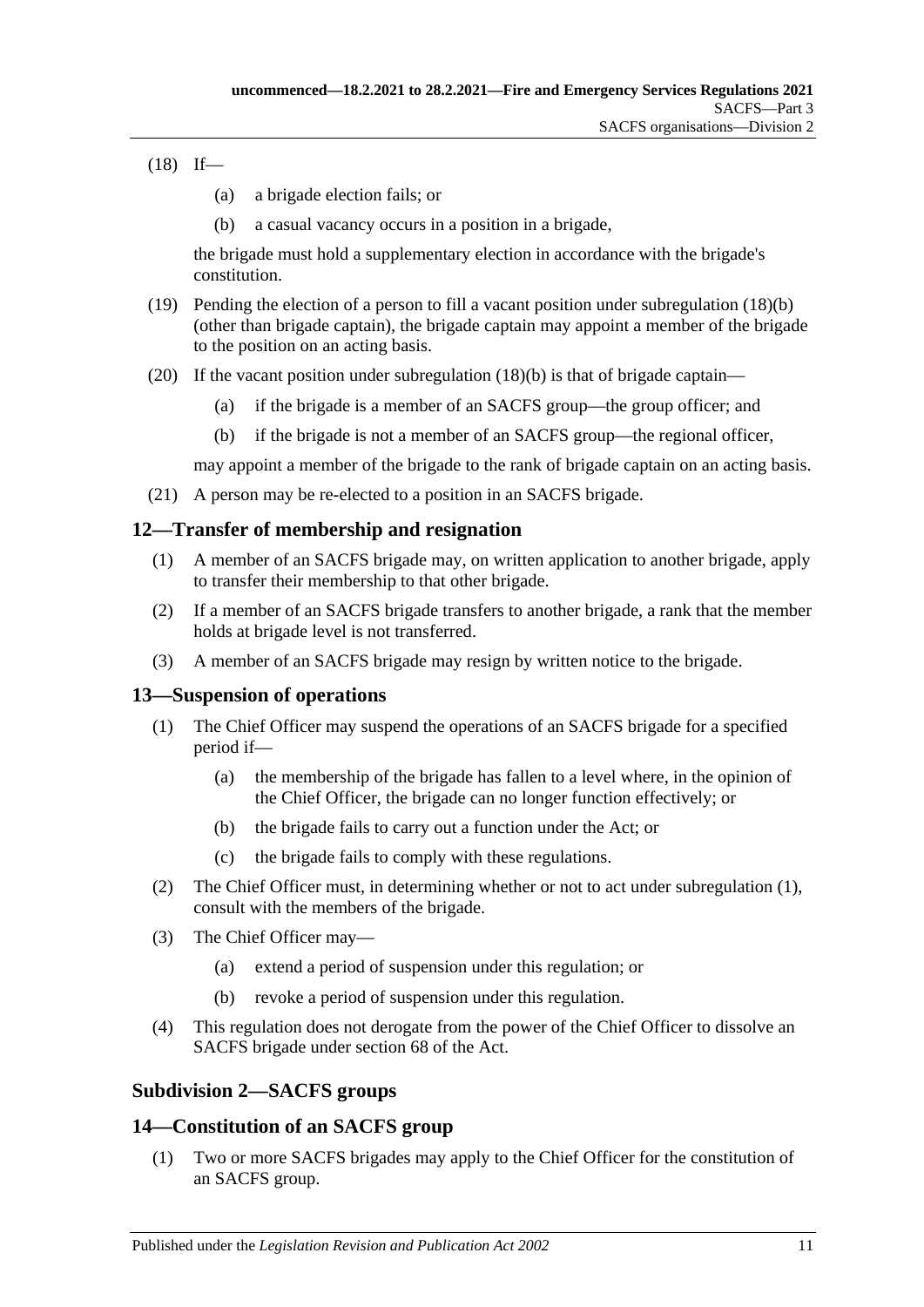- (2) An application under [subregulation](#page-10-6) (1) must—
	- (a) be made in a manner and form approved by the Chief Officer; and
	- (b) propose a constitution for the group; and
	- (c) contain such information as the Chief Officer may require.
- (3) If the Chief Officer establishes an SACFS group, the Chief Officer must furnish the group with a certificate in the form of [Schedule](#page-44-0) 3.

#### <span id="page-11-0"></span>**15—Membership of an SACFS group**

All the members of the SACFS brigades that make up a particular SACFS group will be members of the group.

#### <span id="page-11-1"></span>**16—Group officers**

- <span id="page-11-4"></span>(1) Pursuant to section 70 of the Act, each SACFS group will have the following officers:
	- (a) a group officer;
	- (b) unless the Chief Officer otherwise determines—at least 1, but not more than 3, deputy group officers.
- (2) Unless the Chief Officer otherwise determines, each position referred to in [subregulation](#page-11-4) (1)(b) will be filled by election.
- (3) The specific functions of each officer are set out in [Schedule](#page-44-1) 4.

#### <span id="page-11-5"></span><span id="page-11-2"></span>**17—Prescribed group positions**

- (1) Unless the Chief Officer otherwise determines, each SACFS group must, in addition to its officers, have—
	- (a) a group communications co-ordinator; and
	- (b) a group training co-ordinator; and
	- (c) a group equipment co-ordinator; and
	- (d) a group finance co-ordinator; and
	- (e) a group health and safety representative; and
	- (f) a group administrative co-ordinator.
- (2) Unless the Chief Officer otherwise determines, each position referred to in [subregulation](#page-11-5) (1) will be filled by election.
- (3) The specific functions that attach to each position will be as determined by the Chief Officer.
- (4) A member of an SACFS group holding a position under this regulation is responsible to the group officer for the performance of the functions that attach to the position.

#### <span id="page-11-3"></span>**18—Group elections**

(1) For the purposes of this regulation, the Chief Officer will determine whether an SACFS group will hold its elections in each year designated by an even number or in each year designated by an odd number.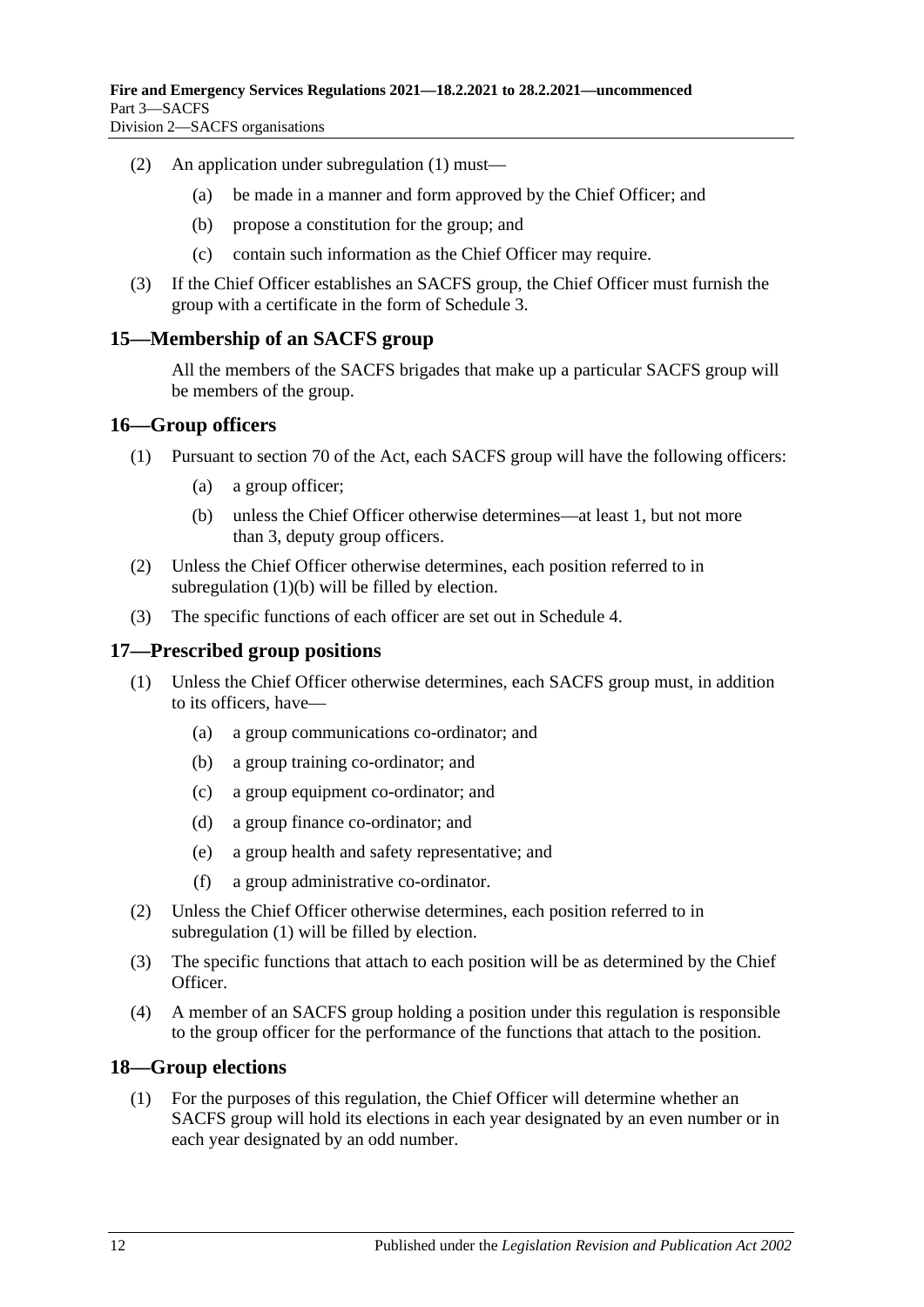- (2) Subject to [subregulation](#page-12-0) (3), group elections must be held in July or August of an election year for that group.
- <span id="page-12-0"></span>(3) The Chief Officer may, in special circumstances, allow a group to hold its elections at some other time.
- (4) Nominations of candidates for group elections will be called by the group administrative co-ordinator in accordance with the group's constitution.
- (5) Subject to these regulations, a person is eligible to be nominated for election to a position if the person is a registered member of a brigade in the group.
- <span id="page-12-4"></span><span id="page-12-3"></span><span id="page-12-2"></span>(6) Subject to [subregulation](#page-12-1) (7), a person is not eligible to be nominated for election to an officer rank if the person—
	- (a) would, if elected, hold the rank and an officer rank in a brigade at the same time; or
	- (b) holds a command or operational rank in another recognised emergency service; or
	- (c) has been disqualified from holding the rank by the Chief Officer.
- <span id="page-12-1"></span>(7) The Chief Officer may, on the application of an SACFS group, determine that [subregulation](#page-12-2) (6)(a) or [\(b\)](#page-12-3) will not apply to a particular person.
- <span id="page-12-5"></span>(8) In addition to [subregulation](#page-12-4) (6), a person is not eligible to be nominated for election as group officer unless the person has successfully completed appropriate courses of training approved by the Chief Officer.
- (9) The Chief Officer may, on the application of an SACFS group, dispense with the requirement under [subregulation](#page-12-5) (8) if the Chief Officer is satisfied that it is appropriate in the circumstances of the particular case.
- (10) An election will be held by secret ballot using a method determined by the Chief Officer (unless the election is uncontested).
- <span id="page-12-6"></span>(11) One representative from each brigade within the group who is in attendance at the meeting at which the elections are held is entitled to vote at the elections.
- (12) For the purposes of [subregulation](#page-12-6) (11), a person will be taken to be in attendance at a meeting if the person is in communication with the meeting remotely in a manner approved by the Chief Officer.
- <span id="page-12-9"></span><span id="page-12-7"></span>(13) Voting for a position if only 1 person is to be elected will be conducted as follows:
	- (a) each brigade representative will vote for a candidate;
	- (b) after the votes under [paragraph](#page-12-7) (a) are counted, the candidate with the most votes will be elected.
- <span id="page-12-10"></span><span id="page-12-8"></span>(14) Voting for a position if 2 or more persons are to be elected will be conducted as follows:
	- (a) each brigade representative will vote for candidates up to the number required to be elected;
	- (b) after the votes under [paragraph](#page-12-8) (a) are counted, the candidates with the most votes will be elected to fill the positions up to the number required to be elected.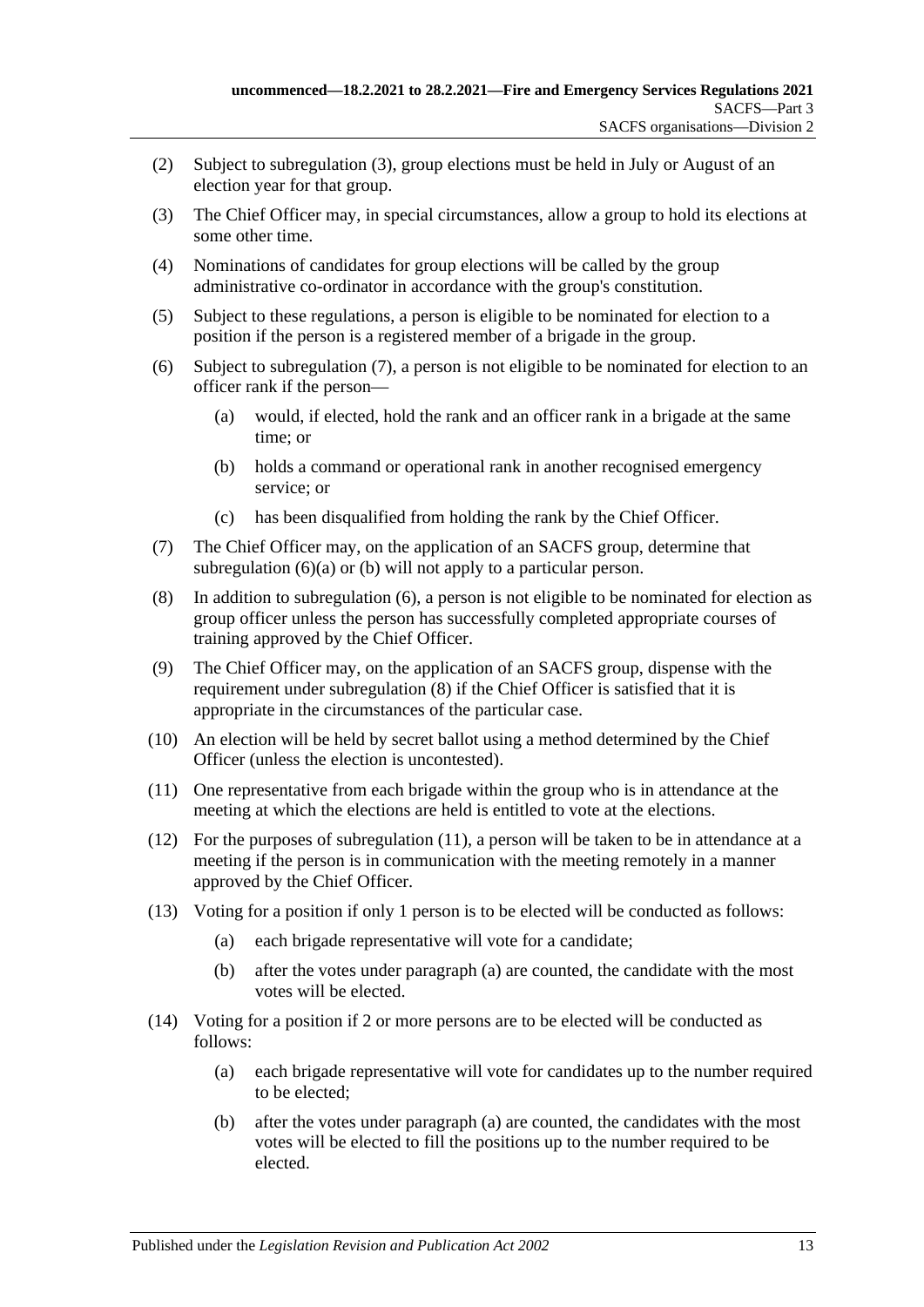- (15) For the purposes of [subregulations](#page-12-9) (13) and [\(14\),](#page-12-10) if 2 candidates for a position have an equal number of votes, the person presiding at the election will determine the election by lot with the name drawn being the elected person.
- (16) A person elected to a position in an SACFS group holds that position from 1 September of the year of the person's election (unless a person is elected after 1 September of a particular election year, in which case the person will hold the position to which the person is elected from the date of the election).
- <span id="page-13-0"></span>(17) A person holds a particular position in an SACFS group until 31 August in the next election year of the group.
- (18) [Subregulation](#page-13-0) (17) is subject to the following qualifications:
	- (a) a person ceases to hold a position in an SACFS group if the person ceases to be a member of a brigade in the group;
	- (b) unless otherwise determined by the Chief Officer in relation to the particular person, a person ceases to hold an officer rank in an SACFS group if the person—
		- (i) assumes a rank in a brigade; or
		- (ii) assumes a command or operational rank in another recognised emergency service;
	- (c) a person has resigned from a position in an SACFS group by written notice to the administrative co-ordinator of the group;
	- (d) a person has been demoted or disqualified from a particular position by the Chief Officer;
	- (e) a person elected to a position in an SACFS group at a supplementary election on account of a casual vacancy holds the position for the balance of the term of their predecessor;
	- (f) if a person's successor is not elected by 31 August of an election year, the person may continue to hold their position until a successor is elected.
- <span id="page-13-1"></span> $(19)$  If—
	- (a) a group election fails; or
	- (b) a casual vacancy occurs in a position in a group,

the representatives of the brigades in the group must hold a supplementary election in accordance with the group's constitution.

- (20) Pending the election of a person to fill a vacant position under [subregulation](#page-13-1) (19)(b) (other than group officer), the group officer may appoint a member of a brigade in the group to the position on an acting basis.
- <span id="page-13-3"></span><span id="page-13-2"></span>(21) If the vacant position under [subregulation](#page-13-1) (19)(b) is that of group officer—
	- (a) the regional officer may appoint a deputy group officer in the group to the rank of group officer on an acting basis; or
	- (b) if, despite reasonable efforts, the regional officer has not been successful in making an appointment under [paragraph](#page-13-2) (a), the regional officer may, after consultation with the brigades in the group, appoint an SACFS member of a brigade in the group to the rank of group officer on an acting basis; or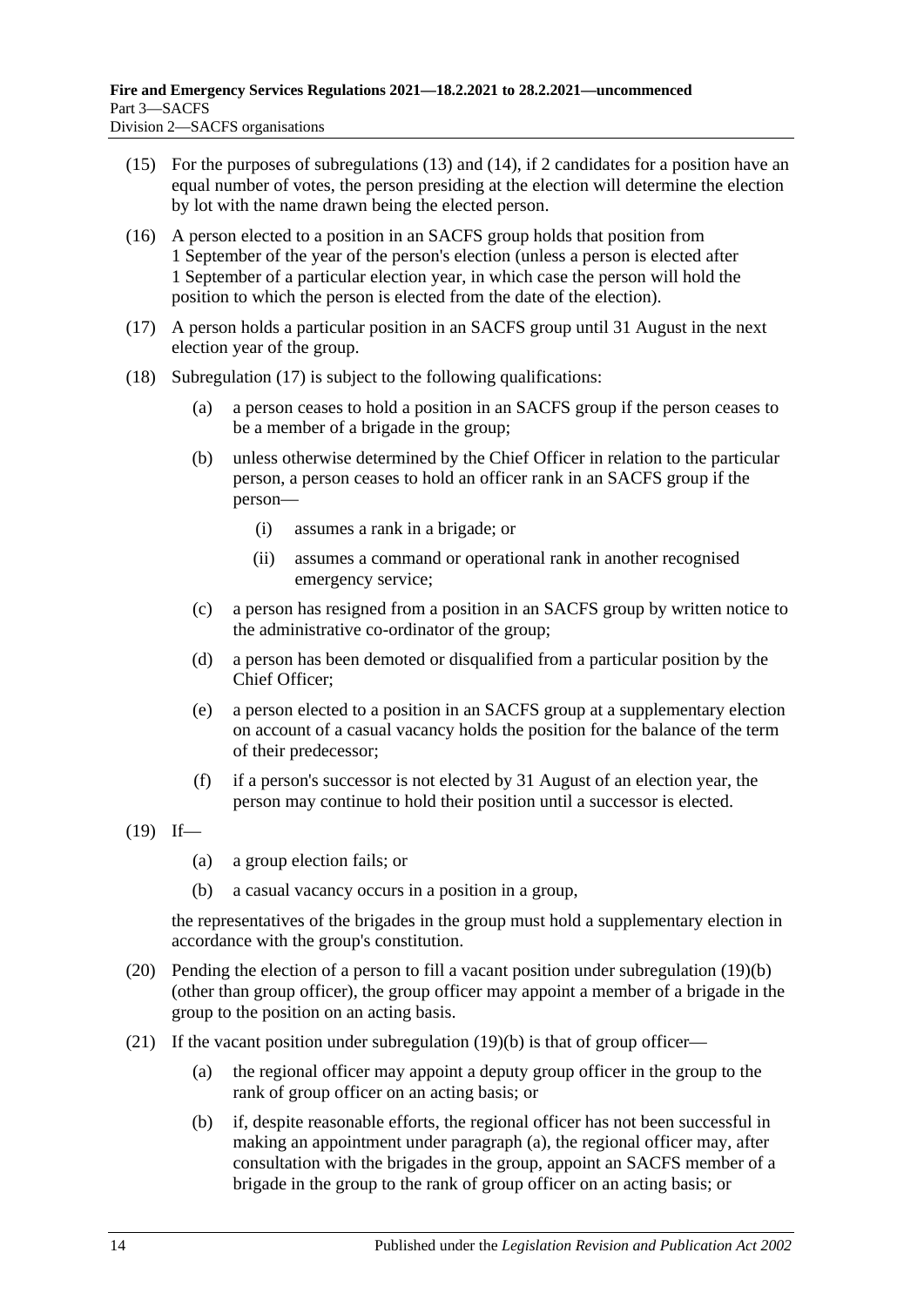- <span id="page-14-2"></span>(c) if, despite reasonable efforts, the regional officer has not been successful in making an appointment under [paragraph](#page-13-2) (a) or [\(b\),](#page-13-3) the regional officer may, after consultation with the brigades in the group, appoint an SACFS member of a brigade outside the group (but within the SACFS region of the regional officer) to the rank of group officer on an acting basis; or
- (d) if, despite reasonable efforts, the regional officer has not been successful in making an appointment under [paragraph](#page-13-2) (a), [\(b\)](#page-13-3) or [\(c\),](#page-14-2) the Chief Officer may, after consultation with the brigades in the group, appoint an SACFS member of a brigade outside the group to the rank of group officer on an acting basis.
- (22) A person may be re-elected to a position in an SACFS group.
- (23) While a person holds the rank of group officer or deputy group officer, the person will be regarded as being on leave of absence from their brigade without loss of continuity of service.

## <span id="page-14-0"></span>**Subdivision 3—Accounts, audits and reporting**

## <span id="page-14-1"></span>**19—Accounts and audits**

- (1) Each SACFS organisation that holds any money must open and maintain an operating account at an ADI.
- (2) An SACFS organisation must ensure that proper accounting records are kept of the financial affairs of the organisation.
- (3) An SACFS organisation must, as soon as practicable after the end of each financial year (but in any event before 31 August immediately following the financial year), prepare an annual financial report for the organisation in a form determined by the Chief Officer.
- (4) A copy of the annual financial report of an SACFS organisation for a financial year must be presented to the members of the organisation by 31 August immediately following that financial year.
- (5) An SACFS organisation must, at the request of the Chief Officer, cause the annual financial report for the organisation and the accounts and accounting records of the organisation to be audited by a person, or person of a class, specified by the Chief Officer.
- <span id="page-14-3"></span>(6) A member of an SACFS organisation must, at the request of the Chief Officer—
	- (a) produce accounts or other financial records of the organisation in the member's possession for the Chief Officer's inspection; and
	- (b) provide the Chief Officer with explanations or information relating to the financial affairs of the organisation that the Chief Officer requires.
- (7) A person who fails to comply with [subregulation](#page-14-3) (6)(a) commits an offence. Maximum penalty: \$2 000.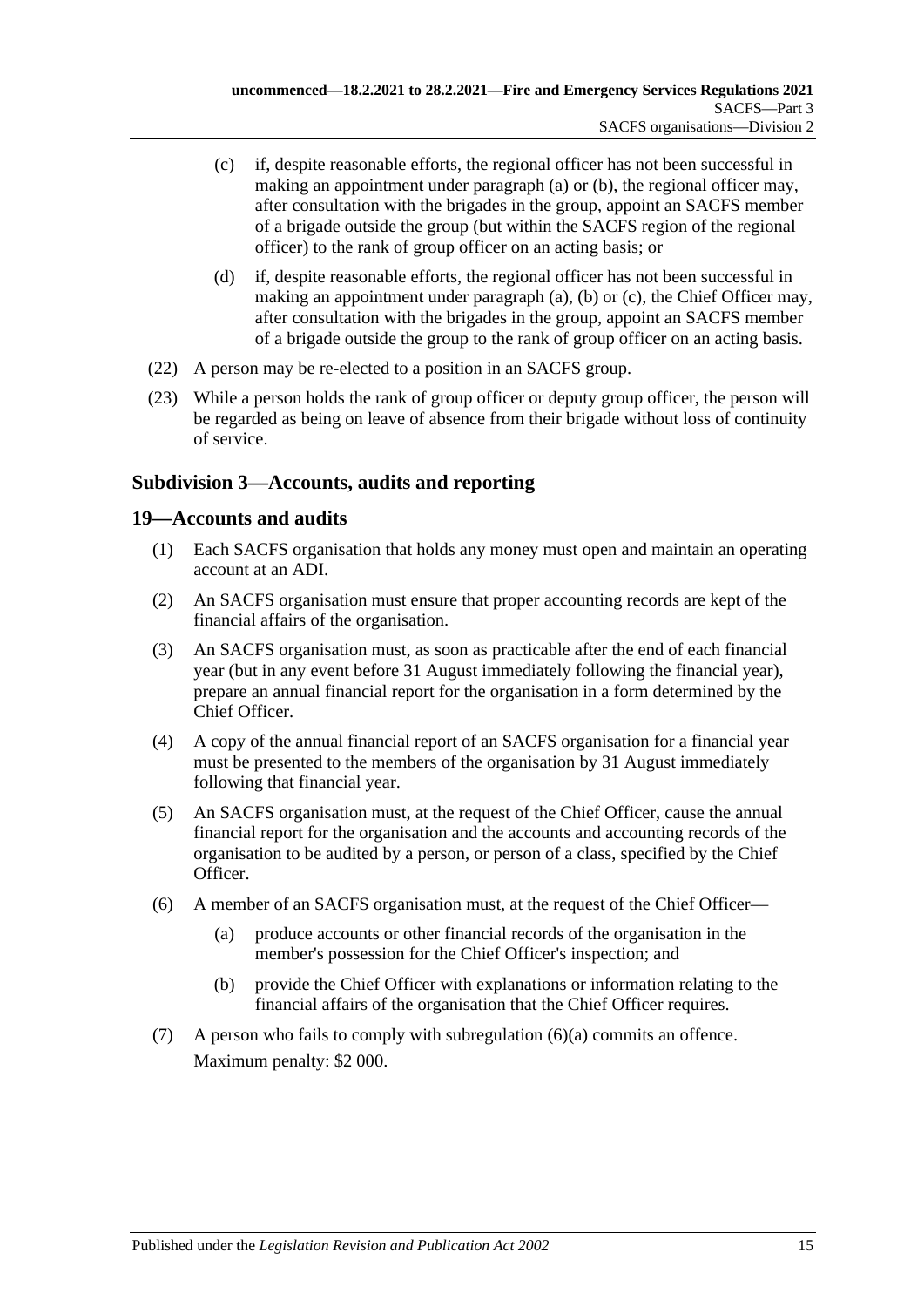#### <span id="page-15-0"></span>**20—Annual returns**

Each SACFS organisation must, on or before 31 August in each year, deliver to the Chief Officer a return (in a form determined by the Chief Officer) containing—

- (a) the following information for each member of the organisation at the date of the return:
	- (i) full name and date of birth;
	- (ii) residential address and contact telephone number;
	- (iii) rank and any position held in the organisation, including a position that the member has been elected to hold commencing on 1 September of that year;
	- (iv) any other information reasonably required by the Chief Officer; and
- (b) a copy of the financial report of the organisation for the preceding financial year; and
- (c) such other information as the Chief Officer may require.

#### <span id="page-15-1"></span>**Subdivision 4—Conduct and discipline of members**

#### <span id="page-15-2"></span>**21—Conduct and discipline of members**

- (1) A member of an SACFS organisation who, in the performance of official duties or otherwise—
	- (a) contravenes or fails to comply with—
		- (i) a provision of the Act or these regulations; or
		- (ii) a provision of a code of conduct for SACFS published by the Chief Officer; or
		- (iii) a direction or order given to the person as a member of SACFS by a person with authority to give that direction or order; or
		- (iv) a provision of the SACFS organisation's constitution; or
	- (b) behaves in a manner that—
		- (i) reflects or is likely to reflect adversely on SACFS; or
		- (ii) is prejudicial to good order and discipline in SACFS; or
	- (c) without sufficient cause, disobeys a lawful direction to carry out official duties promptly and diligently; or
	- (d) is negligent in carrying out a lawful duty or direction; or
	- (e) improperly obtains or seeks to obtain a benefit or advantage for themself or another person from their position or rank as a SACFS member; or
	- (f) makes improper use of SACFS property or equipment,

is liable to disciplinary action.

<span id="page-15-3"></span>(2) If an SACFS officer suspects on reasonable grounds that a member of an SACFS organisation may be liable to disciplinary action, the SACFS officer may prepare a written report in relation to the matter.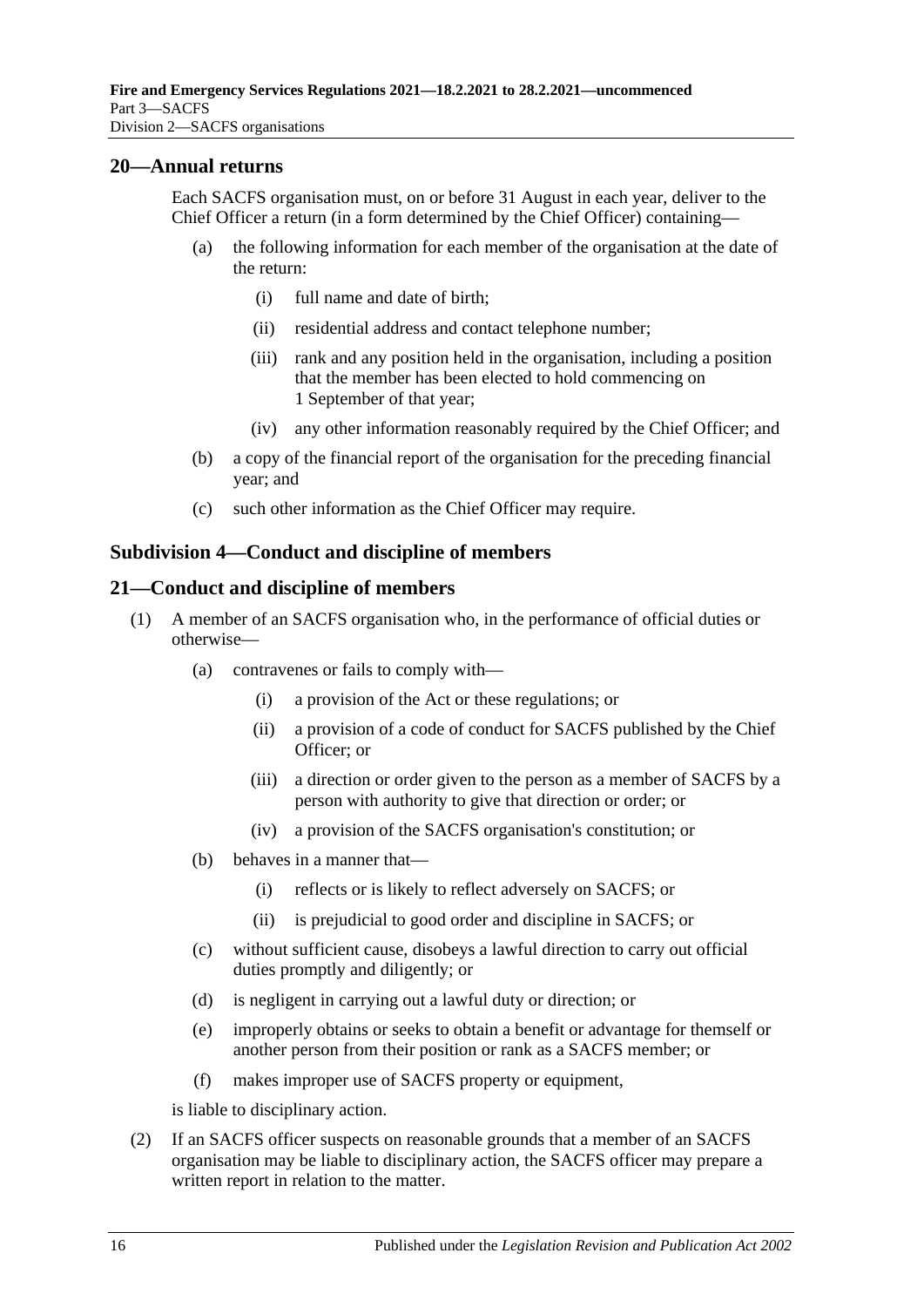- (3) The SACFS officer must inform the member (orally or in writing) of the preparation of a report under [subregulation](#page-15-3) (2).
- <span id="page-16-0"></span>(4) If a report is prepared in respect of an SACFS member by an officer who is not the member's commanding officer, the report must be delivered to the member's commanding officer.
- (5) The member's commanding officer must (whether they have prepared the report under [subregulation](#page-15-3) (2) or received the report under [subregulation](#page-16-0) (4)) determine, in accordance with a policy in respect of volunteer discipline approved by the Chief Officer, whether the report requires referral to the regional officer of the member's SACFS organisation for consideration and determination.
- (6) The regional officer must, on receipt of a report under this regulation, determine whether or not to carry out an investigation in relation to the matter.
- (7) If the regional officer determines to not carry out an investigation in relation to the matter, the regional officer must provide comments and recommendations to the member's commanding officer as the regional officer thinks fit.
- (8) If an investigation is to be carried out, the regional officer must—
	- (a) give the member written notice of the investigation, setting out the grounds on which the investigation is being conducted; and
	- (b) give the member a reasonable opportunity to appear (either personally or by representative) and make submissions in relation to the matter.
- (9) The Chief Officer may, pending the outcome of an investigation and if the Chief Officer thinks fit, suspend the member from service with SACFS.
- (10) The regional officer may, at the completion of an investigation, make a recommendation to the Chief Officer as to whether or not it is considered, on the balance of probabilities, that there are grounds for disciplinary action.
- <span id="page-16-2"></span>(11) If a recommendation is made to the Chief Officer that there are grounds for disciplinary action, the Chief Officer—
	- (a) must give notice in writing of that fact to the member; and
	- (b) may—
		- (i) after observing the requirements of section  $70(12)$  of the Act, determine to take action under section 70(11) of the Act (on reasonable grounds); or
		- (ii) determine not to take action in relation to the matter.
- (12) However, the Chief Officer must not take action under section 70(11) of the Act until the time for lodging an appeal under [subregulation](#page-16-1) (13) has expired.
- <span id="page-16-1"></span>(13) The member may, within 14 days after notice is given to the member in accordance with [subregulation](#page-16-2) (11), appeal to the Chief Officer against the recommendation of the regional officer.
- (14) For the purposes of section  $70(11)(d)$  of the Act, the following additional disciplinary powers are prescribed:
	- (a) the power to reprimand;
	- (b) the power to suspend a member for a specified period.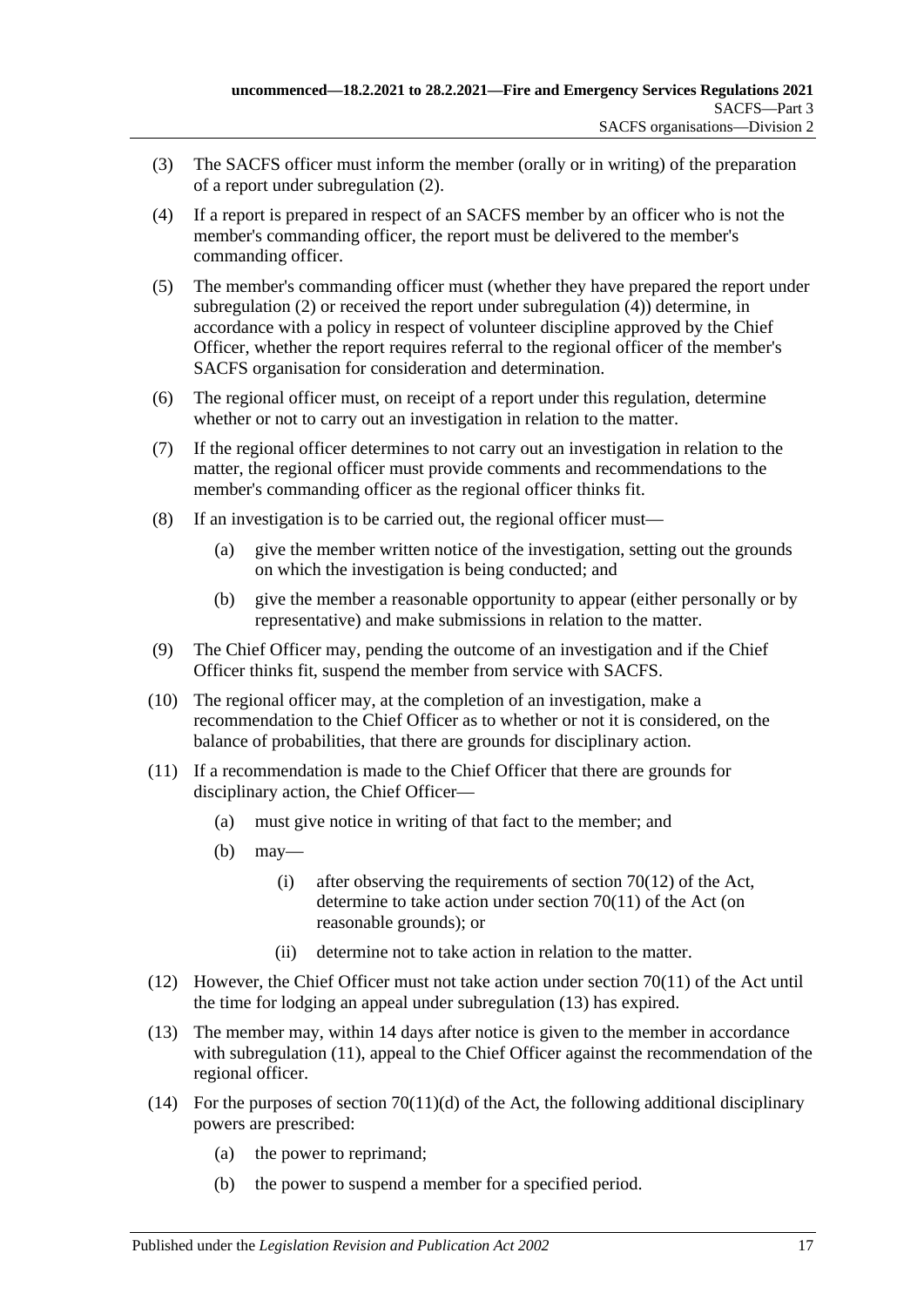- (15) Nothing in this regulation—
	- (a) prevents the making of preliminary investigations by an officer of SACFS prior to the presentation of a report under this regulation; or
	- (b) limits the operation of the principles of natural justice.
- (16) If the position of the regional officer is vacant, or the regional officer is absent, another officer determined by the Chief Officer may exercise and perform the powers and functions of the regional officer under this regulation.

## <span id="page-17-0"></span>**Subdivision 5—Miscellaneous matters**

## <span id="page-17-1"></span>**22—Incident reports**

- (1) When an SACFS organisation attends a fire or other emergency, the commanding officer of that organisation must ensure that the Chief Officer is furnished with a report on the incident and its handling by the SACFS organisation.
- (2) When an entity other than an SACFS organisation attends and assumes control at a fire or other emergency in the country, the highest ranking officer with responsibility for that other entity at the fire or other emergency must ensure that the Chief Officer is furnished with a report on the incident and its handling by the entity.
- (3) A report under this regulation must—
	- (a) be furnished to the Chief Officer within a period determined by the Chief Officer; and
	- (b) be in a form determined by the Chief Officer; and
	- (c) contain the name of each member of the SACFS organisation or other entity who attended the fire or other emergency.

## <span id="page-17-2"></span>**23—Absence from SACFS duties**

- (1) A member of an SACFS organisation may apply to their commanding officer for leave of absence.
- (2) A commanding officer may grant up to 3 months leave of absence.
- <span id="page-17-3"></span>(3) If an applicant requires more than 3 months leave of absence, the application must be forwarded to the regional officer for the member's SACFS organisation, together with a recommendation on the application from the commanding officer.
- (4) The regional officer may, on receipt of an application under [subregulation](#page-17-3) (3), grant such leave of absence as the regional officer thinks fit.
- (5) In deciding whether or not to grant leave of absence (or to recommend such leave), a commanding officer must take into account the effect (if any) that the granting of the leave would have on the ability of the relevant SACFS organisation to perform its functions under the Act effectively and efficiently.
- <span id="page-17-4"></span>(6) If a member of an SACFS organisation, without reasonable excuse, fails to regularly attend as required without leave of absence, the organisation may cancel the member's membership.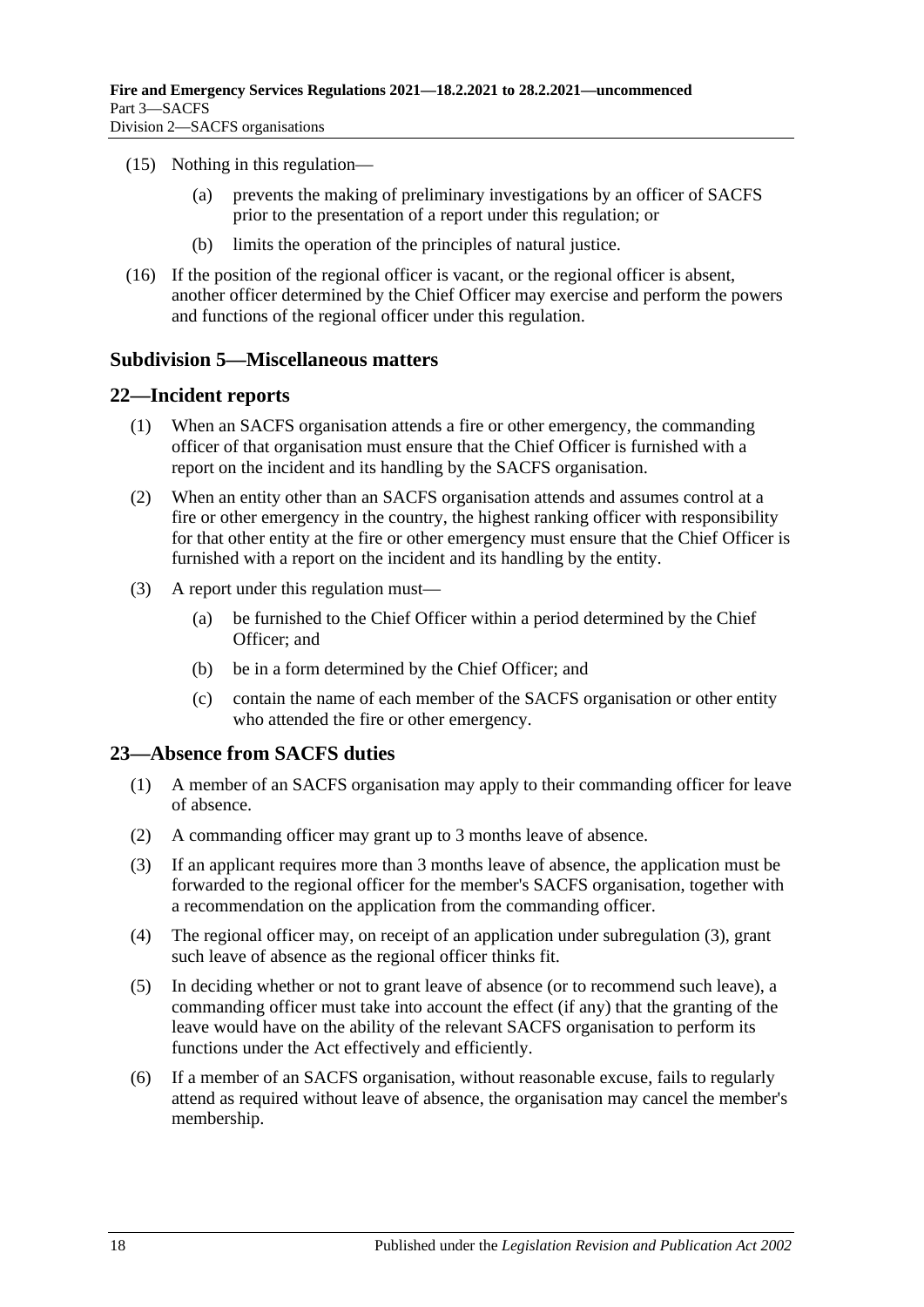- (7) Before taking action in respect of a person under [subregulation](#page-17-4) (6), the SACFS organisation must—
	- (a) give the person a reasonable opportunity to make submissions in relation to the proposed course of action; and
	- (b) take a vote of the members of the organisation on the proposed cancellation.

#### <span id="page-18-0"></span>**24—Dissolution of SACFS organisation—consultation requirements**

- (1) This regulation sets out the requirements contemplated by section 68(8) of the Act.
- <span id="page-18-2"></span>(2) The Chief Officer must, before determining to dissolve an SACFS organisation—
	- (a) consult in relation to the matter with—
		- (i) the members of the organisation; and
		- (ii) the Country Fire Service Volunteers Association; and
	- (b) give notice of the proposed dissolution—
		- (i) on a website determined by the Chief Officer; and
		- (ii) in a newspaper circulating throughout the local area in relation to which the SACFS organisation is constituted; and
		- (iii) to any member of the House of Assembly whose electoral district includes any part of the area in relation to which the SACFS organisation is constituted.
- (3) For the purposes of [subregulation](#page-18-2)  $(2)(a)$ , the Chief Officer must—
	- (a) organise a meeting at which the Chief Officer, or a representative or representatives of the Chief Officer, can meet with the members of the organisation (or their representative or representatives); and
	- (b) invite the Country Fire Service Volunteers Association to—
		- (i) make written submissions to the Chief Officer in relation to the matter; or
		- (ii) have a representative, or representatives, attend a meeting with the Chief Officer or a representative or representatives of the Chief Officer,

as the Association sees fit.

#### <span id="page-18-1"></span>**25—Brigades formed by various government agencies**

Except to such extent as the Chief Officer may otherwise determine, this Part may extend to a brigade formed or operated by a government department, or another agency or instrumentality of the Crown, for the purpose of fighting fires in the country.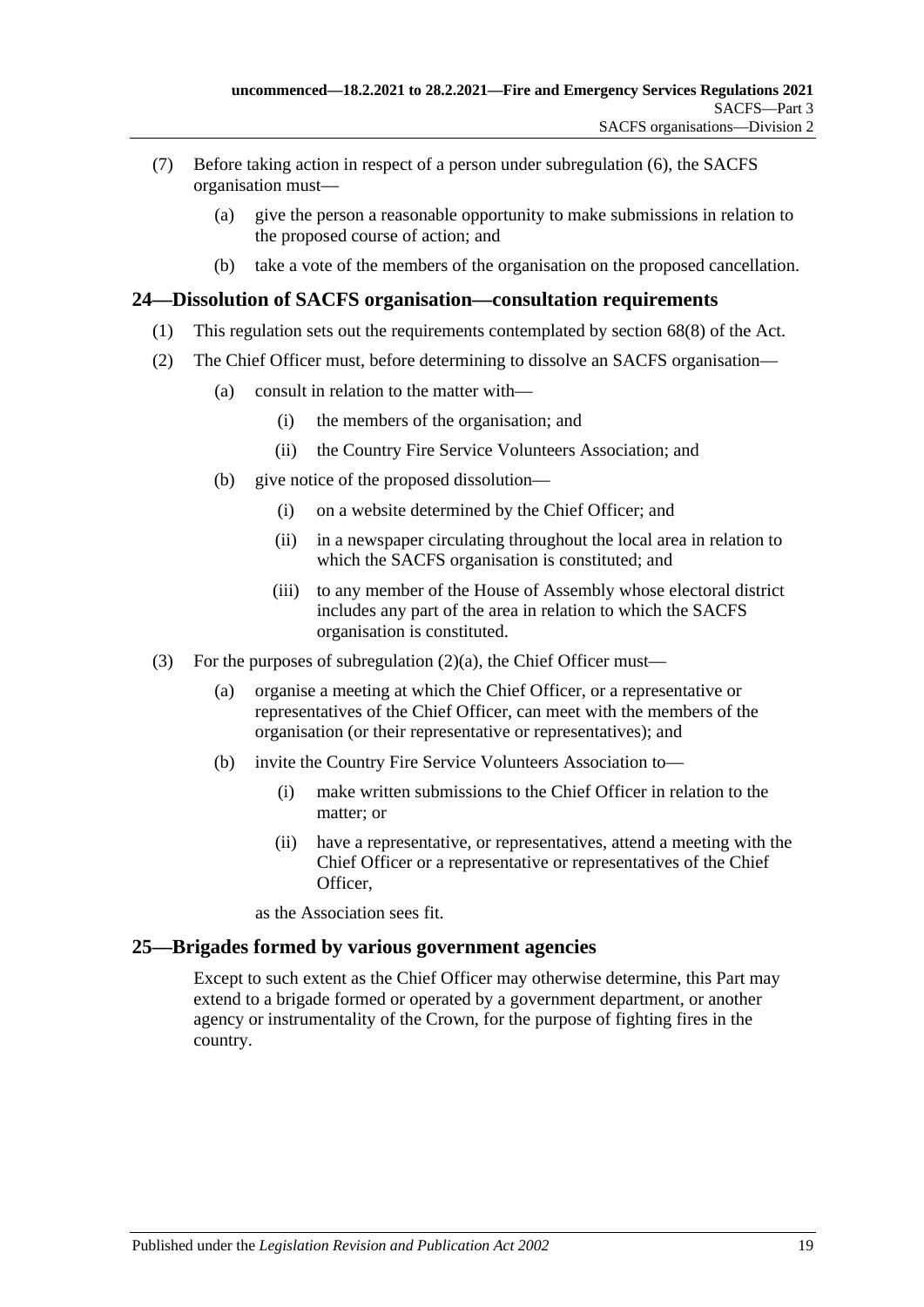## <span id="page-19-0"></span>**Division 3—Industry Brigades**

#### <span id="page-19-1"></span>**26—Designation of area**

- (1) For the purposes of section 69B of the Act, in preparing a written notice to designate an area of land for the establishment of an industry brigade, the Chief Officer must—
	- (a) in the case of an industry brigade being established in respect of a forestry plantation—
		- (i) identify the designated area, within a radius of 25 km of a central point determined by the Chief Officer, with 1 or more plantation holdings amounting to an aggregate of not less than 500 ha—
			- (A) located wholly or partially within the area; or
			- (B) contiguous with plantation holdings located wholly or partially within the area; and
		- (ii) consider the following matters:
			- (A) the size, location, topography, number and dispersion of the plantation holdings that will form the designated area;
			- (B) the characteristics of the area, including—
				- the location of roads; and
				- the existing capacity for the suppression of fires; and
				- the past incidence of fire; and
				- the risk posed by fire to plantation holdings and the community; and
		- (iii) be satisfied that—
			- (A) there is no other industry brigade in another designated area that is able and willing to provide adequate services for the suppression of fires and the saving of life at fires in the designated area; and
			- (B) there is sufficient availability of competent persons to become members of the brigade; or
	- (b) in the case of an industry brigade established for any other purpose—
		- (i) identify the designated area, within a radius specified in the notice of a central point determined by the Chief Officer located wholly or partially within the area; and
		- (ii) consider the following matters:
			- (A) the size, location, topography, amount and dispersion of vegetation within the designated area;
			- (B) the assets and infrastructure within the designated area;
			- (C) the characteristics of the area, including—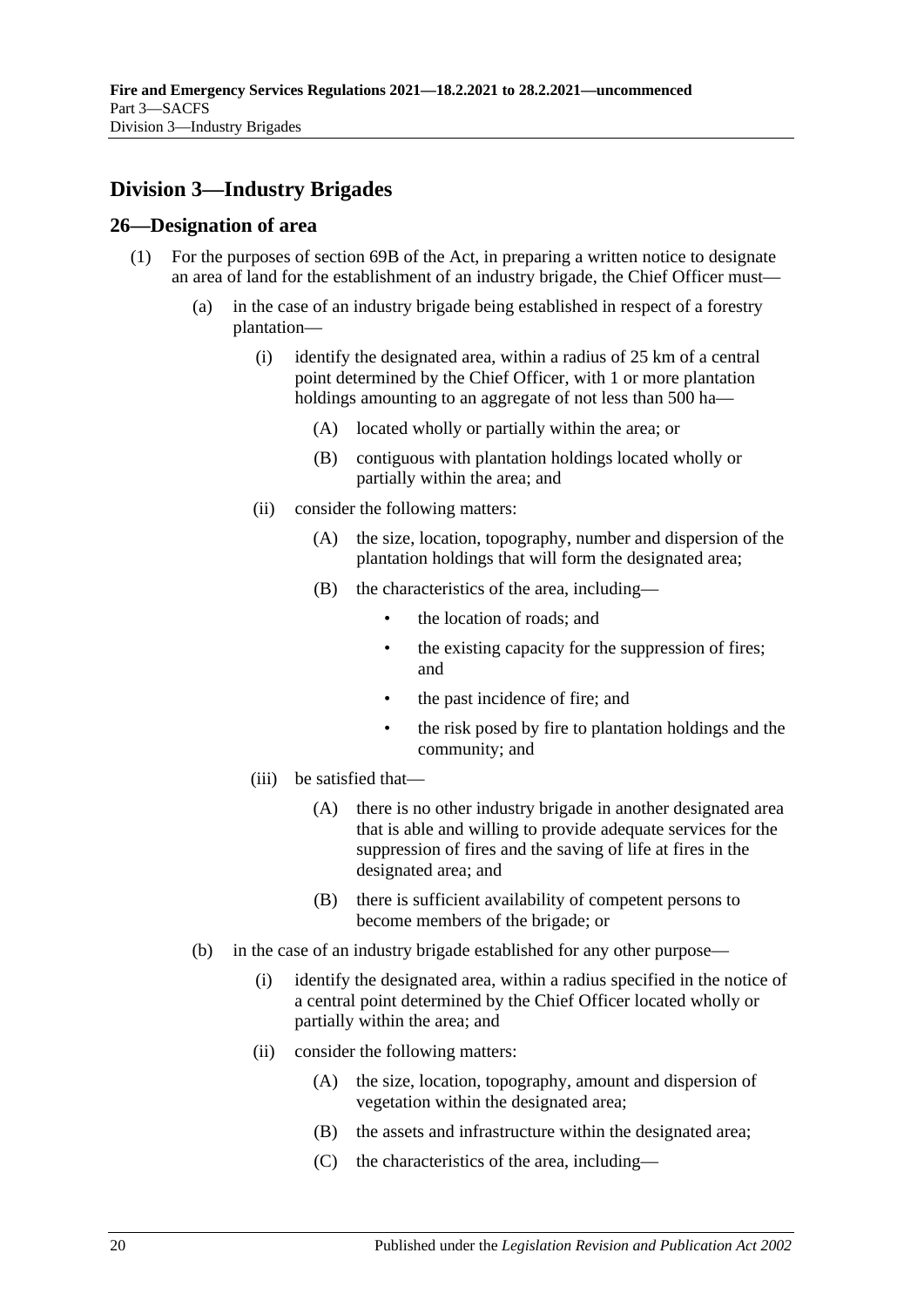- the location of roads; and
- the existing capacity for the suppression of fires or other emergencies; and
- the past incidence of fire or other emergencies; and
- the risk posed by fire to vegetation, assets, infrastructure and the community; and
- (D) any other risk factors identified within the designated area, including the use or presence of chemicals, explosives or flammable materials; and
- (iii) be satisfied that—
	- (A) there is no other industry brigade in another designated area that is able and willing to provide adequate services for the suppression of fires and the saving of life at fires or other emergencies in the designated area; and
	- (B) there is sufficient availability of competent persons to become members of the brigade.
- (2) Before designating an area for the establishment of an industry brigade, the Chief Officer must—
	- (a) consult all owners and occupiers of land in the area by—
		- (i) specifying the reasons for the decision to designate the area; and
		- (ii) providing a map of the area to be designated; and
	- (b) at least 28 days before designating the area, give notice of the proposed designated area—
		- (i) on a website determined by the Chief Officer; and
		- (ii) in a newspaper circulating throughout the local area in which the proposed designated area is located.
- (3) The Chief Officer must keep a register of designated areas for industry brigades available on a website determined by the Chief Officer.

## <span id="page-20-0"></span>**27—Formation of industry brigade**

A notice under section 69C(1) of the Act must—

- (a) state the reasons why the requirement to form the brigade has been made; and
- (b) identify the officers and members which the Chief Officer has determined are to be provided for the brigade at the expense of the prescribed person; and
- (c) identify the equipment or apparatus for undertaking the responsibilities of the industry brigade, which the Chief Officer has determined is to be provided for the brigade at the expense of the prescribed person; and
- (d) state the Chief Officer's training, operational and administrative requirements of the prescribed person; and
- (e) state that the prescribed person must apply to the Chief Officer for registration of the industry brigade.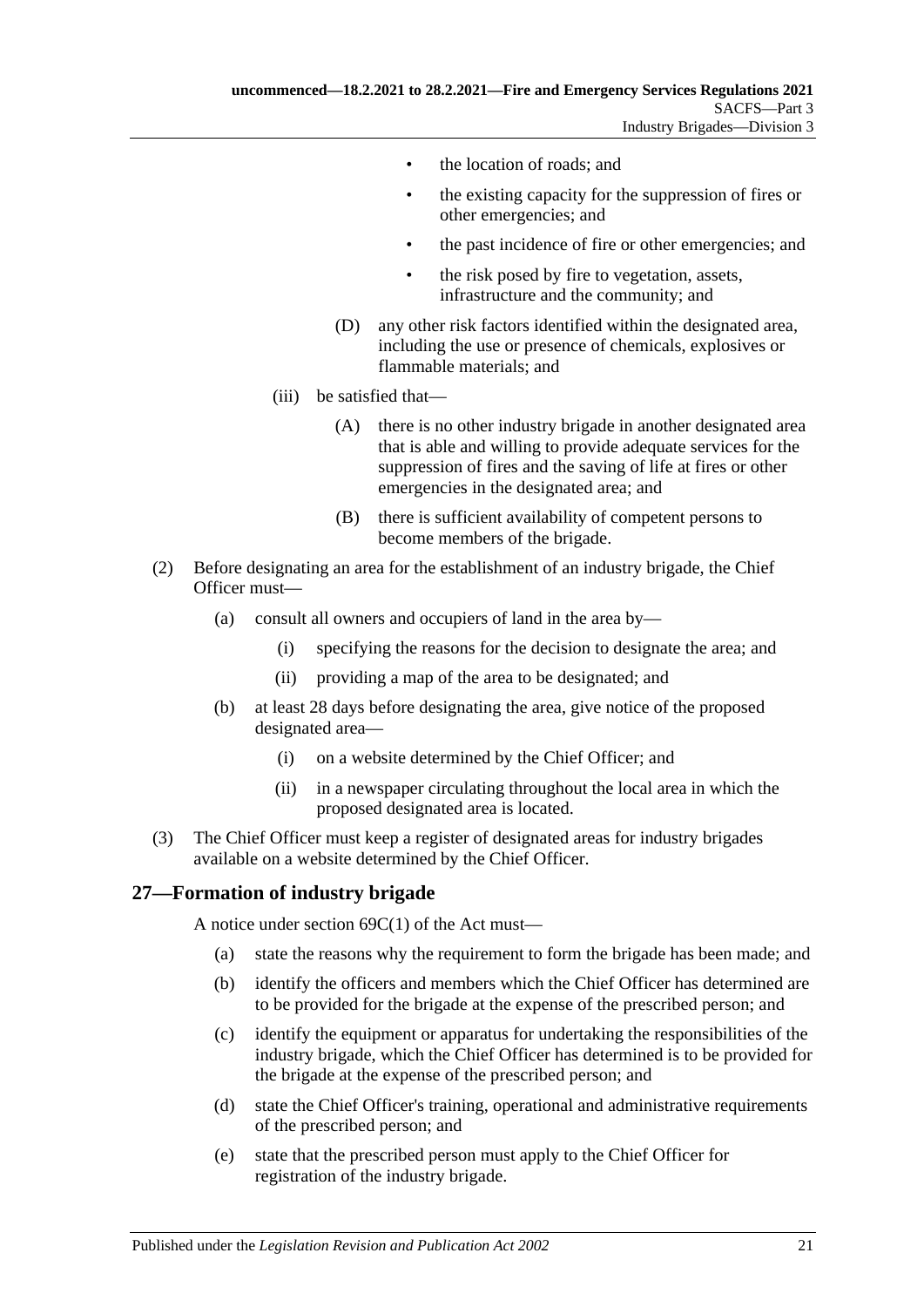## <span id="page-21-0"></span>**Division 4—Fire prevention authorities and plans—country areas and urban bushfire risk areas**

### <span id="page-21-1"></span>**28—Bushfire Management Area Plans**

For the purposes of section  $73A(7)(c)$  of the Act, a period of 6 weeks is prescribed.

## <span id="page-21-3"></span><span id="page-21-2"></span>**Division 5—Fire prevention**

#### **Subdivision 1—Preliminary**

#### <span id="page-21-4"></span>**29—Interpretation**

(1) In this Division, unless the contrary intention appears—

*aircraft* does not include model aircraft (other than fuel powered model aircraft) or hot air balloons;

*commercial premises* means a building or other structure that is fixed to the ground and connected to a reticulated or stored water supply and that is used for retail or manufacturing;

*domestic premises* means a building or other structure that is fixed to the ground and connected to a reticulated or stored water supply and that is occupied as a place of residence but does not include a caravan;

*flammable gas* means liquefied petroleum gas, reticulated gas, compressed natural gas or acetylene;

*foreshore* means the foreshore of the sea along the coastline of the State and includes the area from low water mark to the nearest bush, standing grass or road (as the case may be);

*gas fire* means an appliance that only uses flammable gas as a fuel and includes hot air balloons;

*land holding* means a continuous area of land subject to the same occupation (and for the purposes of this definition, separate parcels of land subject to the same occupation divided by a road or railway will be regarded as being continuous);

#### *portable water spray* means—

- (a) a knapsack spray pump that—
	- (i) is fully charged; and
	- (ii) complies with Australian Standard 1687-1991: *Knapsack spray pumps for firefighting*; or
- (b) a water fire extinguisher that—
	- (i) is fully charged; and
	- (ii) has a tank capacity of at least 9 L; and
	- (iii) complies with Australian Standard 1841.2-2007: *Portable fire extinguishers—Part 2: Specific requirements for water type extinguishers*; and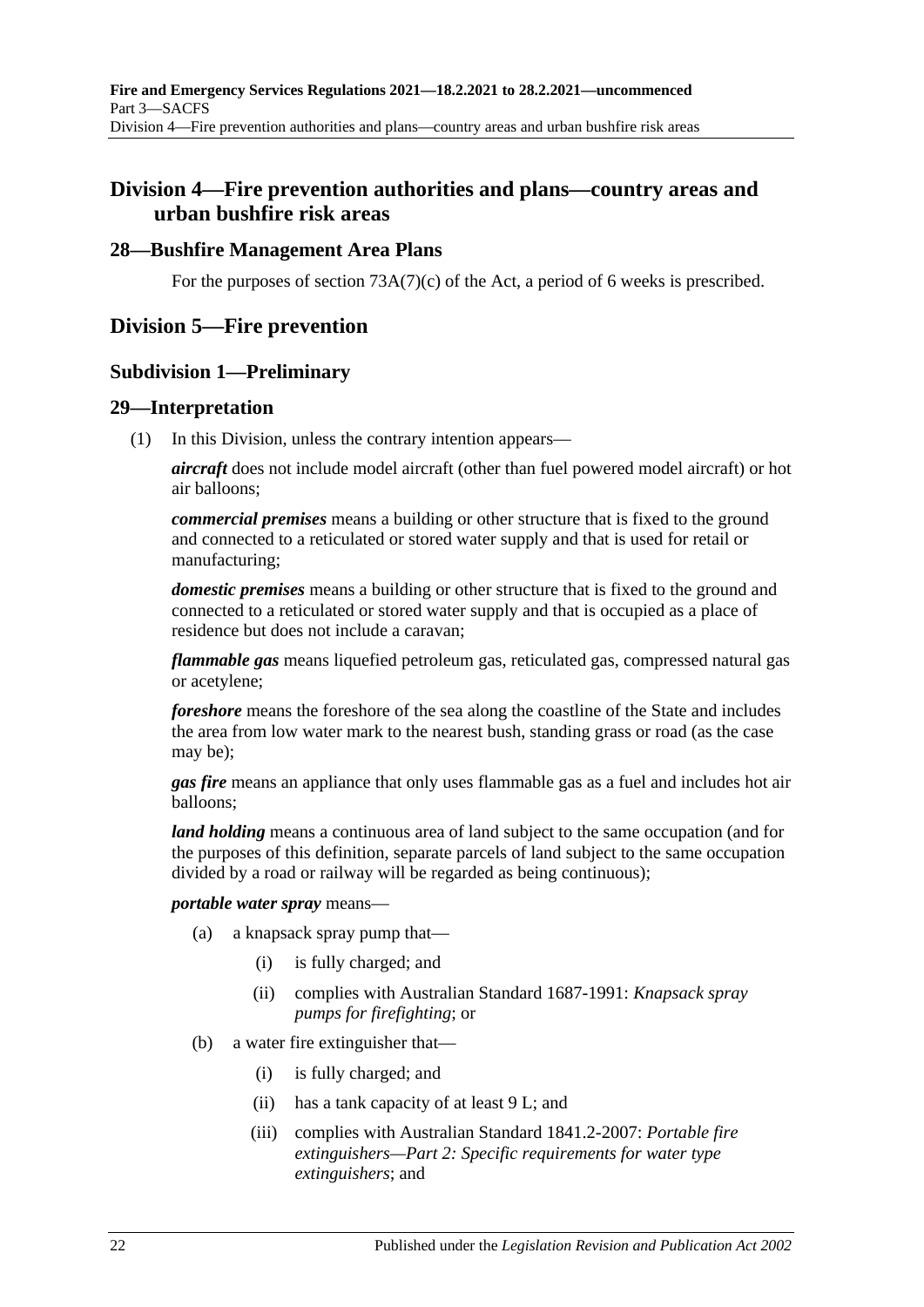(iv) is maintained in accordance with Australian Standard 1851-2012: *Routine service of fire protection systems and equipment*;

*properly constructed fire place* means a fire place constructed so that the perimeter of a fire within the fire place is contained by nonflammable material such as stone, metal or concrete;

*spark arrester* means a device fitted to a flue or exhaust system that is designed to prevent the escape of burning material.

- <span id="page-22-2"></span>(2) For the purposes of this Division, an engine or vehicle exhaust system complies with this Division if—
	- (a) all engine exhaust emitted by the engine or vehicle exits through the system; and
	- (b) the system, or a device or devices forming part of the system, is designed to prevent the escape of burning material from the system; and
	- (c) the system, or a device or devices forming part of the system, is designed to prevent heated parts of the system from coming into contact with flammable vegetation; and
	- (d) the system is in good working order.
- (3) For the purposes of [subregulation](#page-22-2) (2)(a), engine exhaust emitted by a turbocharged engine, or a vehicle fitted with a turbocharged engine, by means of a device of a kind commonly known as a waste gate will be taken to exit through the exhaust system of the engine or vehicle.

## <span id="page-22-0"></span>**Subdivision 2—Fires during the fire danger season**

## <span id="page-22-1"></span>**30—Fires permitted under section 79(2) of Act**

- <span id="page-22-4"></span><span id="page-22-3"></span>(1) For the purposes of section 79(2) of the Act, a fire may be lighted or maintained in the open air in the following circumstances:
	- (a) a fire for cooking or personal comfort may be lighted or maintained provided that—
		- (i) the fire is contained in a properly constructed fire place, a portable cooking appliance or a trench at least 30 cm deep; and
		- (ii) the space immediately around and above the fire is cleared of all flammable vegetation to a distance of at least 4 m; and
		- (iii) the fire does not occupy an area in excess of  $1 \text{ m}^2$ ; and
		- (iv) a person who is able to control the fire is present at the site of the fire from the time it is lighted to the time it is completely extinguished; and
		- (v) an appropriate agent adequate to extinguish the fire is at hand;
	- (b) a fire for heating bitumen or charring may be lighted or maintained provided that—
		- (i) a shield or guard of fire-resistant material is positioned around the fire to prevent the escape of sparks, hot metal or slag; and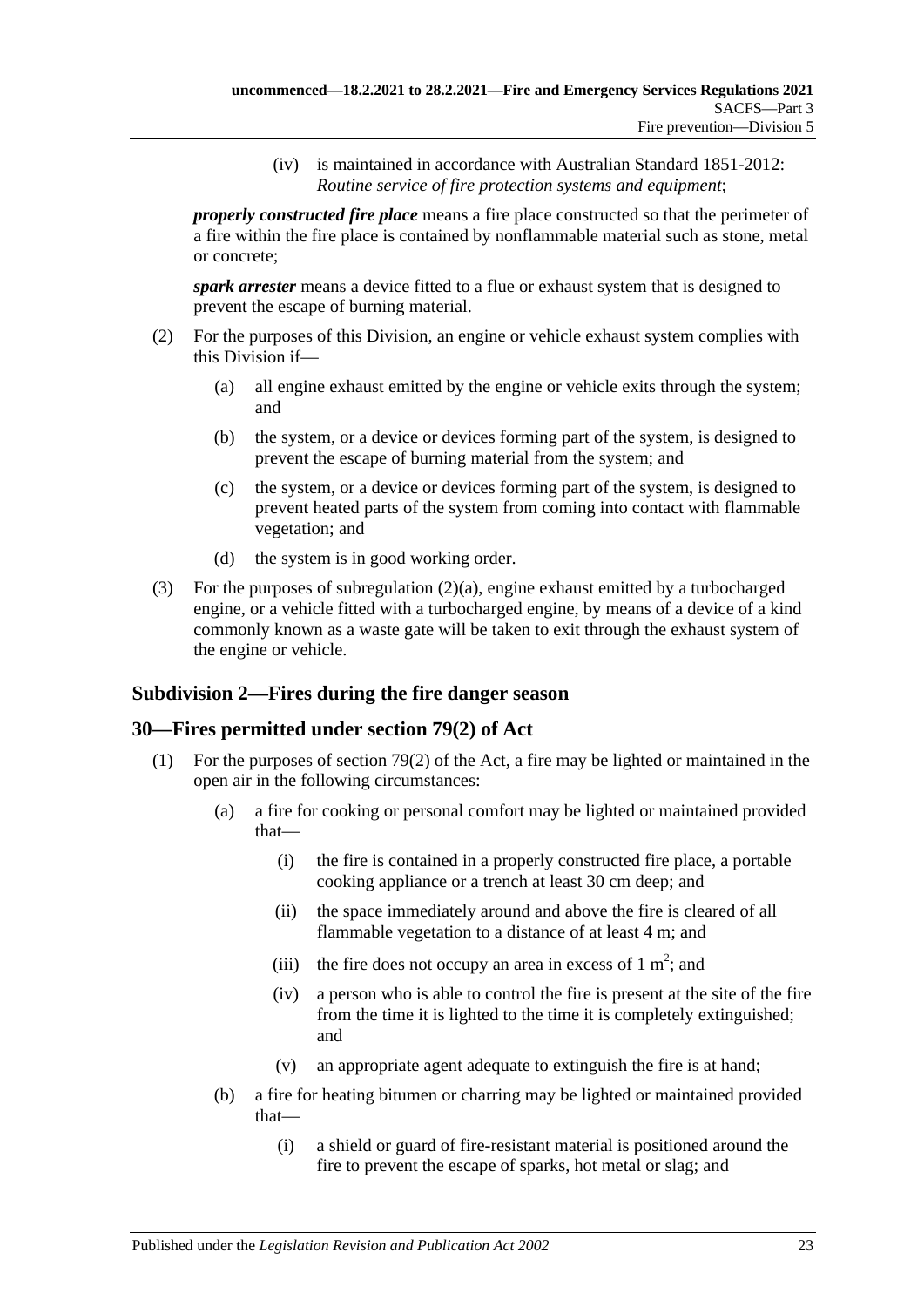- (ii) the space immediately around and above the fire is cleared of all flammable vegetation to a distance of at least 4 m, or wetted sufficiently to prevent the spread of fire; and
- (iii) a supply of water adequate to extinguish the fire is at hand; and
- (iv) if any equipment is removed from the fire, the equipment is immediately placed in a fire-proof receptacle; and
- (v) a person who is able to control the fire is present at the site of the fire from the time it is lighted to the time it is completely extinguished;
- (c) a fire may be lighted and maintained in accordance with the conditions of a permit;
- (d) a fire may be lighted and maintained if specifically authorised for the purposes of section 79(2) of the Act under another regulation.
- <span id="page-23-1"></span>(2) The Chief Officer may, by notice in the Gazette, prohibit or restrict the lighting and maintaining of fires under [subregulation](#page-22-3)  $(1)(a)$  or  $(b)$  in the whole or a specified part of the State.
- (3) The Chief Officer may, by further notice in the Gazette, vary or revoke a notice under [subregulation](#page-23-1) (2).
- (4) The Chief Officer must consult with any council for an area that would be affected by a notice under this regulation before the notice is made.

## <span id="page-23-0"></span>**31—Permits**

(1) In this regulation—

*designated area* means an area of the State in relation to which a fire control officer has been appointed under section 103 of the Act;

*relevant land* means land to be burnt off under a permit.

- (2) A permit authorising a person to light or maintain a fire in the open air during the fire danger season (but not contrary to the terms of a total fire ban) will be in the form set out in [Schedule](#page-46-1) 9.
- (3) A permit authorising a person to light or maintain a fire in the open air—
	- (a) contrary to the terms of a total fire ban; or
	- (b) during the fire danger season and contrary to the terms of a total fire ban,

will be in the form set out in [Schedule](#page-47-0) 10.

- <span id="page-23-4"></span><span id="page-23-3"></span><span id="page-23-2"></span>(4) A permit issued under the Act for burning off land will include the following conditions:
	- (a) that the land immediately around the relevant land must be cleared of all flammable vegetation to a distance of at least 4 m;
	- (b) that at least 2 persons who are able to control the fire, or such greater number of persons as may be specified in the permit, must be present at the site of the fire from the time it is lighted to the time it is completely extinguished;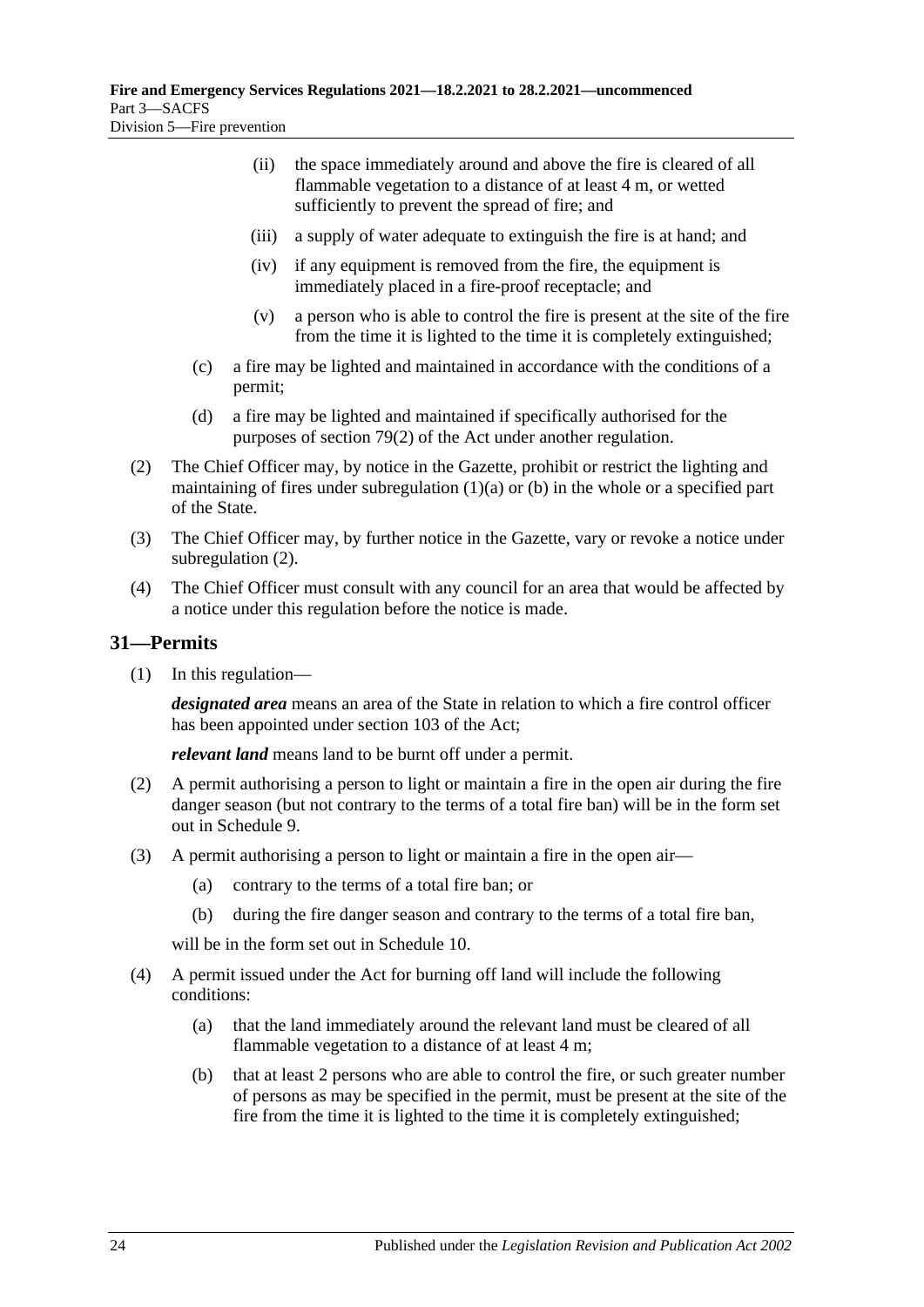- (c) that the fire must first be lighted from the leeward side of the relevant land to establish a protective break, and then may be lighted from the windward side of the land;
- <span id="page-24-2"></span>(d) that at least 400 L of water, or such greater amount of water as may be specified in the permit, must be kept at hand to extinguish the fire;
- <span id="page-24-3"></span>(e) a water pump and hoses must be kept at hand in case water must be used to control or extinguish the fire;
- <span id="page-24-0"></span>(f) that the holder of the permit must, not more than 7 days, and not less than 2 hours, before the fire is lighted, give notice of their intention to light the fire—
	- (i) to any person who owns, occupies or is in charge of land adjoining the land holding where the relevant land is situated; and
	- (ii) if the relevant land is inside (or partially inside) a council area and the permit was issued by a person other than an officer of the council for that area—to an officer of the council for that area; and
	- (iii) if the relevant land is within 2 km of a government reserve—to the person in charge of the reserve.
- <span id="page-24-5"></span><span id="page-24-4"></span><span id="page-24-1"></span>(5) A permit issued under the Act other than for burning off land will include the following conditions:
	- (a) that the space immediately around and above the fire must be cleared of all flammable vegetation to a distance of at least 4 m;
	- (b) that an appropriate agent adequate to extinguish the fire must be kept at hand;
	- (c) that at least 1 person who is able to control the fire, or such greater number of persons as may be specified in the permit, must be present at the site of the fire from the time it is lighted to the time it is completely extinguished.
- <span id="page-24-6"></span>(6) A notice under [subregulation](#page-24-0)  $(4)(f)$ —
	- (a) may be given—
		- (i) in person; or
		- (ii) in writing; or
		- (iii) by telephone or facsimile transmission; or
		- (iv) by email (to a specified electronic address); or
		- (v) by radio; and
	- (b) must include details of the place, date and time at which the fire will be lighted.
- (7) An authorised officer may, at the officer's discretion, by endorsement on the permit, exempt the holder of a permit from the requirement to comply with a condition under [subregulation](#page-23-2) (4) or [\(5\).](#page-24-1)
- (8) An application for a permit may be made—
	- (a) in person; or
	- (b) in writing; or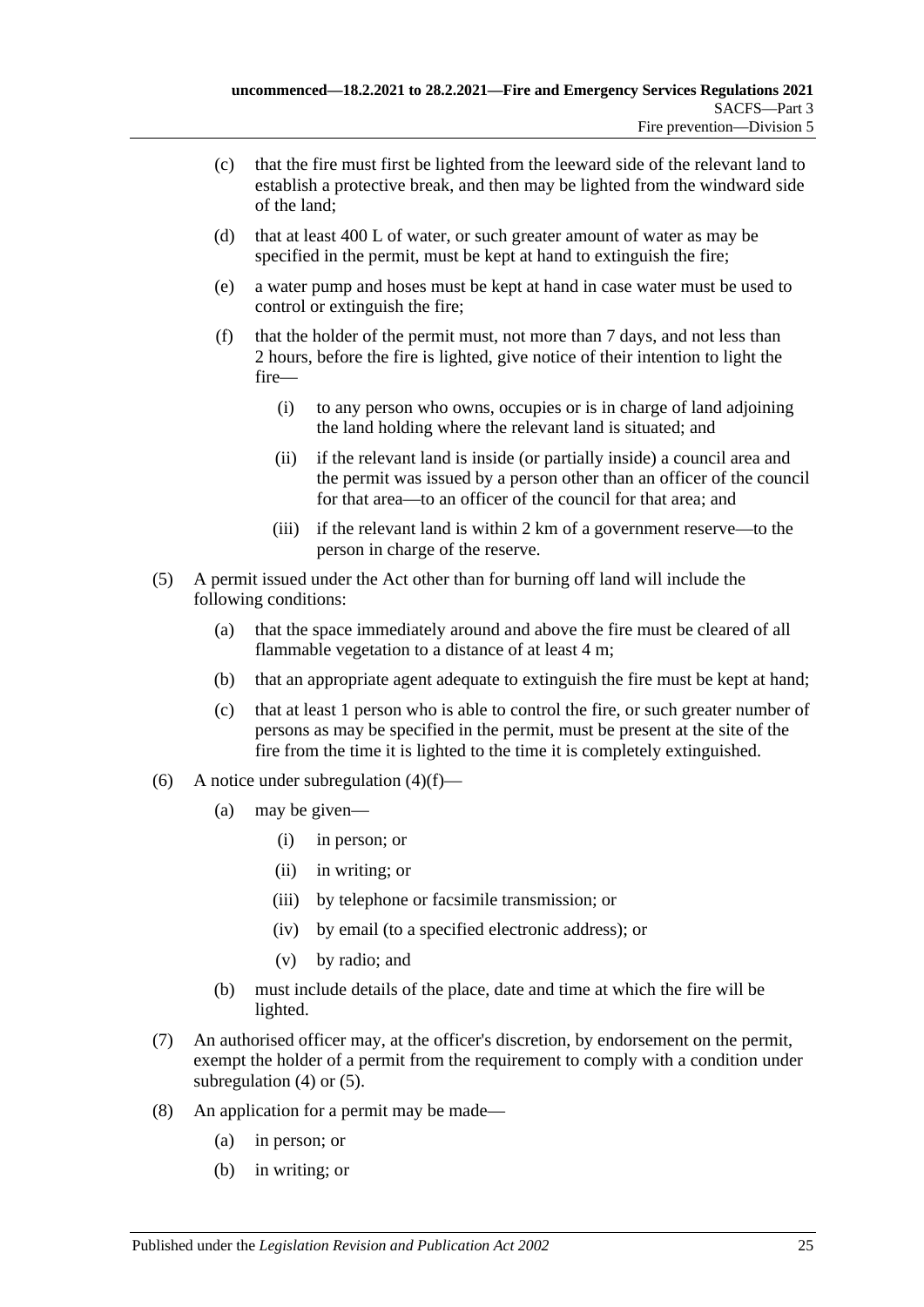- (c) by telephone or facsimile transmission; or
- (d) by email (to a specified electronic address); or
- (e) by radio.
- (9) An application for a permit must specify the location of the proposed fire with reasonable particularity and comply with any other requirement determined by the Chief Officer.
- (10) If an authorised officer issues a permit—
	- (a) preliminary notice of the issue of the permit may be given to the permit holder by contacting the permit holder by telephone, facsimile transmission, email or radio and informing the permit holder of the permit number and the conditions included in the permit (and the permit holder may proceed to act under the permit on the basis of that notification); and
	- (b) the authorised officer must send a copy of the permit to the permit holder at the address shown on the written application form or, if there was no such form, at the permit holder's last known address; and
	- (c) if the permit authorises the permit holder to light or maintain a fire contrary to the terms of a total fire ban, the authorised officer must—
		- (i) give notice of the issue of the permit to the regional officer in whose region the fire will be lighted (whether in person or by telephone or other electronic means); and
		- (ii) send a copy of the permit to the regional officer.
- (11) A person whose permit is revoked may appeal to the Commission against that revocation.
- (12) An appeal must be instituted by written notice of appeal setting out in detail the grounds of appeal.
- (13) On an appeal, the Commission may—
	- (a) confirm the revocation;
	- (b) direct that a new permit be issued.

#### <span id="page-25-1"></span><span id="page-25-0"></span>**32—Special provisions relating to gas and electric cooking appliances**

- (1) For the purposes of section 79(2) of the Act, a person may operate a gas fire or electric element for cooking purposes in the open air during the fire danger season, provided that—
	- (a) the space immediately around and above the gas fire or electric element is cleared of all flammable vegetation to a distance of at least 4 m; and
	- (b) a person who is able to control the gas fire or electric element is present at all times while it is lighted or charged; and
	- (c) an appropriate agent adequate to extinguish a fire is at hand.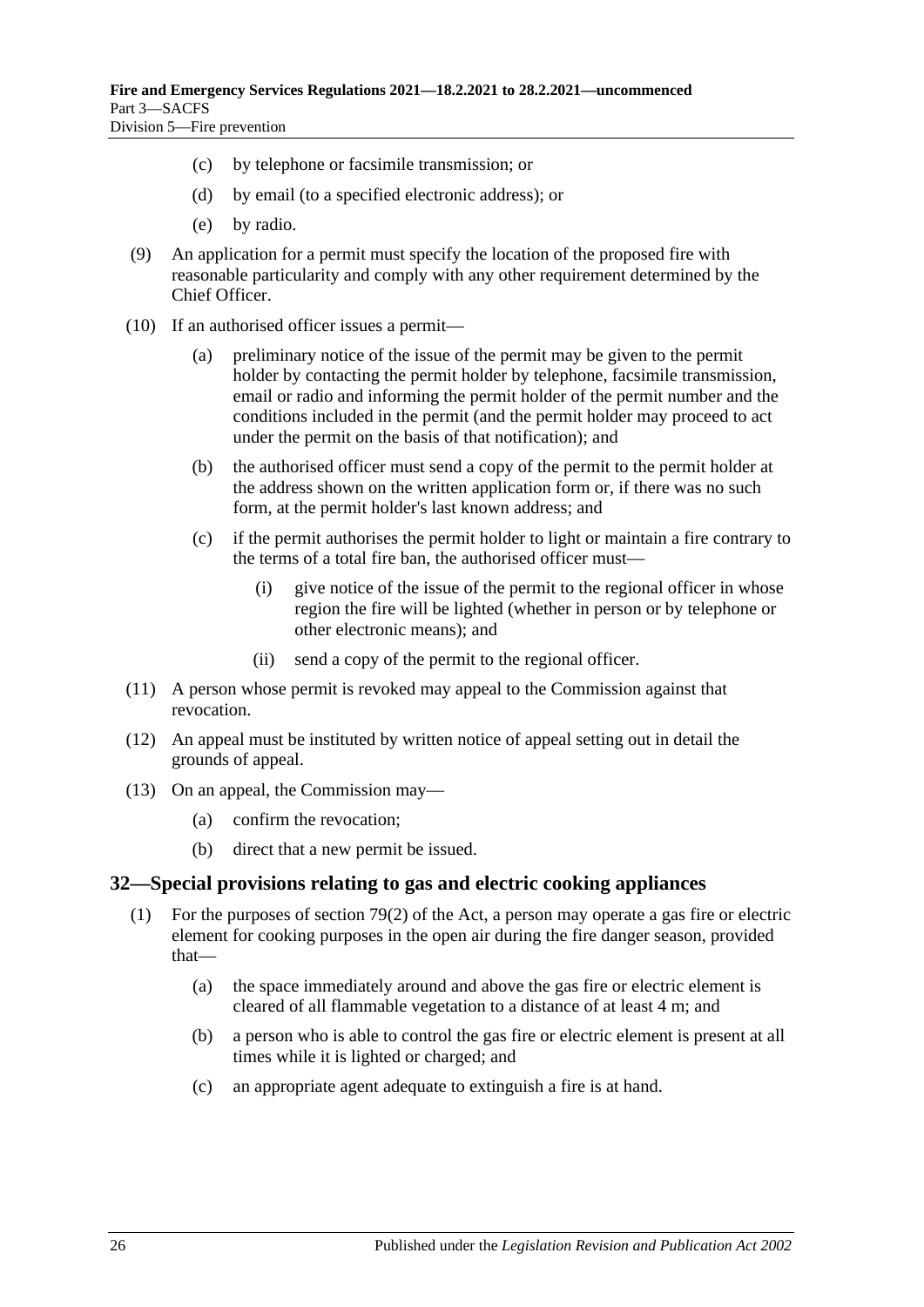- <span id="page-26-0"></span>(2) For the purposes of section  $80(4)(a)$  of the Act, a person may operate a gas fire or electric element for cooking purposes in the open air contrary to the terms of a total fire ban, provided that—
	- (a) the gas fire or electric element
		- is used within 15 m of domestic premises, commercial premises or on the foreshore; or
		- (ii) has been installed as a fixture to be used as a cooking facility in—
			- (A) a park or reserve (each within the meaning of the *[Local](http://www.legislation.sa.gov.au/index.aspx?action=legref&type=act&legtitle=Local%20Government%20Act%201999)  [Government Act](http://www.legislation.sa.gov.au/index.aspx?action=legref&type=act&legtitle=Local%20Government%20Act%201999) 1999*) under the control and management of a council; or
			- (B) a caravan park or a residential park (within the meaning of the *[Residential Parks Act](http://www.legislation.sa.gov.au/index.aspx?action=legref&type=act&legtitle=Residential%20Parks%20Act%202007) 2007*; or
			- (C) a park or reserve (within the meaning of the *[National Parks](http://www.legislation.sa.gov.au/index.aspx?action=legref&type=act&legtitle=National%20Parks%20and%20Wildlife%20Act%201972)  [and Wildlife Act](http://www.legislation.sa.gov.au/index.aspx?action=legref&type=act&legtitle=National%20Parks%20and%20Wildlife%20Act%201972) 1972*); and
	- (b) the space immediately around and above the gas fire or electric element is cleared of all flammable vegetation to a distance of at least 4 m; and
	- (c) a person who is able to control the gas fire or electric element is present at all times while it is lighted or charged; and
	- (d) an appropriate agent adequate to extinguish a fire is at hand.
- <span id="page-26-1"></span>(3) In addition to [subregulations](#page-25-1) (1) and [\(2\)—](#page-26-0)
	- (a) a council may in relation to a part of its area; and
	- (b) the Chief Officer may in relation to a part of the State outside the area of a council,

by notice in the Gazette declare an area of the State to be an area where a person may, in accordance with the terms of the notice, operate a gas fire or electric element for cooking purposes in the open air contrary to the terms of a total fire ban.

- (4) A notice under [subregulation](#page-26-1) (3)—
	- (a) must be in the form set out in [Schedule](#page-44-4) 5; and
	- (b) may be limited in its operation to particular times of the day, and to particular days of the year; and
	- (c) will operate subject to the following conditions:
		- (i) that the space immediately around and above the gas fire or electric element must be clear of all flammable vegetation to a distance of at least 4 m;
		- (ii) that a person who is able to control the gas fire or electric element must be present at all times while it is lighted or charged;
		- (iii) that an appropriate agent adequate to extinguish a fire must be at hand; and
	- (d) will operate subject to such other conditions (if any) as may be specified by the council or the Chief Officer (as the case may be); and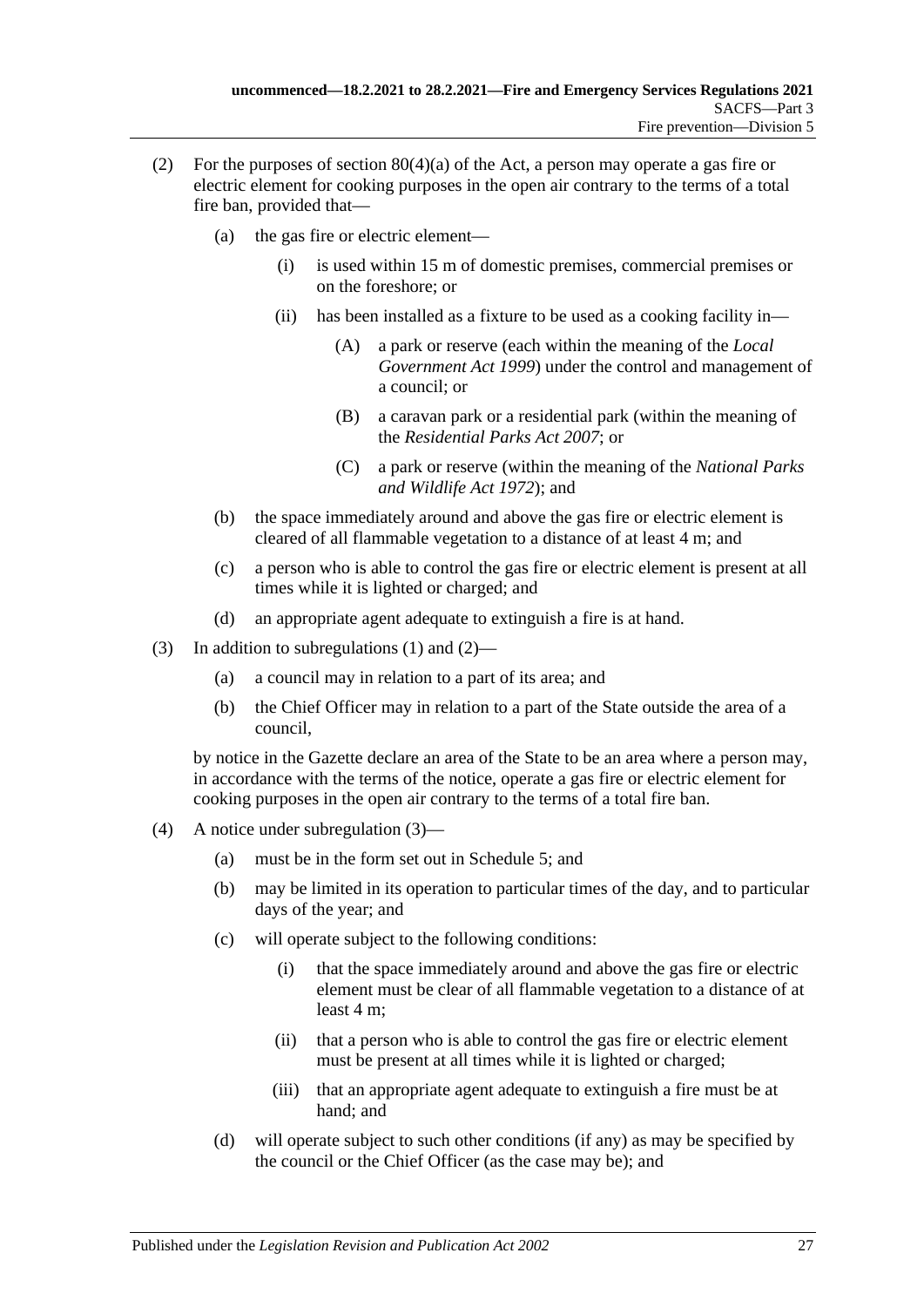- (e) may be varied or revoked by further notice in the Gazette.
- (5) If a council publishes a notice in the Gazette under this regulation, the council must immediately send a copy of the notice to the Chief Officer.

## <span id="page-27-0"></span>**33—Fires during fire danger season—orchards and vineyards**

For the purposes of section 79(2) of the Act, a fire may be lighted or maintained in the open air during the fire danger season in an orchard or vineyard for the purpose of smudging for insect pests, or preventing damage by frost, provided that the space immediately around and above the fire is cleared of all flammable vegetation, other than growing fruit trees or vines, to a distance of at least 4 m.

## <span id="page-27-1"></span>**34—Fires in the open air on a total fire ban day**

For the purposes of sections 79(2) and 80(4)(a) of the Act, a fire may be lighted or maintained in the open air during the fire danger season and contrary to the terms of a total fire ban—

- (a) by an Aboriginal person, provided that—
	- (i) the fire is lighted on land set aside for Aboriginal purposes; and
	- (ii) the fire is used for domestic or cultural purposes of Aboriginal origin; or
- (b) to charge explosive materials as part of mining operations under or pursuant to the *[Mines and Works Inspection Act](http://www.legislation.sa.gov.au/index.aspx?action=legref&type=act&legtitle=Mines%20and%20Works%20Inspection%20Act%201920) 1920*, provided that—
	- (i) at least 400 L of water are at hand along with a water pump and hoses capable of being used to extinguish a fire; and
	- (ii) a sufficient number of persons who would be able to control the escape and spread of fire are present at all times during the mining operations involving the use of those explosive materials and for a reasonable time after the use of explosive materials is complete; or
- (c) to light a flare containing flammable material in connection with a mercy flight or in a situation where an aircraft cannot use an electrically lit runway, provided that—
	- (i) each flare is in a metal tray that is large enough to hold all the flammable material; and
	- (ii) the space immediately around the flare is cleared of all flammable vegetation to a distance of at least 4 m; and
	- (iii) fire-fighting equipment adequate to extinguish the flare and control the escape and spread of fire is at hand; and
	- (iv) a sufficient number of persons to control the escape and spread of fire are present at the site of the flares from the time they are lighted to the time they are completely extinguished; or
- (d) by a member of SACFS or another recognised emergency service if the fire is connected with the use of equipment required in an emergency to protect life or property, provided that such steps as are reasonably practicable in the circumstances are taken to control the escape and spread of fire.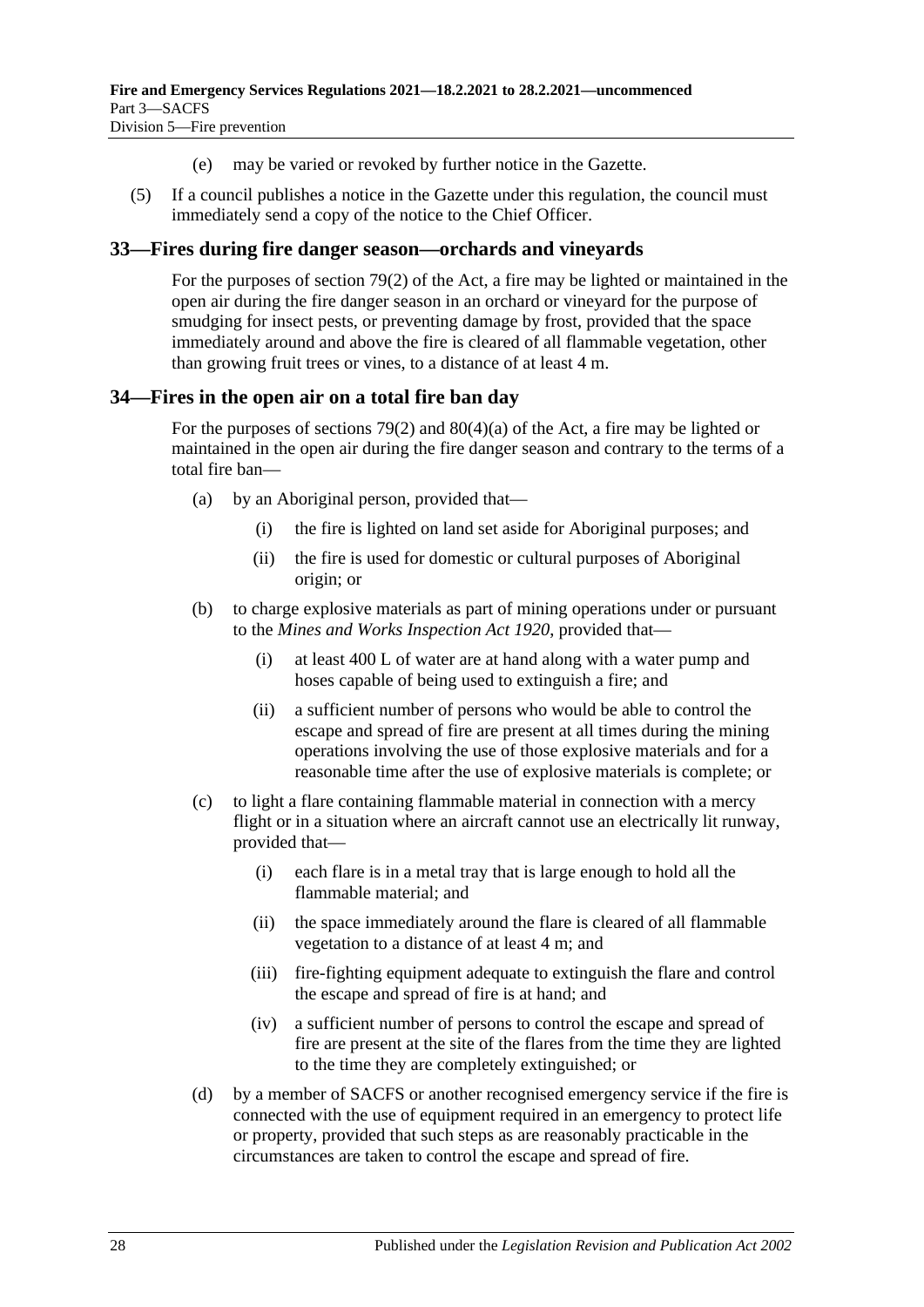## <span id="page-28-0"></span>**Subdivision 3—Restrictions on the use of certain appliances etc**

### <span id="page-28-1"></span>**35—Stationary engines**

- (1) Pursuant to section 89 of the Act, a stationary engine is prescribed.
- <span id="page-28-4"></span>(2) A person must not, during the fire danger season, operate a stationary engine not enclosed by non-flammable material in the open air unless—
	- (a) the space immediately around and above the engine is cleared of all flammable vegetation to a distance of at least 4 m, or a person who is able to control the engine is present at all times while the engine is in use; and
	- (b) a shovel or rake, and an appropriate agent adequate to extinguish a fire, are at hand; and
	- (c) the engine is fitted with an exhaust system that complies with this Division.
- (3) A person must not, during the fire danger season, operate a stationary engine enclosed by non-flammable material in the open air unless the engine is fitted with an exhaust system that complies with this Division.
- (4) In this regulation—

*stationary engine* means a steam engine, an internal combustion engine or a turbine engine that is operated in a stationary position.

#### <span id="page-28-2"></span>**36—Internal combustion engines**

- (1) Pursuant to section 89 of the Act, an internal combustion engine is prescribed.
- <span id="page-28-3"></span>(2) A person must not, during the fire danger season, operate an internal combustion engine in connection with—
	- (a) harvesting a flammable crop; or
	- (b) moving a flammable crop on the land holding where it has been harvested; or
	- (c) spreading lime or fertiliser,

<span id="page-28-5"></span>unless—

- (d) a shovel or rake, and an appropriate agent to extinguish a fire, are at hand; and
- (e) the engine is fitted with an exhaust system that complies with this Division.
- <span id="page-28-7"></span><span id="page-28-6"></span>(3) A person must not, during the fire danger season, operate an internal combustion engine, other than in connection with an activity referred to in [subregulation](#page-28-3) (2), in circumstances where the internal combustion engine comes into contact with, or is operated in the vicinity of, any flammable bush, grass, pasture or stubble, unless—
	- (a) a person who is able to control the engine is present at all times while the engine is in use; and
	- (b) a shovel or rake, and an appropriate agent to extinguish a fire are at hand; and
	- (c) the engine is fitted with an exhaust system that complies with this division.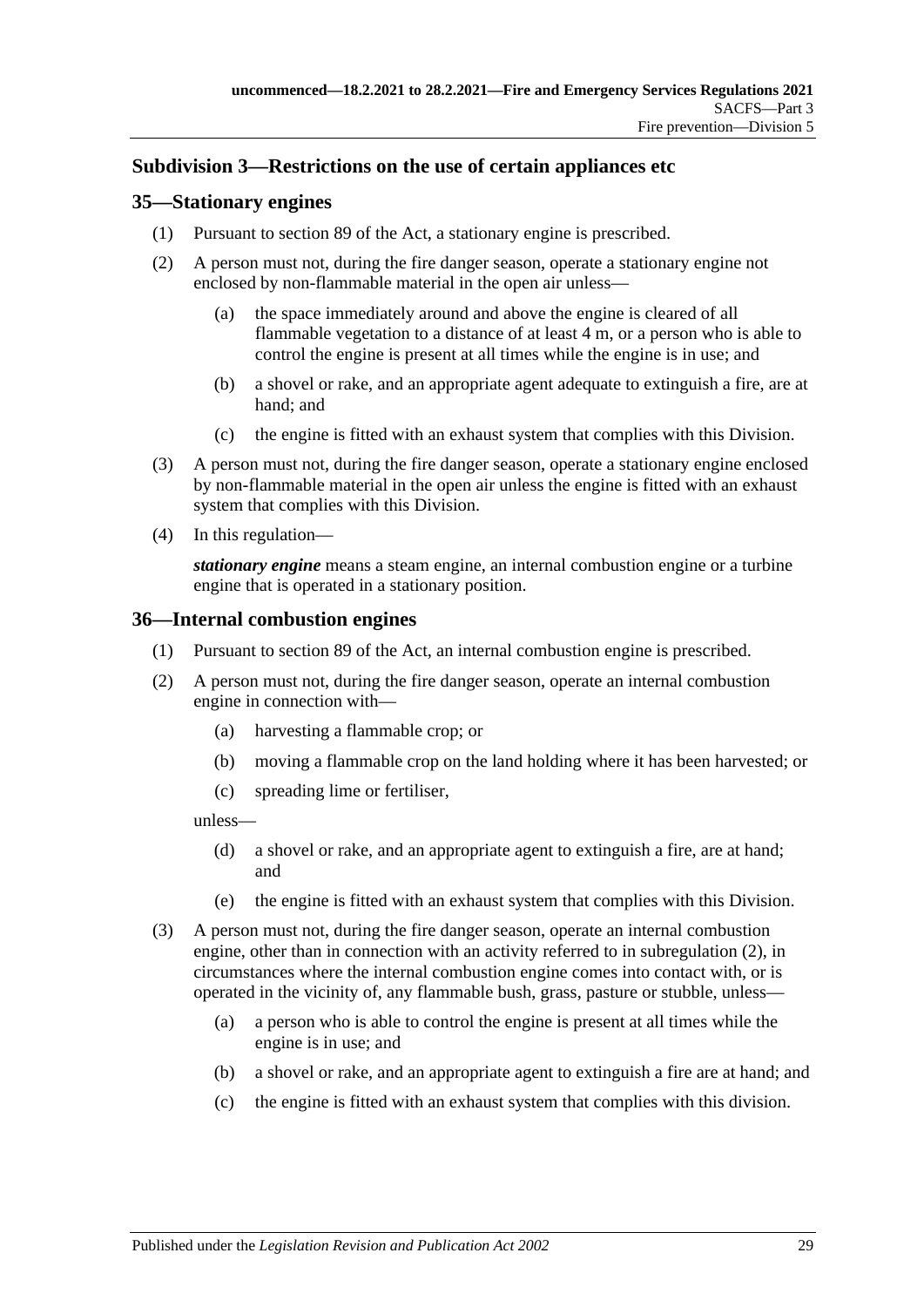## <span id="page-29-3"></span><span id="page-29-0"></span>**37—Vehicles**

- (1) Pursuant to section 89 of the Act, a vehicle driven by an internal combustion engine (other than an aircraft) is prescribed.
- (2) A person must not, during the fire danger season, drive a vehicle referred to in [subregulation](#page-29-3) (1) within 2 m of flammable bush or grass unless the vehicle is fitted with an exhaust system that complies with this Division.

#### <span id="page-29-1"></span>**38—Aircraft**

- (1) Pursuant to section 89 of the Act, an aircraft is prescribed.
- (2) A person must not, during the fire danger season, land an aircraft on, or take off from, land in the country unless reasonable steps have been taken (on account of the use of the land by the aircraft)—
	- (a) to prevent the outbreak of fire on the land; and
	- (b) to be able to control and suppress a fire that might break out on the land (whether by the provision of fire-fighting equipment, the clearing of a firebreak, or otherwise).
- (3) This regulation does not apply in relation to—
	- (a) an aircraft that is landing on, or taking off from, a government or licensed airfield; or
	- (b) an aircraft that is on a mercy flight; or
	- (c) an aircraft that is landing or taking off in any other emergency; or
	- (d) an aircraft that is engaged in a fire-fighting operation under the direction of an SACFS officer; or
	- (e) an aircraft that is exempted from the operation of this regulation by the Chief Officer.

## <span id="page-29-4"></span><span id="page-29-2"></span>**39—Gas welding, soldering, metal cutting, grinding and abrasion**

- (1) Pursuant to section 89 of the Act, appliances used to carry out the following activities are prescribed:
	- (a) gas welding or soldering with an exposed flame;
	- (b) metal cutting;
	- (c) metal grinding;
	- (d) metal abrasion.
- <span id="page-29-5"></span>(2) A person must not, during the fire danger season, operate an appliance referred to in [subregulation](#page-29-4) (1) in the open air unless—
	- (a) the space immediately around and above the appliance is cleared of all flammable vegetation to a distance of at least 10 m; and
	- (b) an appropriate agent to extinguish a fire is at hand; and
	- (c) a person who is able to control the appliance is present at all times while the appliance is in use or alight.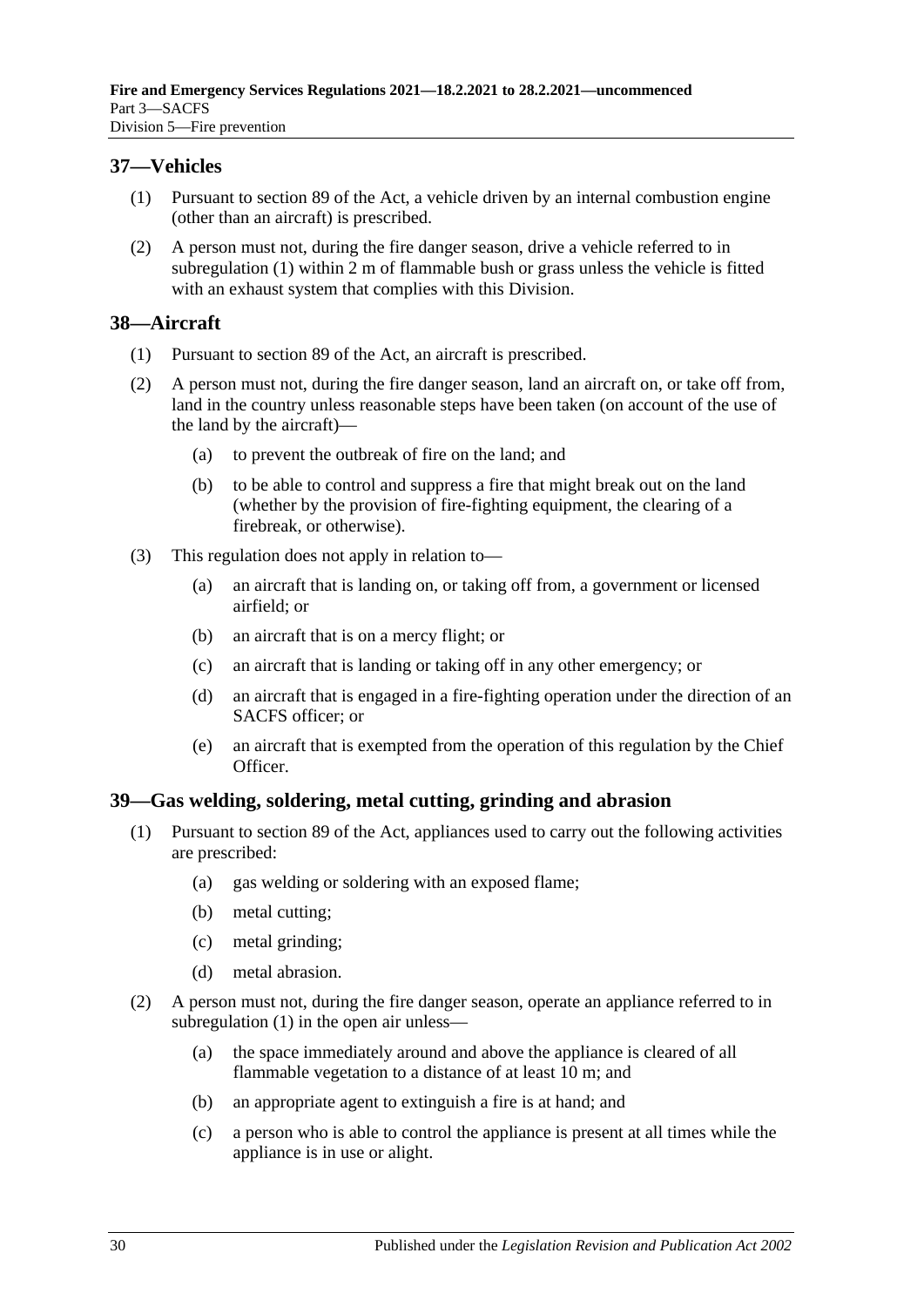- (3) Despite [subregulations](#page-29-4) (1) and [\(2\),](#page-29-5) a person must not operate an appliance referred to in [subregulation](#page-29-4) (1) in the open air for any purpose on a day in relation to which a total fire ban under section 80 of the Act has been imposed in any part of the State to which the total fire ban applies.
- (4) This regulation does not apply to a member of SACFS or another recognised emergency service who must use an appliance in an emergency to protect life or property.
- (5) For the purposes of section 79(2) of the Act, a fire may be lighted or maintained in the open air as part of the operation of an appliance in accordance with [subregulation](#page-29-5) (2).

## <span id="page-30-3"></span><span id="page-30-0"></span>**40—Bees**

- (1) Pursuant to section 89 of the Act, an appliance used to generate smoke for the manipulation of bees is prescribed.
- <span id="page-30-4"></span>(2) A person must not, during the fire danger season, use an appliance referred to in [subregulation](#page-30-3) (1) unless a portable water spray in good working order is at hand.

## <span id="page-30-1"></span>**41—Rabbit fumigators**

- (1) Pursuant to section 89 of the Act, an appliance used as a rabbit fumigator is prescribed.
- <span id="page-30-6"></span><span id="page-30-5"></span>(2) A person must not, during the fire danger season, use an appliance as a rabbit fumigator unless—
	- (a) the space immediately around and above the appliance is cleared of all flammable vegetation to a distance of at least  $\overline{4}$  m; and
	- (b) a portable water spray in good working order is at hand; and
	- (c) a sufficient number of persons who would be able to control the escape and spread of fire are present at all times while the appliance is in use.

## <span id="page-30-7"></span><span id="page-30-2"></span>**42—Bird scarers**

- (1) Pursuant to section 89 of the Act, a bird scarer is prescribed.
- <span id="page-30-8"></span>(2) A person must not, during the fire danger season, use an appliance as a gas bird scarer unless—
	- (a) the space immediately around and above the appliance is cleared of all flammable vegetation to a distance of at least 4 m; and
	- (b) the bird scarer—
		- (i) is constructed so as to prevent the escape of fire or burning material; and
		- (ii) is in good working order and clean so as to avoid a malfunction that could cause a fire; and
	- (c) the person using the bird scarer takes all reasonable precautions to ensure that the bird scarer cannot fall over, or be knocked over or otherwise interfered with by animals.
- <span id="page-30-9"></span>(3) A person must not, during the fire danger season, use an explosive agent bird scarer in the open air except in accordance with a permit issued under section 81 of the Act.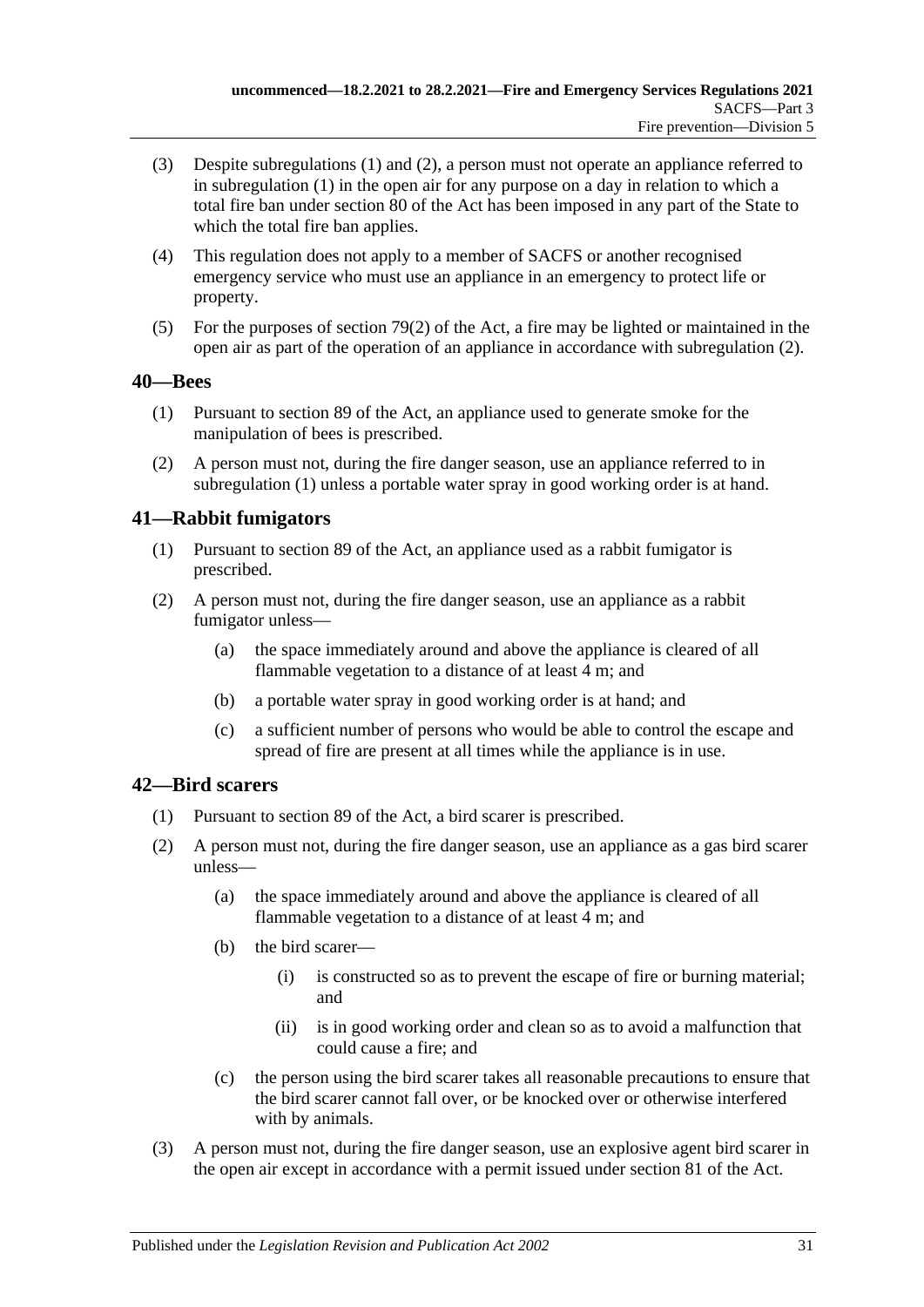(4) In this regulation—

*bird scarer* means—

- (a) a gas bird scarer; or
- (b) an explosive agent bird scarer;

*explosive agent bird scarer* means a device that detonates an explosive agent (other than a gas) to create a noise to scare birds;

*gas bird scarer* means a device that detonates a flammable gas to create a noise to scare birds.

#### <span id="page-31-0"></span>**43—Fireworks**

- (1) Pursuant to section 89 of the Act, fireworks are prescribed.
- (2) A person must not, during the fire danger season, use fireworks in the open air except in accordance with a permit issued under section 81 of the Act.

## <span id="page-31-4"></span><span id="page-31-1"></span>**44—Blasting**

- (1) Pursuant to section 89 of the Act, blasting any tree, wood or timber by the use of explosive materials is prescribed.
- <span id="page-31-5"></span>(2) A person must not, during the fire danger season, carry out blasting referred to in [subregulation](#page-31-4) (1) unless—
	- (a) a shovel or rake are at hand; and
	- (b) at least 400 L of water are at hand along with a water pump and hoses capable of being used to extinguish a fire; and
	- (c) a sufficient number of persons who would be able to control a fire are present at all times while the blasting is carried out, and for a reasonable time after the blasting is completed.

## <span id="page-31-2"></span>**Subdivision 4—Burning objects and material**

#### <span id="page-31-6"></span><span id="page-31-3"></span>**45—Burning objects and material**

- (1) A person must not smoke in the open air in the country within 2 m of flammable bush or grass (but this prohibition does not operate within a municipality or township). Maximum penalty: \$1 250.
- <span id="page-31-7"></span>(2) A person must not, without lawful excuse, drop or throw a burning object or material from a vehicle.

Maximum penalty: \$5 000.

<span id="page-31-8"></span>(3) A person must not, without lawful excuse, drop or throw a burning object or material in circumstances in which it may come into contact with flammable vegetation and cause a fire in the country.

Maximum penalty: \$5 000.

<span id="page-31-9"></span>(4) A person must not, without lawful excuse, drop or throw any material capable of causing a fire in circumstances in which it may cause a fire in the country. Maximum penalty: \$5 000.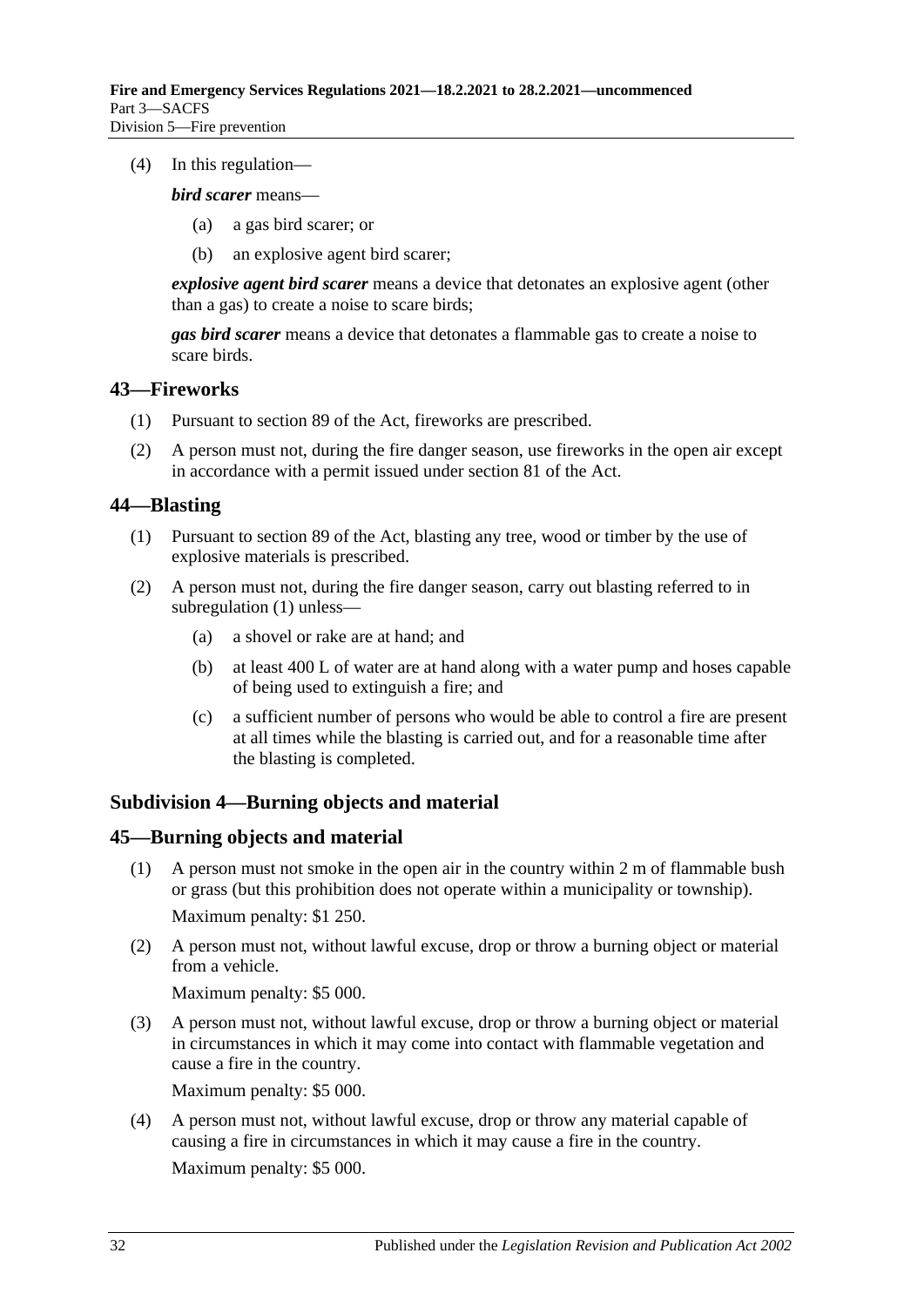## <span id="page-32-0"></span>**Subdivision 5—Miscellaneous**

#### <span id="page-32-1"></span>**46—Fire safety at premises**

Pursuant to section 86 of the Act, a building outside the area of a council that would, if it were inside the area of a council, be classified as a Class 2, 3, 4, 5, 6, 7, 8 or 9 building under the *Building Code* (within the meaning of the *[Planning, Development](http://www.legislation.sa.gov.au/index.aspx?action=legref&type=act&legtitle=Planning%20Development%20and%20Infrastructure%20Act%202016)  [and Infrastructure Act](http://www.legislation.sa.gov.au/index.aspx?action=legref&type=act&legtitle=Planning%20Development%20and%20Infrastructure%20Act%202016) 2016*), is prescribed.

#### <span id="page-32-6"></span><span id="page-32-2"></span>**47—Caravans**

(1) A person must not use a caravan in the country unless an efficient fire extinguisher that complies with [subregulation](#page-32-5) (2) is carried in the caravan.

Maximum penalty: \$1 250.

- <span id="page-32-5"></span>(2) A fire extinguisher required under [subregulation](#page-32-6) (1) must—
	- (a) comply with Australian Standard 1841.5:2007: *Portable fire extinguishers—Part 5: Specific requirements for powder type extinguishers*; and
	- (b) have a minimum classification and rating of 10B, as defined by Australian Standard 1850:2009: *Portable fire extinguishers—Classification, rating and performance testing*; and
	- (c) be maintained in accordance with Australian Standard 1851-2012: *Routine service of fire protection systems and equipment*.

## <span id="page-32-3"></span>**Division 6—Other matters**

## <span id="page-32-4"></span>**48—Identity cards**

- (1) The Chief Officer will issue to each—
	- (a) SACFS officer; and
	- (b) fire control officer; and
	- (c) authorised officer appointed by the Chief Officer,

a certificate of identity in a form determined by the Chief Officer.

- (2) A council will issue to each fire prevention officer or assistant fire prevention officer appointed by the council a certificate of identity in a form approved by the Chief Officer.
- (3) A certificate of identity ceases to be valid when the person ceases to hold the position in relation to which the certificate was issued.
- (4) A person must, on ceasing to hold the position in relation to which a certificate of identity has been issued, surrender the certificate to the Chief Officer or, in the case of a fire prevention officer or assistant fire prevention officer, to the relevant council. Maximum penalty: \$1 250.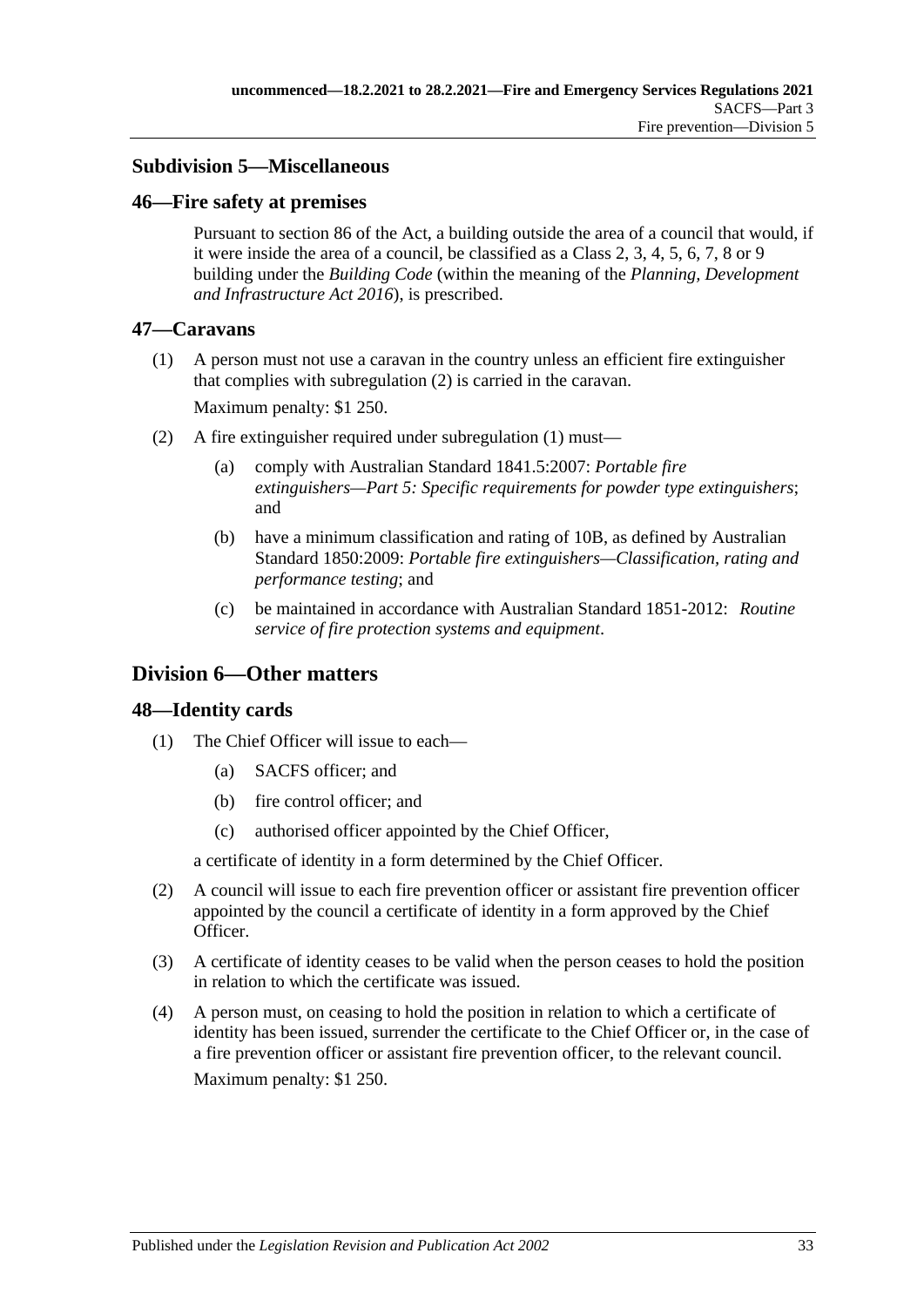#### <span id="page-33-0"></span>**49—Roadside fire protection**

- (1) Subject to [subregulation](#page-33-6) (2), a responsible authority may, for the purpose of providing fire protection on a road, or the verge of a road—
	- (a) light a fire on the road, or on the verge of the road; and
	- (b) while the fire is burning, prohibit, direct or regulate the movement of persons, vehicles or animals along the road.
- <span id="page-33-6"></span>(2) A responsible authority must obtain a permit to light and maintain a fire under this regulation during the fire danger season.
- (3) In this regulation—

*responsible authority* means a council, or a Minister, agency or instrumentality of the Crown, that has the care, control or management of a road in the country, or roadside vegetation in the country.

#### <span id="page-33-1"></span>**50—Maintenance and inspection of fire-fighting equipment**

Each SACFS organisation that has possession or control of fire-fighting equipment that is available for use by SACFS under the Act—

- (a) must maintain the equipment in good working order and test the equipment on a regular basis; and
- (b) must keep the equipment in a place, and in a manner, that allows the equipment to be readily available in the event of a fire or other emergency, or for training purposes; and
- (c) must, on the request of the Chief Officer, a Deputy Chief Officer or Assistant Chief Officer, a regional officer, or an authorised officer, make the equipment available for inspection by the officer.

## <span id="page-33-2"></span>**Part 4—Fire prevention**

#### <span id="page-33-3"></span>**51—Duties to prevent fires—private land**

- (1) For the purposes of section 105F(3) of the Act, a code of practice published from time to time by the State Bushfire Co-ordination Committee is prescribed.
- (2) For the purposes of section 105F(5) of the Act, the form set out in [Schedule](#page-45-0) 6 is prescribed.
- (3) For the purposes of section 105F(10) of the Act, the form set out in [Schedule](#page-46-0) 7 is prescribed.

#### <span id="page-33-4"></span>**52—Duties to prevent fires—council land**

For the purposes of section 105G(3) of the Act, a code of practice published from time to time by the State Bushfire Co-ordination Committee is prescribed.

#### <span id="page-33-5"></span>**53—Duties to prevent fires—Crown land**

For the purposes of section 105H(3) of the Act, a code of practice published from time to time by the State Bushfire Co-ordination Committee is prescribed.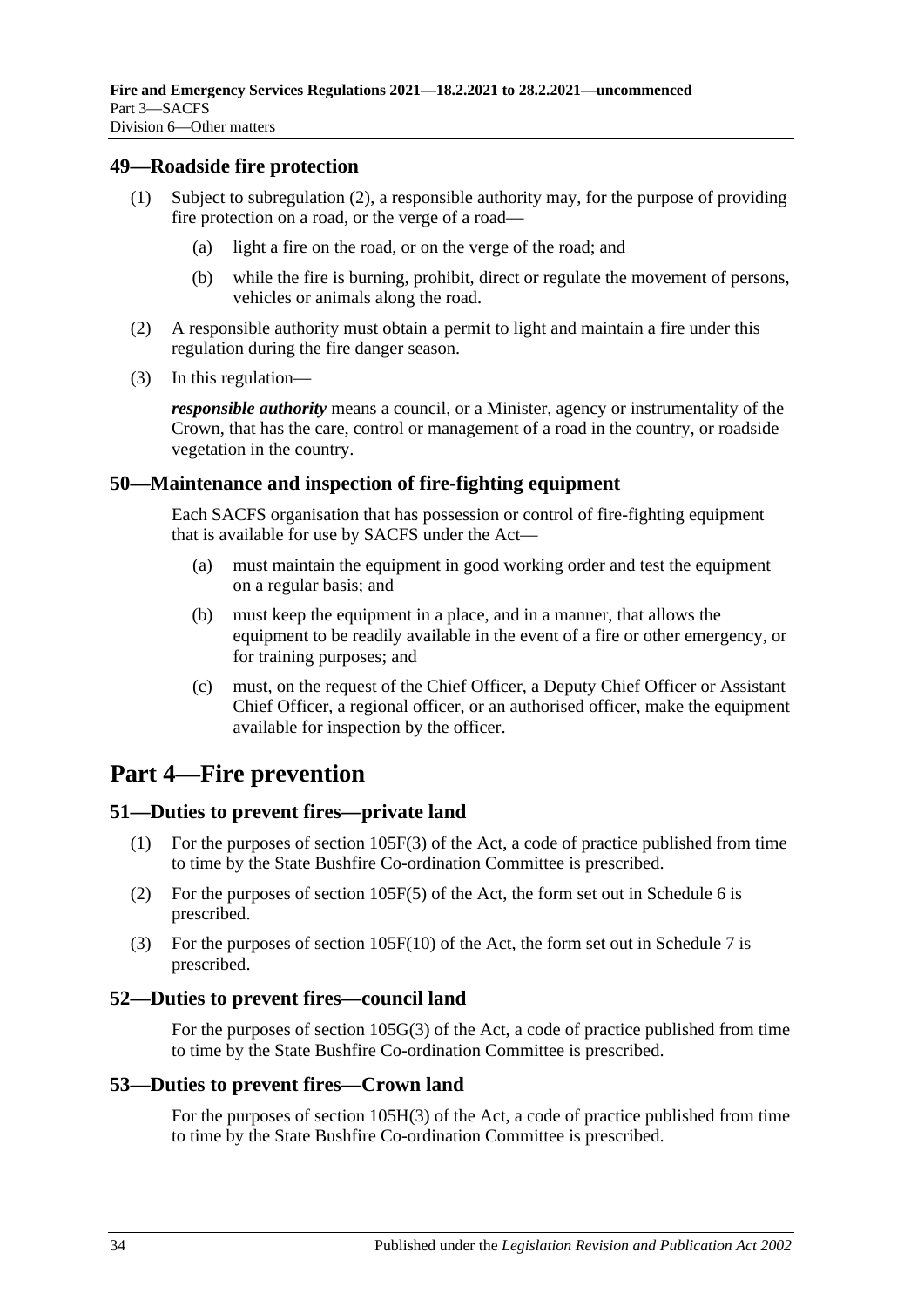## <span id="page-34-0"></span>**54—Prescribed activity**

For the purposes of section 105IA of the Act, the following activities are prescribed:

- (a) lighting or maintaining a fire;
- (b) operating a gas fire or electric element for cooking purposes in the open air;
- (c) operating a stationary engine not enclosed by non-flammable material in the open air;
- (d) operating an internal combustion engine;
- (e) operating a vehicle driven by an internal combustion engine;
- (f) landing an aircraft on, or taking off from, land;
- (g) operating an appliance used for gas welding or soldering with an exposed flame in the open air;
- (h) operating an appliance used for metal cutting in the open air;
- (i) operating an appliance used for metal grinding in the open air;
- (j) operating an appliance used for metal abrasion in the open air;
- (k) operating an appliance used as a rabbit fumigator;
- (l) operating a bird scarer (within the meaning of [regulation](#page-30-2) 42);
- (m) operating an appliance used to generate smoke for manipulating bees;
- (n) lighting or maintaining a fire in the open air to protect against frost in an orchard or vineyard (*smudging*);
- (o) using fireworks in the open air;
- (p) blasting any tree, wood or timber by the use of explosive materials;
- (q) blasting as part of mining operations by the use of explosive materials.

## <span id="page-34-1"></span>**55—Applications for warrants**

- (1) The grounds for an application for a warrant under section 105J of the Act made personally must be verified by affidavit.
- <span id="page-34-2"></span>(2) If an application for a warrant is made under section 105J of the Act by telephone—
	- (a) the applicant must inform the magistrate of the applicant's name and identify the position that the applicant holds for the purposes of the Act, and the magistrate, on receiving that information, is entitled to assume, without further inquiry, that the applicant holds that position; and
	- (b) the applicant must inform the magistrate of the purpose for which the warrant is required and the grounds on which it is sought; and
	- (c) if it appears to the magistrate from the information given by the applicant that there are reasonable grounds to issue a warrant (taking into account the requirements of the Act), the magistrate must inform the applicant of the facts that justify, in the magistrate's opinion, the issue of the warrant, and must not proceed to issue the warrant unless the applicant undertakes to make an affidavit verifying those facts; and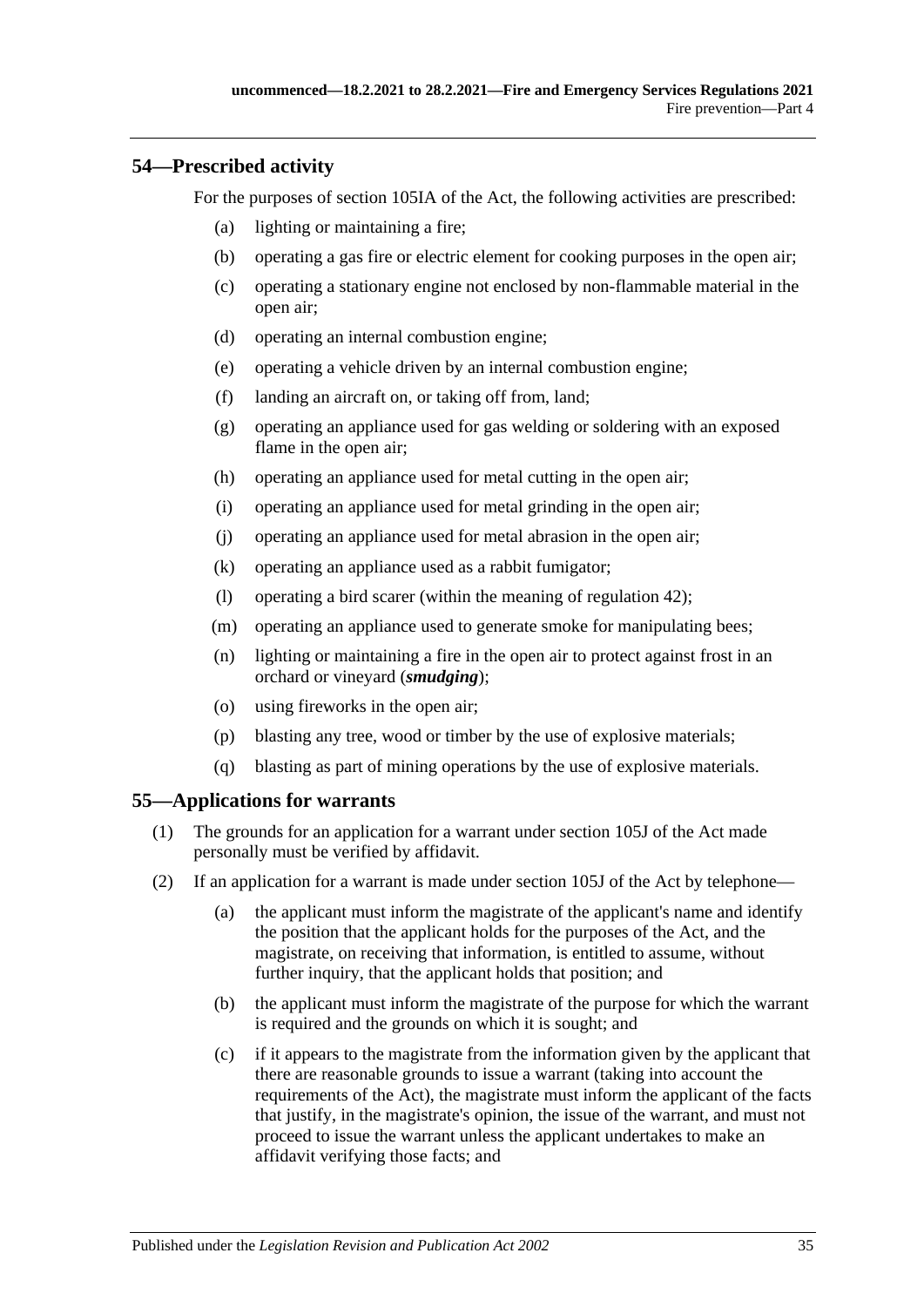- (d) if the applicant gives such an undertaking, the magistrate may then make out and sign a warrant, noting on the warrant the facts that justify, in the magistrate's opinion, the issue of the warrant; and
- (e) the warrant is taken to have been issued, and comes into force, when signed by the magistrate; and
- (f) the magistrate must inform the applicant of the terms of the warrant; and
- (g) the applicant must, as soon as practicable after the issue of the warrant, forward to the magistrate an affidavit verifying the facts referred to in [paragraph](#page-34-2) (c).
- (3) A magistrate by whom a warrant is issued must file the warrant, or a copy of the warrant, and the affidavit verifying the grounds on which the application for the warrant was made, in the Magistrates Court.

#### <span id="page-35-0"></span>**56—Prescribed rate of interest**

For the purposes of section 105J(9) of the Act, the prescribed rate of interest will be a rate of 5% above the cash rate published by the Reserve Bank of Australia applying at the time at which the period fixed by the Minister under subsection (9)(b)(i) of that section expires.

## <span id="page-35-1"></span>**Part 5—SASES**

## <span id="page-35-2"></span>**Division 1—SASES units—Constitution and membership**

## <span id="page-35-3"></span>**57—List of members**

An SASES unit must—

- (a) maintain a list of the names of its members with each member's residential address, date of birth, certificate of identity number and date of joining the unit; and
- (b) forward to the Chief Officer details of any change to the list.

## <span id="page-35-4"></span>**Division 2—Unit managers**

#### <span id="page-35-5"></span>**58—Unit managers**

- (1) Each SASES unit will have a unit manager.
- (2) A unit manager will be appointed or elected in a manner determined or approved by the Chief Officer.
- (3) A member of an SASES unit (other than the unit manager) is, in the exercise of powers under the Act, subject to the control and direction of the unit manager of the unit.

## <span id="page-35-6"></span>**Division 3—Accounts, audits and reporting**

## <span id="page-35-7"></span>**59—Accounts and audits**

(1) Each SASES unit that holds any money must open and maintain an operating account at an ADI.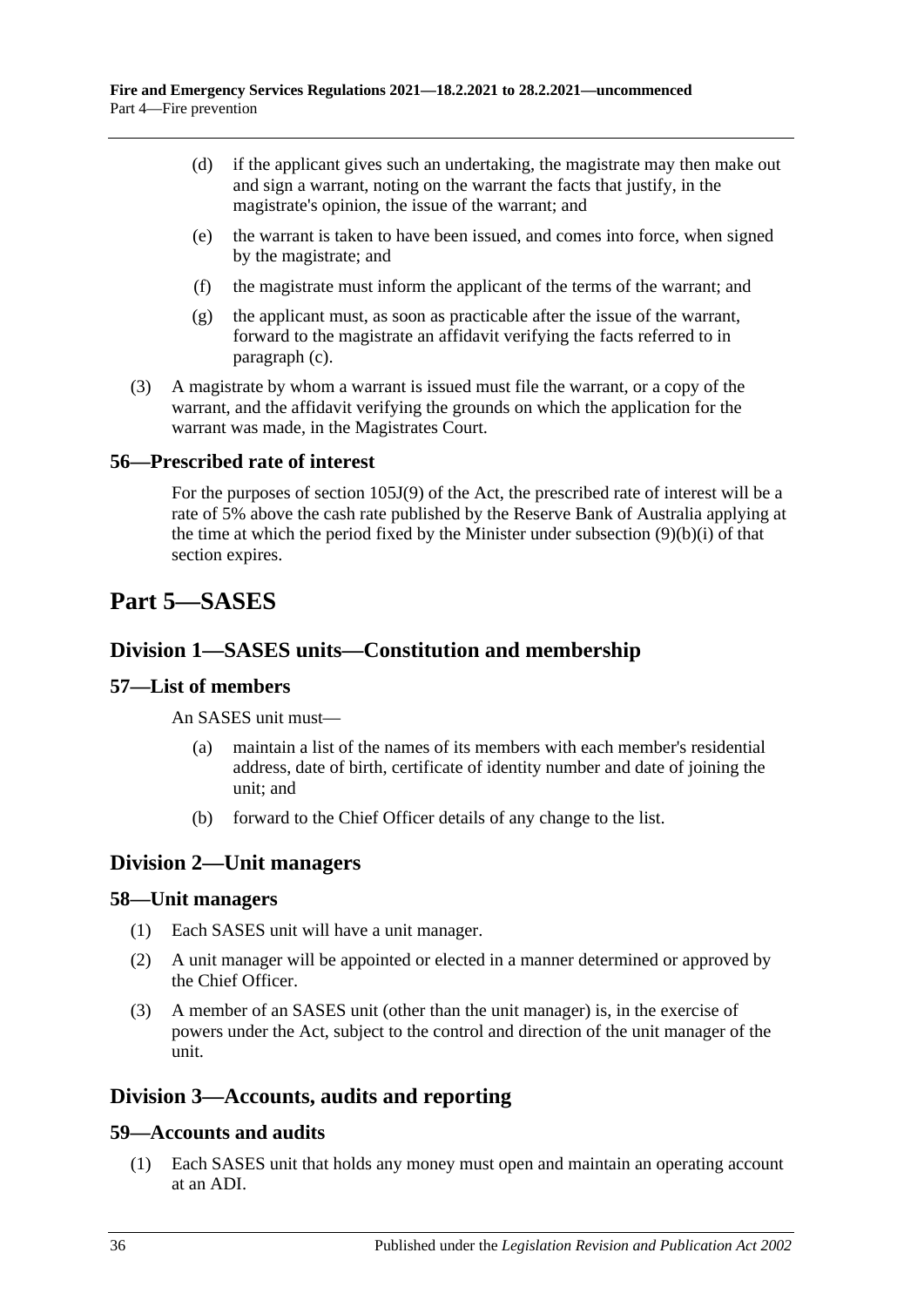- (2) An SASES unit must ensure that proper accounting records are kept of the financial affairs of the SASES unit.
- (3) An SASES unit must present for inspection, in accordance with the requirements of the Chief Officer, a copy of all financial accounts of the SASES unit in respect of each accounting period.
- (4) A member of an SASES unit must, at the request of the Chief Officer, produce accounts or other financial records of the SASES unit in the member's possession for the Chief Officer's inspection.

Maximum penalty: \$2 000.

- (5) A member of an SASES unit must, at the request of the Chief Officer, provide the Chief Officer with explanations or information relating to the financial affairs of the SASES unit.
- (6) In this regulation—

*accounting period* means—

- (a) subject to any determination under [paragraph](#page-36-3) (b)—a financial year; or
- (b) any period determined by the Chief Officer to be an accounting period for the purposes of this regulation.

#### <span id="page-36-3"></span><span id="page-36-0"></span>**60—Annual returns**

Each SASES unit must, on or before 31 August in each year, deliver to the Chief Officer a return (in a form determined by the Chief Officer) containing—

- (a) a copy all financial accounts of the SASES unit for such period as the Chief Officer may require; and
- (b) such other information as the Chief Officer may require.

## <span id="page-36-1"></span>**Division 4—Discipline of members**

## <span id="page-36-2"></span>**61—Discipline of members**

- (1) A member of an SASES unit who—
	- (a) contravenes or fails to comply with—
		- (i) a provision of the Act or these regulations; or
		- (ii) a provision of a code of conduct for SASES published by the Chief Officer; or
		- (iii) a direction or order given to the person as a member of SASES by a person with authority to give that direction or order; or
		- (iv) a provision of the SASES unit's constitution; or
	- (b) is negligent or indolent in the discharge of official duties as a member of SASES; or
	- (c) leaves a place of duty without reasonable excuse; or
	- (d) commits a form of disgraceful or improper conduct in an official capacity; or
	- (e) subverts or disrupts the operations or activities of an SASES unit; or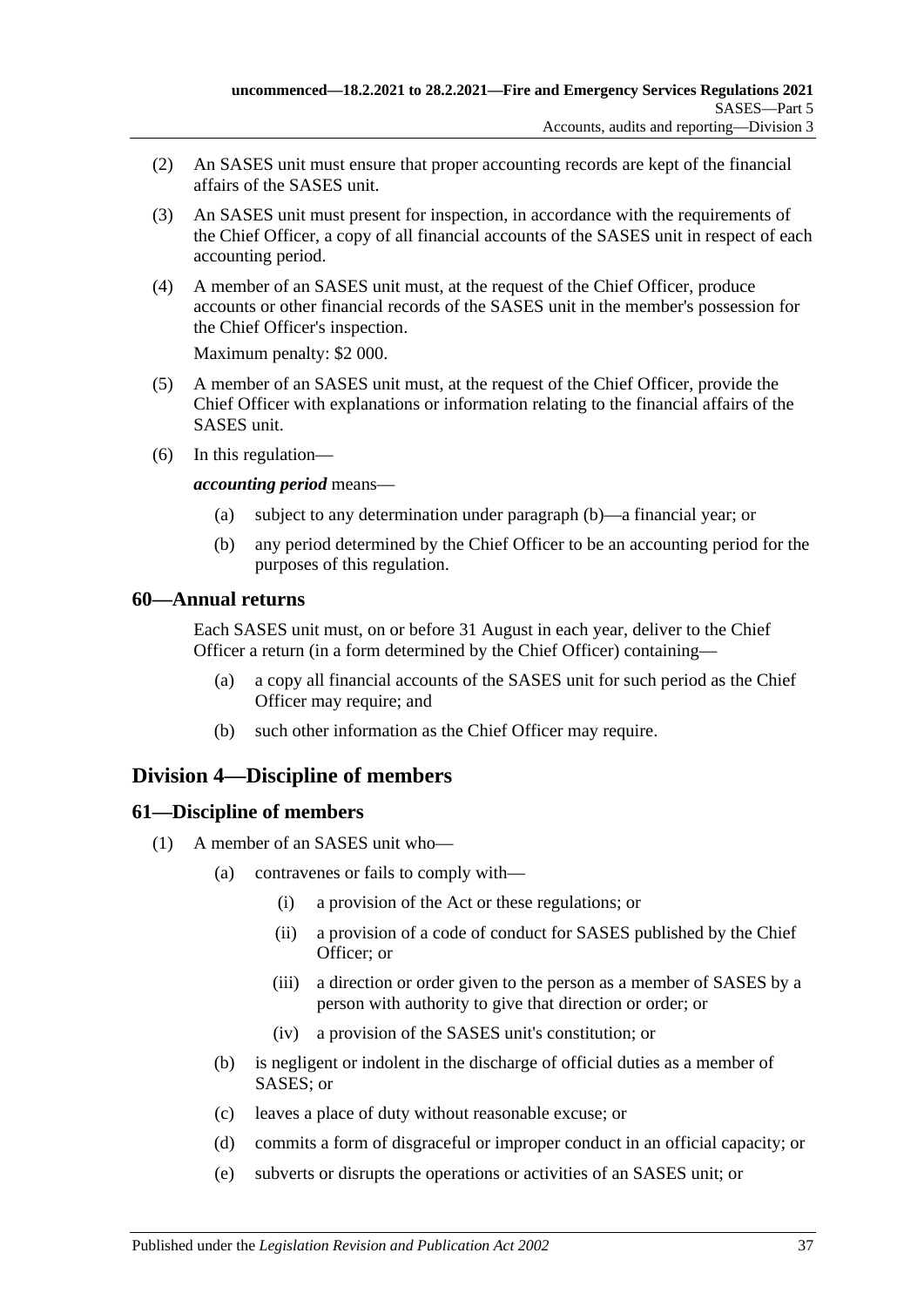- (f) makes improper use of their SASES membership; or
- (g) makes improper use of property or equipment; or
- (h) behaves in any other manner that reflects seriously and adversely on SASES,

is liable to disciplinary action.

- <span id="page-37-0"></span>(2) If an SASES member suspects on reasonable grounds that another SASES member may be liable to disciplinary action, the SASES member may report the matter (orally or in writing) to their commanding officer.
- (3) The commanding officer will be determined according to a command structure established by the Chief Officer.
- <span id="page-37-1"></span>(4) The commanding officer must, on receiving a report under [subregulation](#page-37-0) (2)—
	- $(a)$
- (i) if the commanding officer has received a written report—send a copy of the report to the Deputy Chief Officer, together with such comments as the commanding officer thinks fit;
- (ii) if the commanding officer has received an oral report—prepare a report on the matter (incorporating such comments as the commanding officer thinks fit), and then send a copy of the report to the Deputy Chief Officer; and
- (b) inform the relevant member (orally or in writing) of the presentation or preparation of the relevant report.
- (5) The commanding officer may decline to act under [subregulation](#page-37-1) (4) if the commanding officer considers that the report that has been made to them is trivial, vexatious or misconceived.
- (6) The Deputy Chief Officer must, on receipt of a report under this regulation—
	- (a) determine whether or not to carry out an investigation in relation to the matter; or
	- (b) determine to refer the matter to a disciplinary panel so that the disciplinary panel may carry out an investigation in relation to the matter.
- (7) If the Deputy Chief Officer determines to refer the matter to a disciplinary panel for investigation, a disciplinary panel will be constituted by the Deputy Chief Officer after taking into account any requirements determined by the Chief Officer.
- (8) If an investigation is to be carried out, the Deputy Chief Officer or the disciplinary panel (as the case requires) must—
	- (a) give the relevant member written notice of the investigation, setting out the grounds on which the investigation is being conducted; and
	- (b) give the relevant member a reasonable opportunity to appear (personally or by representative) and to make submissions in relation to the matter.
- (9) The Chief Officer may, pending the outcome of any process under this regulation and if the Chief Officer thinks fit, suspend the member from service with SASES.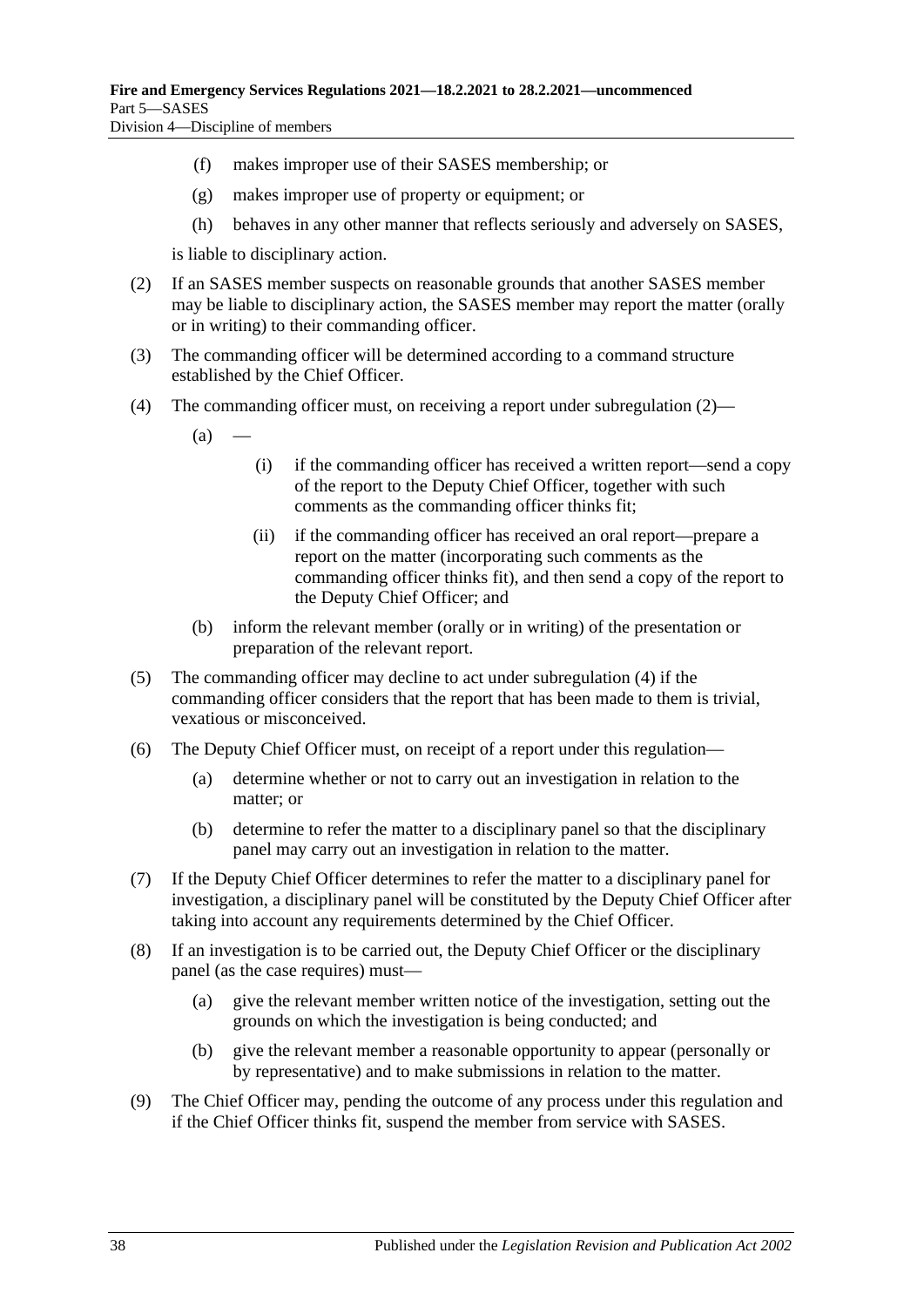- <span id="page-38-2"></span>(10) The Deputy Chief Officer or disciplinary panel (as the case may be) may, at the completion of an investigation, make a recommendation to the Chief Officer as to—
	- (a) whether or not it is considered, on the balance of probabilities, that there are grounds for disciplinary action; and
	- (b) if a recommendation is made under [paragraph](#page-38-2) (a) that there are grounds for disciplinary action—disciplinary action that may be appropriate in the circumstances of the particular case.
- <span id="page-38-4"></span>(11) If a recommendation is made to the Chief Officer that there are grounds for disciplinary action, the Chief Officer—
	- (a) must give notice in writing of that fact to the member; and
	- (b) may—
		- (i) determine not to take any action in relation to the matter; or
		- (ii) determine to take disciplinary action.
- <span id="page-38-5"></span>(12) However, the Chief Officer must not take disciplinary action until the time for lodging an appeal under [subregulation](#page-38-3) (13) has expired.
- <span id="page-38-3"></span>(13) The member may, within 14 days after notice is given to the member in accordance with [subregulation](#page-38-4) (11), appeal to the Chief Officer against the recommendation of the Deputy Chief Officer or disciplinary panel (as the case may be).
- (14) The Chief Officer may, on the basis of a determination under [subregulation](#page-38-5)  $(11)(b)(ii)$ —
	- (a) reprimand the member;
	- (b) suspend the member for a specified period;
	- (c) demote the member;
	- (d) disqualify the member from holding a rank in SASES;
	- (e) disqualify the person from membership of SASES.
- (15) Nothing in this regulation—
	- (a) prevents the making of preliminary investigations by a commanding officer prior to the presentation of a report under this regulation;
	- (b) limits the operation of the principles of natural justice.
- (16) If the position of Deputy Chief Officer is vacant, or if the Deputy Chief Officer is absent, another officer determined by the Chief Officer may exercise and perform the powers and functions of the Deputy Chief Officer under this regulation.

## <span id="page-38-0"></span>**Division 5—Miscellaneous**

## <span id="page-38-1"></span>**62—Identity cards**

- (1) The Chief Officer will issue to each—
	- (a) officer of SASES; and
	- (b) member of an SASES unit,

a certificate of identity in a form determined by the Chief Officer.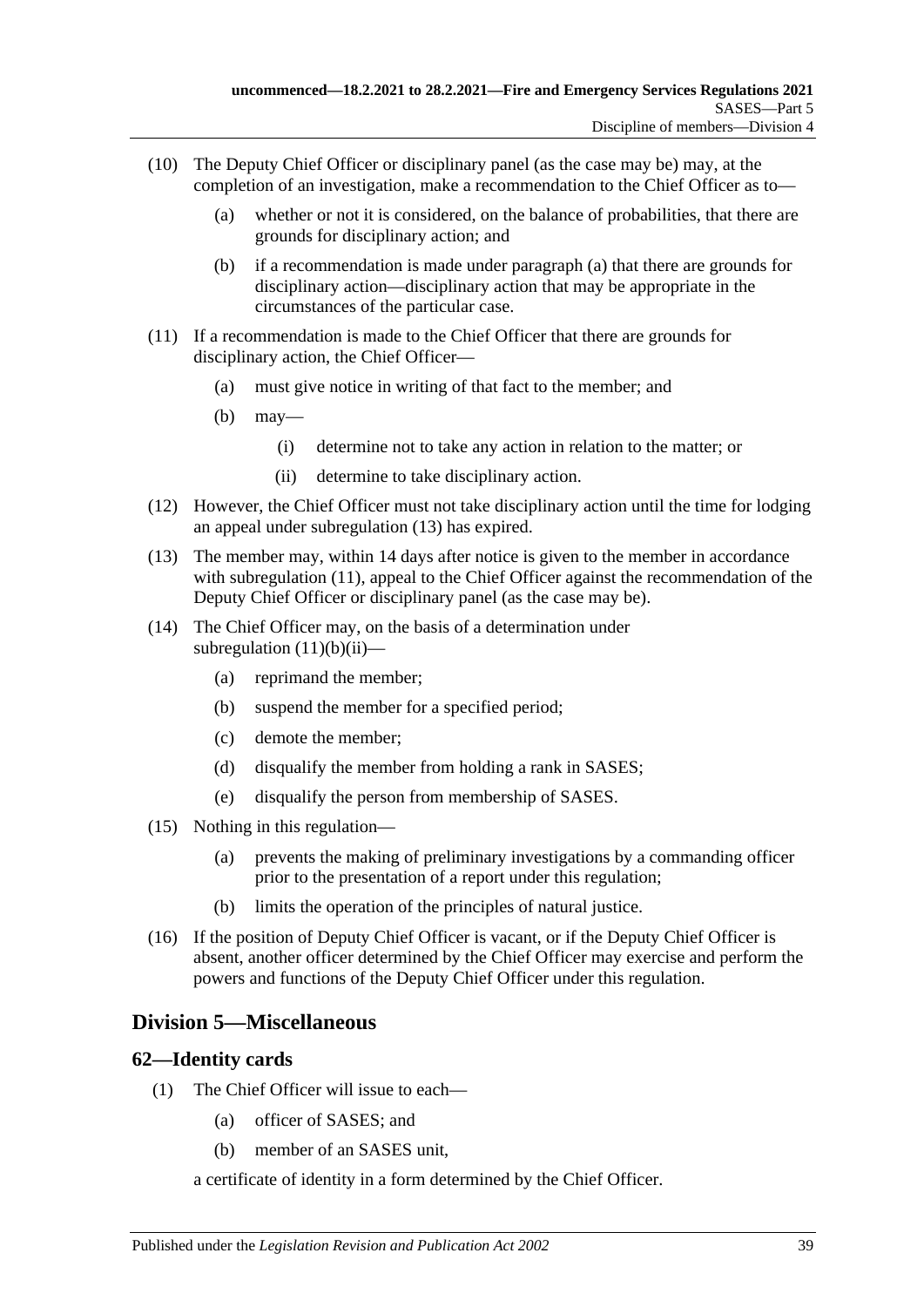- (2) A certificate of identity ceases to be valid when the person ceases to hold the position in relation to which the certificate was issued.
- (3) A person must, on ceasing to hold the position in relation to which a certificate of identity has been issued, surrender the certificate to the Chief Officer. Maximum penalty: \$1 250.
- (4) A person must, on ceasing to be a member of an SASES unit, surrender all insignia, equipment or clothing issued to the person by the unit to the unit manager. Maximum penalty: \$1 250.

#### <span id="page-39-0"></span>**63—Dissolution of organisation (section 116)**

- (1) For the purposes of section  $116(2)(c)$  of the Act, a request to dissolve an organisation must be made in writing under the common seal of the organisation.
- <span id="page-39-1"></span>(2) The Chief Officer must, before determining to dissolve an SASES unit—
	- (a) consult in relation to the matter with—
		- (i) the members of the unit; and
		- (ii) the S.A.S.E.S. Volunteers' Association Incorporated; and
	- (b) give notice of the proposed dissolution—
		- (i) on a website determined by the Chief Officer; and
		- (ii) in a newspaper circulating throughout the local area in relation to which the SASES unit is constituted; and
		- (iii) to any member of the House of Assembly whose electoral district includes any part of the area in relation to which the SASES unit is constituted.
- (3) For the purposes of [subregulation](#page-39-1)  $(2)(a)$ , the Chief Officer must—
	- (a) organise a meeting at which the Chief Officer, or a representative or representatives of the Chief Officer, can meet with the members of the SASES unit (or their representative or representatives); and
	- (b) invite the S.A.S.E.S. Volunteers' Association Incorporated to—
		- (i) make written submissions to the Chief Officer in relation to the matter; or
		- (ii) have a representative, or representatives, attend a meeting with the Chief Officer or a representative or representatives of the Chief Officer,

as the Association sees fit.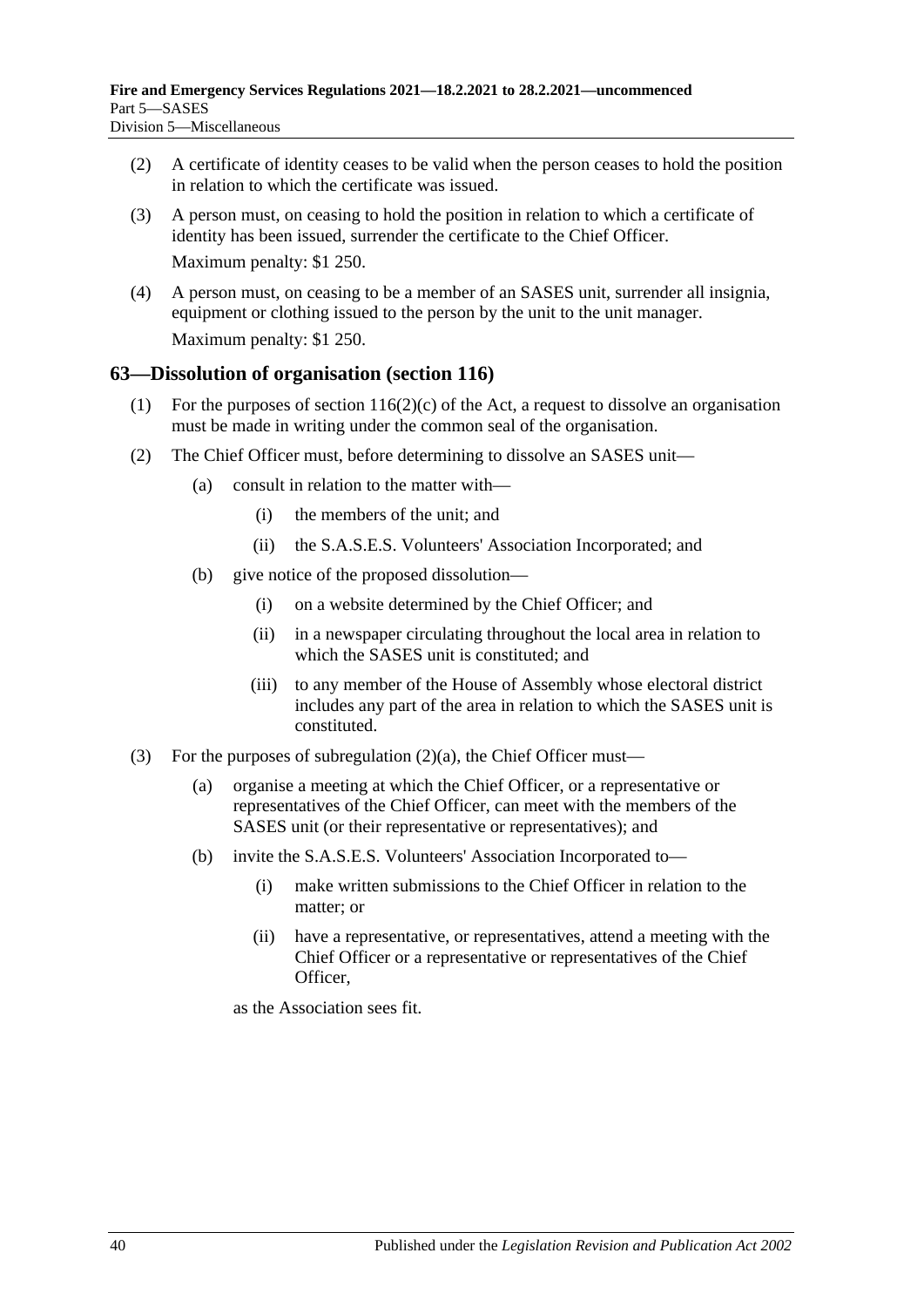# <span id="page-40-0"></span>**Part 6—Miscellaneous**

## <span id="page-40-1"></span>**64—Coronial inquests**

A coronial inquest may be requested by the Commission or an emergency services organisation if the Commission or organisation (as the case may be) is of the opinion that such an inquest should be held—

- (a) on account of—
	- (i) the circumstances surrounding the lighting or spread of a fire, or the occurrence of an emergency of another kind; or
	- (ii) the intensity or seriousness of a fire, or the seriousness of an emergency of another kind; or
	- (iii) the circumstances surrounding the involvement of a person or organisation in a fire or other emergency; or
- (b) on account of representations made by a council in relation to a fire or other emergency.

## <span id="page-40-2"></span>**65—Prescribed water authority**

SA Water is brought within the definition of *water authority* under sections 43 and 98 of the Act.

#### <span id="page-40-5"></span><span id="page-40-3"></span>**66—Use of water**

- (1) An officer of SAMFS or SACFS may, for the purpose of any operation conducted by the officer's emergency services organisation (including, for the avoidance of doubt, emergency incident related purposes other than fire-fighting purposes), take water from a hydrant, fire-plug or stand pipe approved by SA Water for fire-fighting purposes.
- (2) For training purposes, water may only be taken under [subregulation](#page-40-5) (1) as directed by a responsible officer of SA Water.
- (3) An emergency services organisation is not liable for the cost of water taken under this regulation.
- (4) This regulation does not apply in relation to the operation of section 42 or 97 of the Act.

## <span id="page-40-4"></span>**67—Insignia**

- (1) A person must not, without the consent of the Commission (which consent may be given unconditionally or subject to conditions determined by the Commission)—
	- (a) use or display any prescribed insignia; or
	- (b) sell, hire, lend or otherwise surrender possession of a prescribed logo to a person who is not a member of the relevant emergency services organisation or, if relevant, who is not otherwise a person authorised to act in an official capacity under the Act or these regulations.

Maximum penalty: \$2 500.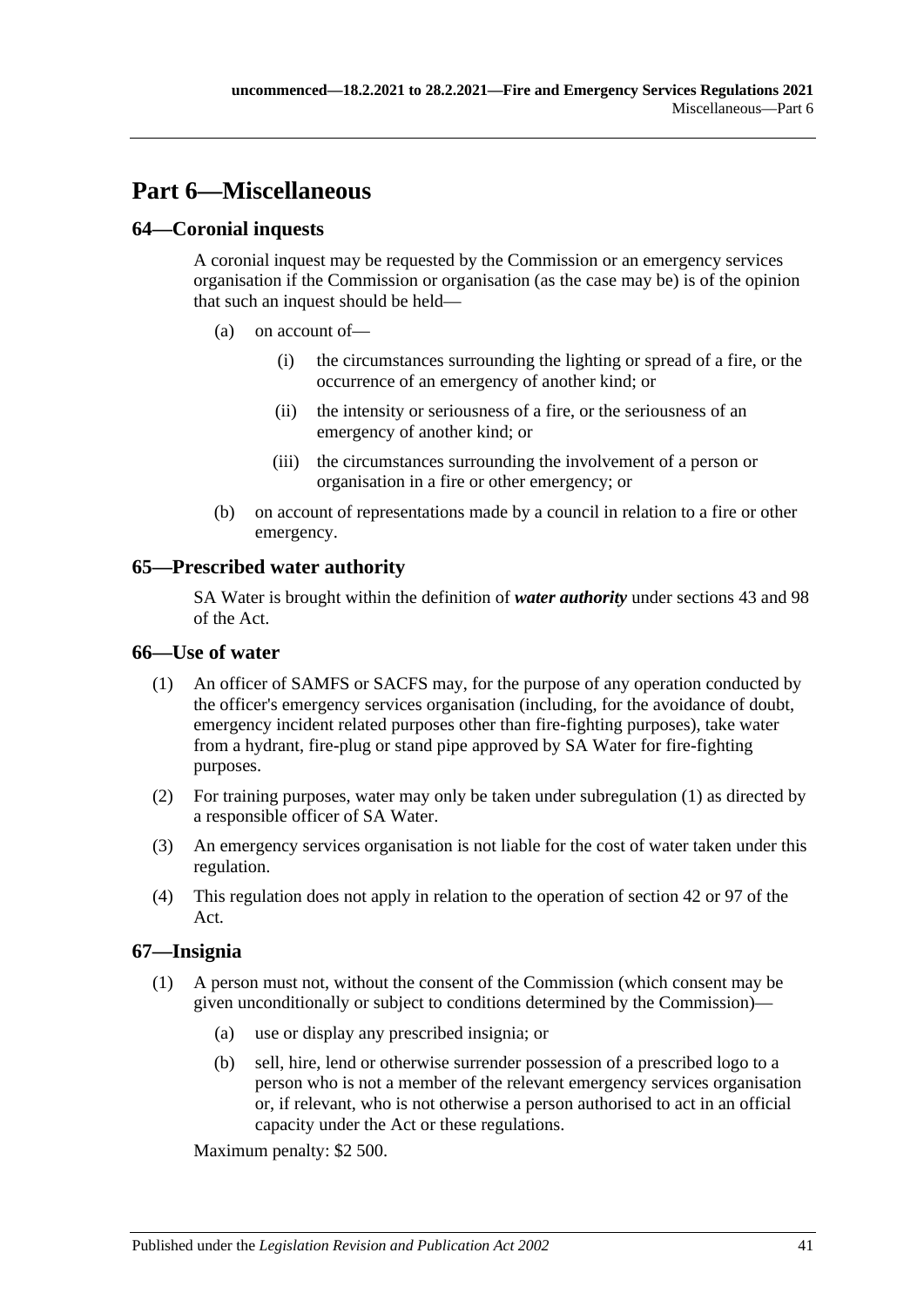(2) In this regulation—

*prescribed insignia* means any logo declared by the Commission to be a logo for the purposes of section 131 of the Act.

#### <span id="page-41-0"></span>**68—Service insignia**

- (1) A prescribed person is, in recognition of the person's service with an emergency services organisation, or any other organisation recognised by the Commission for the purposes of this regulation, entitled to wear, on the person's uniform or fire-fighting or emergency services clothing, service insignia determined or approved by the Commission.
- (2) In this regulation—

#### *prescribed person* means—

- (a) a member of an emergency services organisation; or
- (b) a fire control officer.

#### <span id="page-41-1"></span>**69—Fees**

- (1) Fees prescribed for the purposes of the Act do not include any GST that may be payable in respect of a particular fee.
- (2) The relevant emergency services organisation may, in its discretion, waive payment of the whole or a part of a prescribed fee, or refund a prescribed fee (in whole or in part).

#### <span id="page-41-2"></span>**70—Expiation of offences**

(1) Pursuant to Schedule 5 clause 14 of the Act, the following expiation fees are fixed for alleged offences against the following sections of the Act:

| <b>Section</b>      |                                                                                                                                                                                                                                                                    | <b>Expiation fee</b> |
|---------------------|--------------------------------------------------------------------------------------------------------------------------------------------------------------------------------------------------------------------------------------------------------------------|----------------------|
| Section $79(1)$ if- |                                                                                                                                                                                                                                                                    | \$473                |
| (a)                 | the offence falls within the ambit of 1 of the following<br>subparagraphs:                                                                                                                                                                                         |                      |
| (i)                 | if the fire is for cooking or personal comfort—the offence<br>consists of a failure to comply with a requirement imposed<br>under regulation $30(1)(a)$ ;                                                                                                          |                      |
| (ii)                | if the fire is for heating bitumen or charring—the offence<br>consists of a failure to comply with a requirement imposed<br>under regulation $30(1)(b)$ ;                                                                                                          |                      |
| (iii)               | if the fire is lighted or maintained pursuant to a permit issued<br>under section 81 of the Act for burning off land—the offence<br>consists of a failure to comply with a condition of the permit<br>prescribed by regulation $31(4)(a)$ , (b), (d), (e) or (f);  |                      |
| (iv)                | if the fire is lighted or maintained pursuant to a permit issued<br>under section 81 of the Act other than for burning off land—the<br>offence consists of a failure to comply with a condition of the<br>permit prescribed by regulation $31(5)(a)$ , (b) or (c); |                      |
| (v)                 | if the fire is lighted or maintained for a gas fire or electric<br>element for cooking purposes under regulation $32(1)$ —the<br>offence consists of a failure to comply with a requirement<br>imposed under regulation $32(1)$ ; and                              |                      |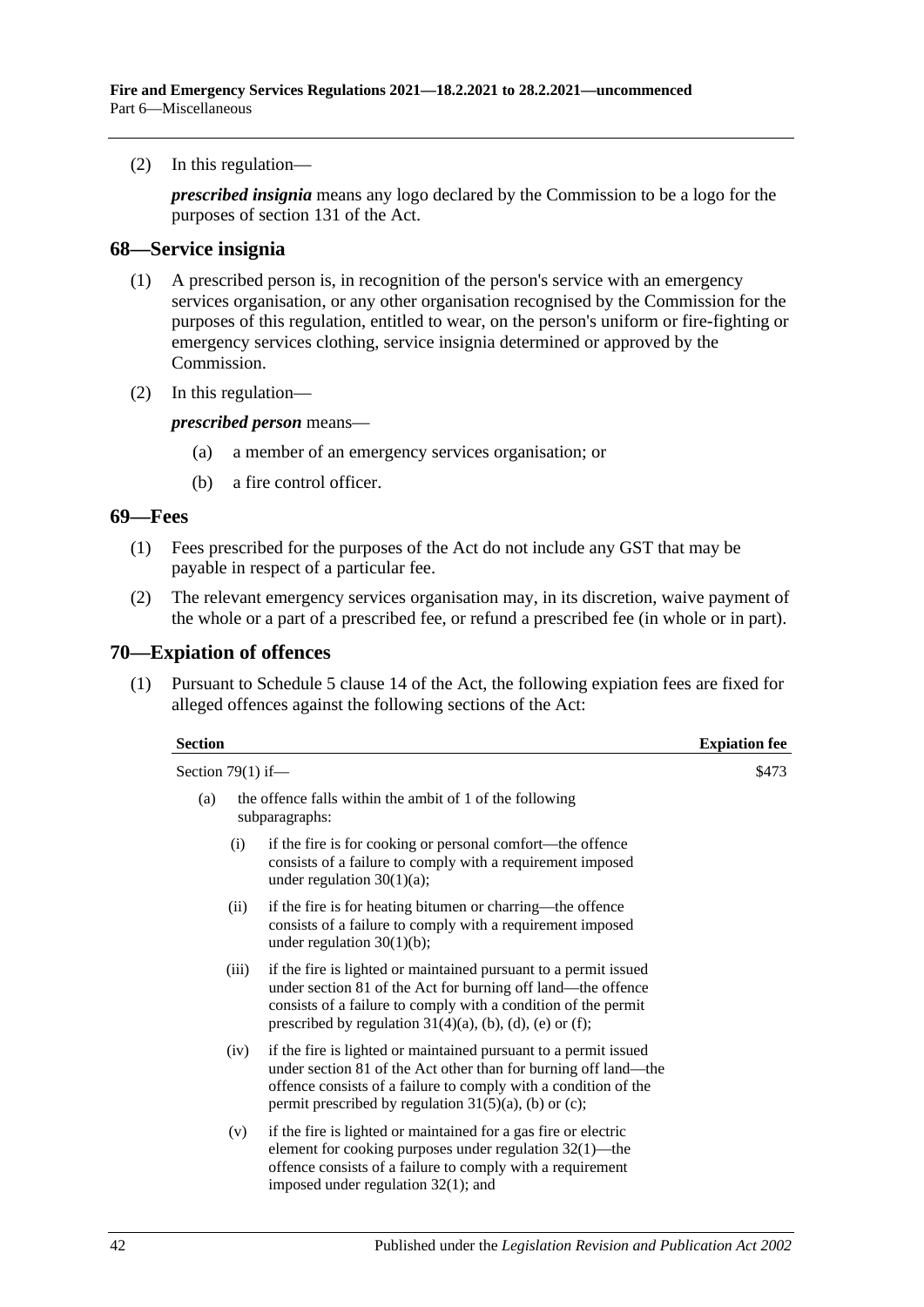| (b)               | the fire does not contravene a prohibition or restriction under<br>regulation $30(2)$ .                                                                                                                                                                                                                              |       |
|-------------------|----------------------------------------------------------------------------------------------------------------------------------------------------------------------------------------------------------------------------------------------------------------------------------------------------------------------|-------|
|                   | Section 89 if the offence consists of a breach of, or failure to comply with, 1 or<br>more of the following:                                                                                                                                                                                                         | \$473 |
| (a)               | in the case of an offence involving the operation, during the fire<br>danger season, of a stationary engine not enclosed by non-flammable<br>material in the open air—regulation $35(2)$ ;                                                                                                                           |       |
| (b)               | in the case of an offence involving the operation, during the fire<br>danger season, of an internal combustion engine in connection with<br>harvesting a flammable crop, moving a flammable crop on the land<br>holding where it has been harvested or spreading lime or<br>fertilizer—regulation $36(2)(d)$ or (e); |       |
| (c)               | in the case of an offence involving the operation, during the fire<br>danger season, of an internal combustion engine in connection with<br>cutting flammable bush, grass, pasture or stubble—regulation 36(3);                                                                                                      |       |
| (d)               | in the case of an offence involving the use of an appliance, during<br>the fire danger season, to carry out gas welding or soldering with an<br>exposed flame, metal cutting, metal grinding or metal<br>abrasion—regulation 39(2);                                                                                  |       |
| (e)               | in the case of an offence involving the use, during the fire danger<br>season, of an appliance to generate smoke for the manipulation of<br>bees—regulation $40(2)$ ;                                                                                                                                                |       |
| (f)               | in the case of an offence involving the use, during the fire danger<br>season, of an appliance as a rabbit<br>fumigator—regulation $41(2)(a)$ , (b) or (c);                                                                                                                                                          |       |
| (g)               | in the case of an offence involving the use, during the fire danger<br>season, of an appliance as a bird scare r—regulation $42(2)$ or (3);                                                                                                                                                                          |       |
| (h)               | in the case of an offence involving the blasting of any tree, wood or<br>timber by the use of explosive materials—regulation 44(2).                                                                                                                                                                                  |       |
| Section $105F(1)$ |                                                                                                                                                                                                                                                                                                                      | \$473 |
| Section 105F(8)   |                                                                                                                                                                                                                                                                                                                      | \$473 |
| Section 105IA     |                                                                                                                                                                                                                                                                                                                      | \$473 |
| Section 135       |                                                                                                                                                                                                                                                                                                                      | \$473 |

| <b>Regulation</b>               | <b>Expiation fee</b> |  |
|---------------------------------|----------------------|--|
| Regulation $45(1)$              | \$473                |  |
| Regulation $45(2)$ , (3) or (4) | \$500                |  |
| Regulation 47                   | \$473                |  |

## <span id="page-42-0"></span>**71—Prescribed persons and bodies**

For the purposes of section 148(3)(c) of the Act, the following are prescribed:

(a) each Chief Officer;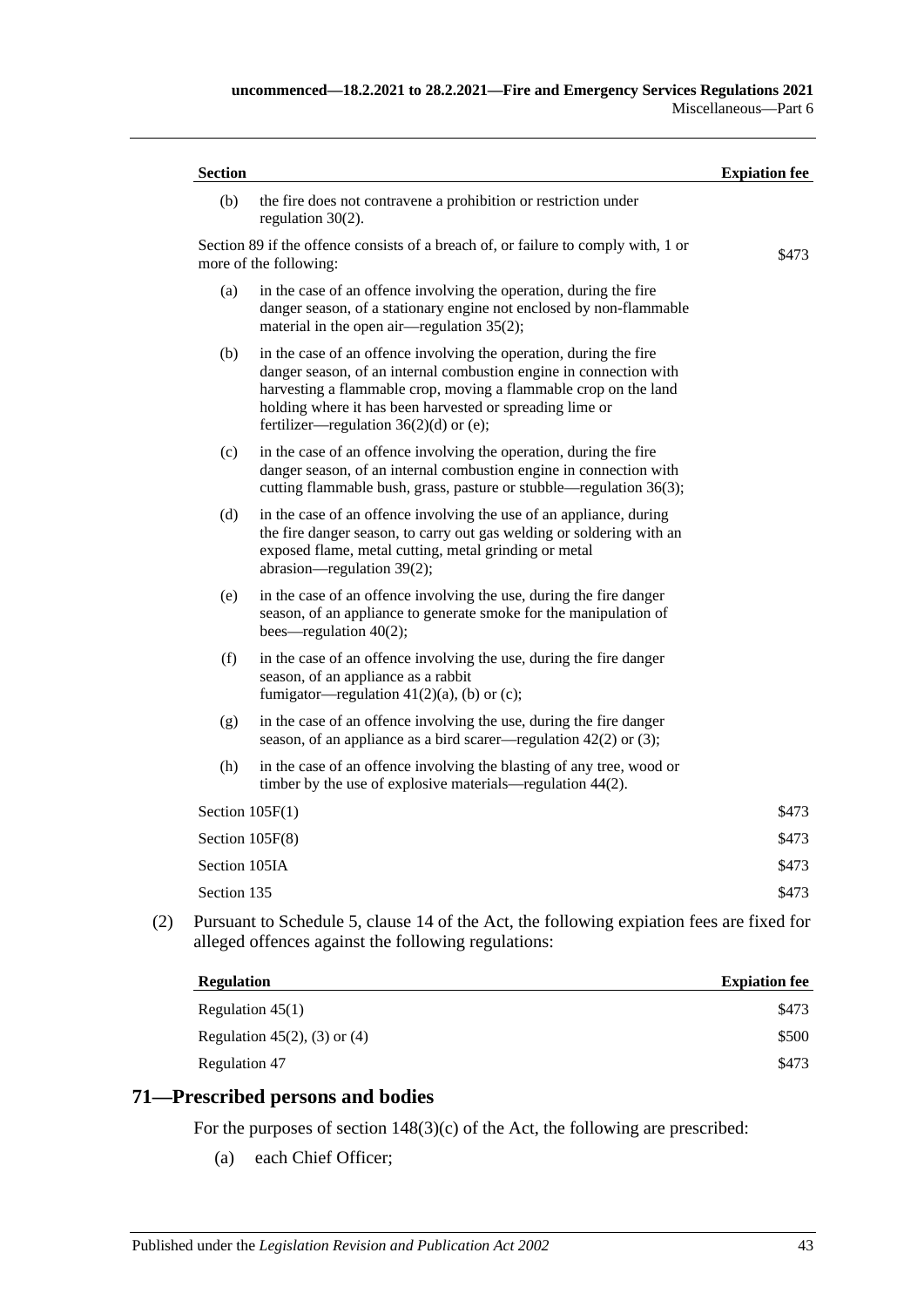(b) the State Bushfire Co-ordination Committee.

# <span id="page-43-0"></span>**Schedule 1—Certificate of registration of an SACFS brigade**

This is to certify that *[insert name of brigade]* is constituted as an SACFS brigade under the *[Fire and Emergency Services Act](http://www.legislation.sa.gov.au/index.aspx?action=legref&type=act&legtitle=Fire%20and%20Emergency%20Services%20Act%202005) 2005*.

The registered code of the brigade as an SACFS organisation is *[insert code of brigade]*.

Date:

*[Insert seal of the SACFS]*

<span id="page-43-1"></span>Signature of the Chief Officer:

## **Schedule 2—Officers of an SACFS brigade**

## <span id="page-43-2"></span>**1—Brigade captain**

A brigade captain has the following specific functions:

- (a) to assist in bushfire prevention planning within the area of the brigade;
- (b) to undertake responsibility for the proper management and maintenance of brigade property and equipment;
- (c) to ensure that members of the brigade are properly trained to carry out their functions;
- (d) subject to the Act and the direction of a superior officer—to take command at a fire or other emergency in the country at which they attend as a member of SACFS and to ensure that the chain of command within the brigade operates effectively and efficiently;
- (e) to liaise with other brigade captains in adjacent areas, and other relevant officers;
- (f) to ensure (so far as may be practicable) the health and safety of all members of the brigade during an SACFS operation and to ensure that the brigade complies with any other relevant occupational health, safety and welfare policies or procedures;
- (g) otherwise to manage the operations of the brigade in accordance with a determination of the Chief Officer.

## <span id="page-43-3"></span>**2—Lieutenant**

A lieutenant must assist the brigade captain in the performance of the brigade captain's functions (and, in the absence of the brigade captain, the most senior lieutenant may assume the functions and responsibilities of the brigade captain).

## <span id="page-43-4"></span>**3—Senior firefighter**

A senior firefighter must assist the brigade captain in the performance of the brigade captain's functions (and in the absence of the brigade captain and lieutenants, the most senior officer may assume the functions and responsibilities of the brigade captain).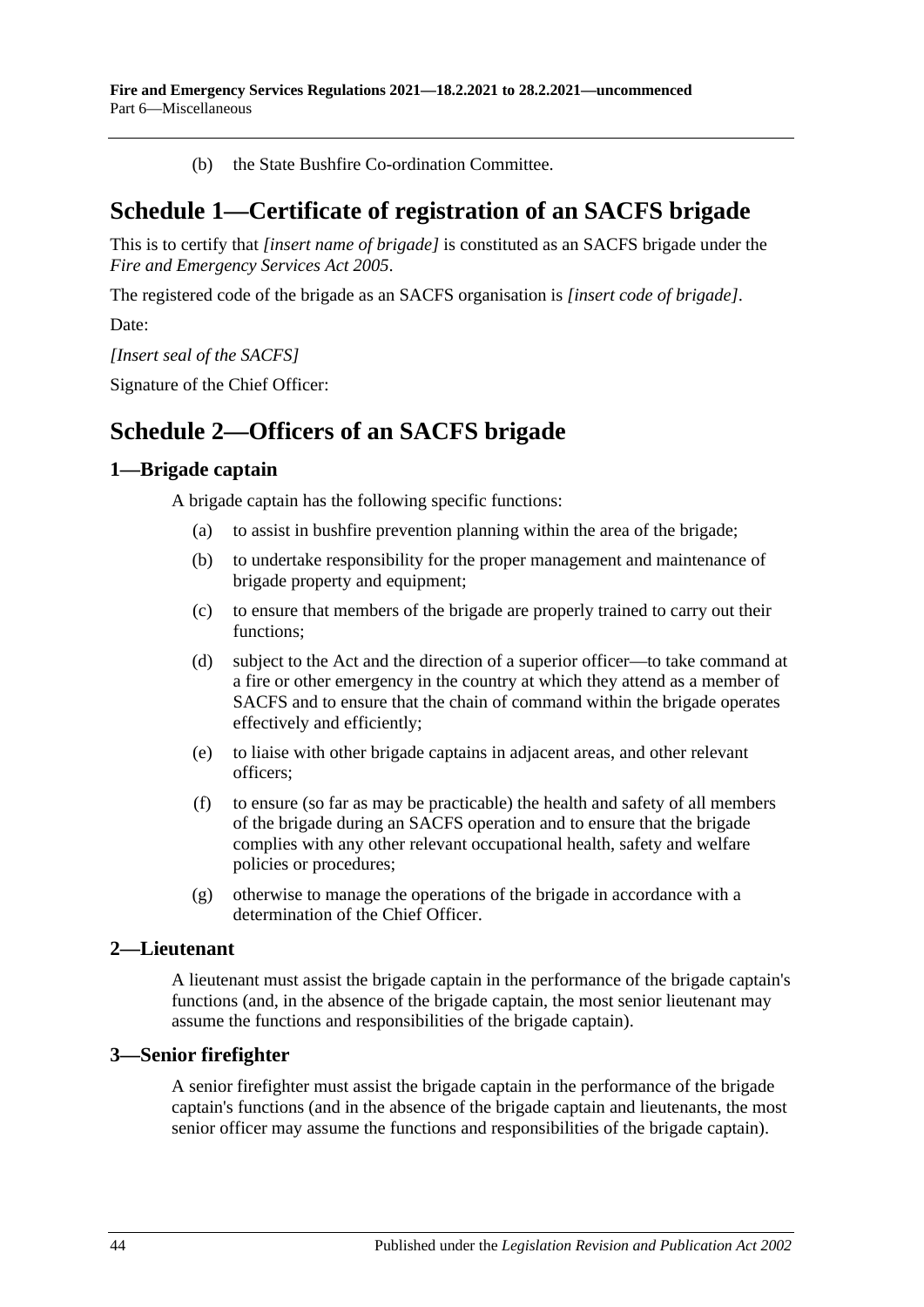# <span id="page-44-0"></span>**Schedule 3—Certificate of registration of an SACFS group**

This is to certify that *[insert name of group]* is constituted as an SACFS group under the *[Fire](http://www.legislation.sa.gov.au/index.aspx?action=legref&type=act&legtitle=Fire%20and%20Emergency%20Services%20Act%202005)  [and Emergency Services Act](http://www.legislation.sa.gov.au/index.aspx?action=legref&type=act&legtitle=Fire%20and%20Emergency%20Services%20Act%202005) 2005*.

The brigades that make up the group are:

The registered code of the group as an SACFS organisation is *[insert code of group]*.

Date:

*[Insert seal of the SACFS]*

<span id="page-44-1"></span>Signature of the Chief Officer:

# **Schedule 4—Officers of an SACFS group**

## <span id="page-44-2"></span>**1—Group officer**

A group officer has the following specific functions:

- (a) in the event of a fire or other emergency requiring a group response—
	- (i) to establish forward command in the field; and
	- (ii) subject to the Act and the direction of a superior officer, to co-ordinate and control the operations of the brigades in the group; and
	- (iii) to organise persons who volunteer to assist the group or a brigade in fighting the fire or dealing with the emergency; and
	- (iv) to liaise with other group officers in adjacent areas, and other relevant officers;
- (b) to oversee the operations, activities and training of the brigades in the group;
- (c) otherwise to undertake functions determined by the Chief Officer.

## <span id="page-44-3"></span>**2—Deputy group officer**

A deputy group officer must assist the group officer in the performance of the group officer's functions (and in the absence of the group officer, the most senior deputy group officer may assume the functions and responsibilities of the group officer).

# <span id="page-44-4"></span>**Schedule 5[—Regulation](#page-25-0) 32 declaration**

Declaration of an area of the State in which a person may operate a gas fire or electric element for cooking purposes in the open air contrary to the terms of a total fire ban.

Pursuant to regulations under the *[Fire and Emergency Services Act](http://www.legislation.sa.gov.au/index.aspx?action=legref&type=act&legtitle=Fire%20and%20Emergency%20Services%20Act%202005) 2005 [insert council name or the Chief Officer of SACFS]* declares that persons may operate gas fires or electric elements for cooking purposes in the open air contrary to the terms of a total fire ban at the following places: *[insert locations]*

This notice operates *[strike out unwanted item]*:

during the following times: [specify times];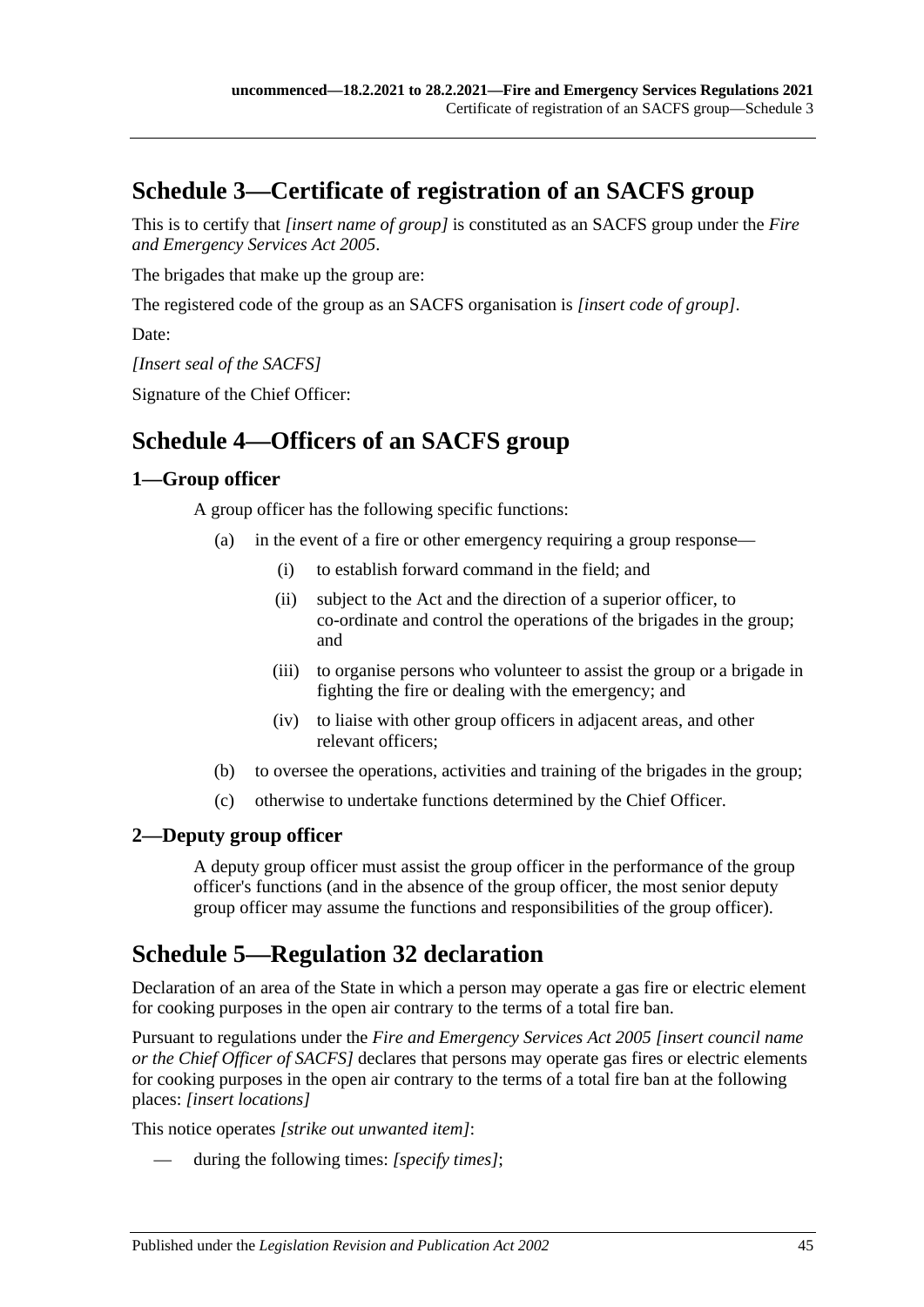— at all times until revoked.

The operation of a gas fire or electric element under this notice is subject to the following conditions:

- (a) the space immediately around and above the gas fire or electric element must be cleared of all flammable vegetation to a distance of at least 4 metres;
- (b) a person who is able to control the gas fire or electric element must be present at all times while it is lighted or charged;
- (c) an appropriate agent adequate to extinguish any fire must be at hand;
- (d) *[such other conditions as the council or the Chief Officer may specify]*

Signature of Chief Executive Officer of council/Chief Officer:

<span id="page-45-0"></span>Council name/Chief Officer of SACFS:

# **Schedule 6—Section 105F notice**

Pursuant to section 105F of the *[Fire and Emergency Services Act](http://www.legislation.sa.gov.au/index.aspx?action=legref&type=act&legtitle=Fire%20and%20Emergency%20Services%20Act%202005) 2005*, *[insert name of owner]*, who is the owner of land at *[insert location]* is required to take the following action to comply with the requirements of that section *[insert specified action]*.

**Notes—**

- 1 Section 105F requires that an owner of private land must take reasonable steps—
	- (a) to prevent or inhibit the outbreak of fire on the land; and
	- (b) to prevent or inhibit the spread of fire through the land; and
	- (c) to protect property on the land from fire; and
	- (d) to minimise the threat to human life from a fire on the land.
- 2 The following matters may be considered relevant to determining whether a breach of these requirements has occurred:
	- (a) the nature of the land;
	- (b) whether the land is in a country, metropolitan, township or other setting;
	- (c) the activities carried out on the land (including whether flammable or combustible materials or substances are used or stored on the land);
	- (d) other statutory standards or requirements that apply to or in relation to the land.

Other matters may also be taken into account.

- 3 A code of practice prescribed under the Act may also be relevant to your circumstances.
- 4 If you fail to comply with a requirement of this notice—
	- (a) you may be liable to a significant fine; and
	- (b) an authorised person may proceed to carry out the work required by the notice and recover the costs against you.
- 5 You are entitled to appeal against a requirement of this notice. Your rights of appeal are set out in the *[Fire and Emergency Services Act](http://www.legislation.sa.gov.au/index.aspx?action=legref&type=act&legtitle=Fire%20and%20Emergency%20Services%20Act%202005) 2005*.
- 6 Your appeal should be instituted within 14 days of receiving this notice. A copy of the appeal notice must be sent to the authority that issued this notice.
- 7 **You may wish to discuss the matter with the authority that issued this notice before you institute an appeal**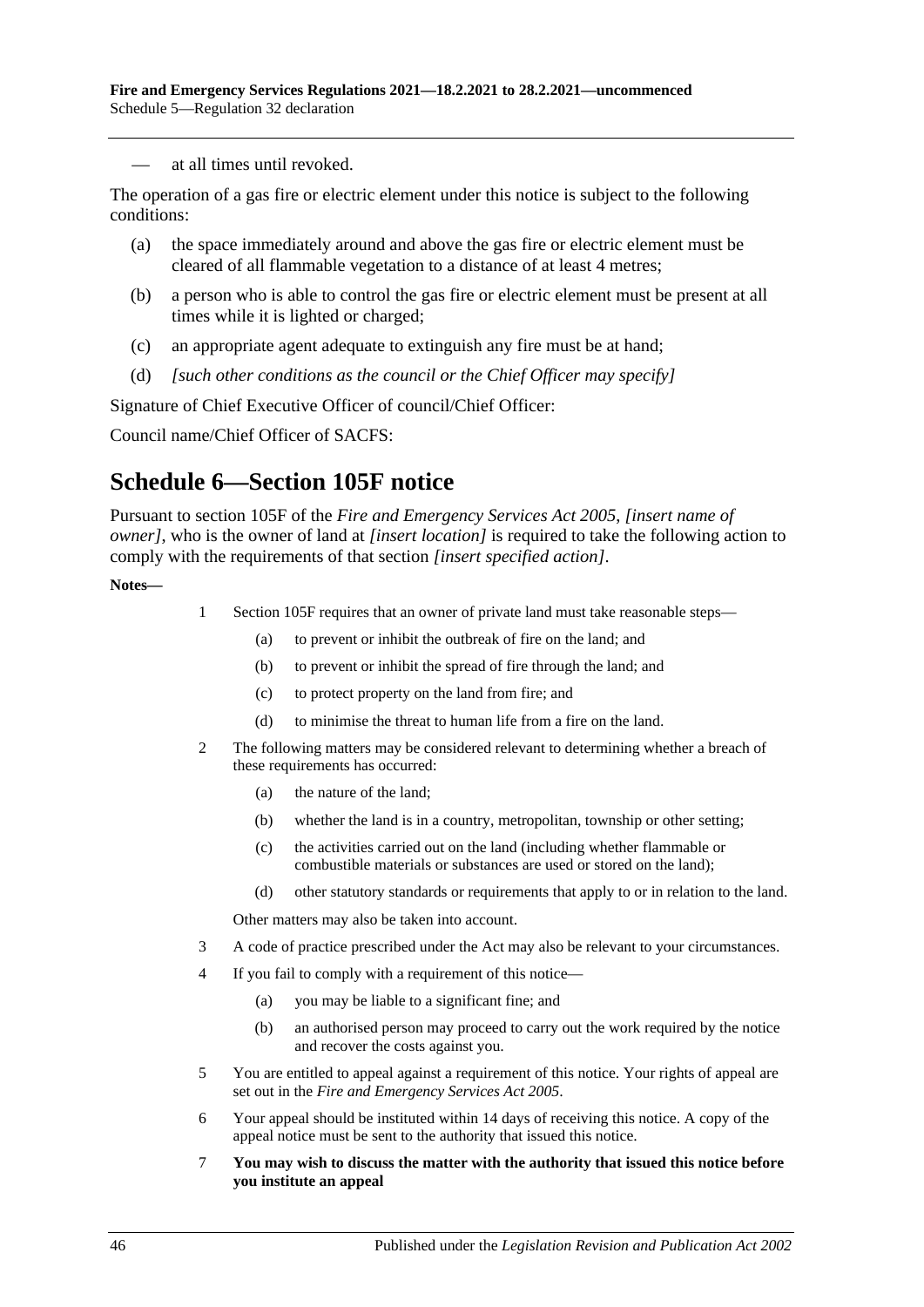Authority issuing the notice:

<span id="page-46-0"></span>Date:

# **Schedule 7—Variation or revocation of section 105F notice**

On *[insert date]*, *[insert name of owner]*, the owner of land at *[insert location]* was required to take certain action by a notice issued under section 105F of the *[Fire and Emergency Services](http://www.legislation.sa.gov.au/index.aspx?action=legref&type=act&legtitle=Fire%20and%20Emergency%20Services%20Act%202005)  Act [2005](http://www.legislation.sa.gov.au/index.aspx?action=legref&type=act&legtitle=Fire%20and%20Emergency%20Services%20Act%202005)*.

That notice is now *[strike out unwanted item]*—

- varied as follows: [insert variation];
- revoked.

Authority issuing the notice:

<span id="page-46-1"></span>Date:

# **Schedule 9—Permit authorising person to light or maintain fire during fire danger season**

Permit number:

Note—This permit is not valid on a day of total fire ban.

Pursuant to section 81 of the *[Fire and Emergency Services Act](http://www.legislation.sa.gov.au/index.aspx?action=legref&type=act&legtitle=Fire%20and%20Emergency%20Services%20Act%202005) 2005* this permit is issued (tick appropriate purpose):

- for the purpose of burning off land;
- for another purpose: [specify the purpose]

This permit is issued to *[insert full name]* of *[insert address]* and authorises the holder of the permit to light or maintain a fire at *[specify location of proposed fire]* during the fire danger season for the purpose indicated above.

#### **Note—**

The location of the proposed fire must be specified with reasonable particularity, indicating either lot, section and hundred numbers, or an appropriate grid reference.

This permit is valid from *[insert time]* on *[insert date]* to *[insert time]* on *[insert date]*.

Subject to any variation by an authorised officer (as noted below), this permit is subject to—

- (a) the conditions prescribed by the *[Fire and Emergency Services Regulations](http://www.legislation.sa.gov.au/index.aspx?action=legref&type=subordleg&legtitle=Fire%20and%20Emergency%20Services%20Regulations%202021) 2021*, as set out on the reverse side of this permit; and
- (b) the following additional conditions: *[insert conditions or variations]*

**Note—**

This permit is liable to be revoked if the permit holder fails to comply with a condition of the permit.

This permit may be revoked in any other justifiable circumstance.

The fact that the holder of this permit has complied with the conditions of the permit does not of itself relive the holder from liability for any loss or damage caused by a fire lit under the authority of the permit (see *[Fire and Emergency Services Act](http://www.legislation.sa.gov.au/index.aspx?action=legref&type=act&legtitle=Fire%20and%20Emergency%20Services%20Act%202005) 2005* section 81(13)).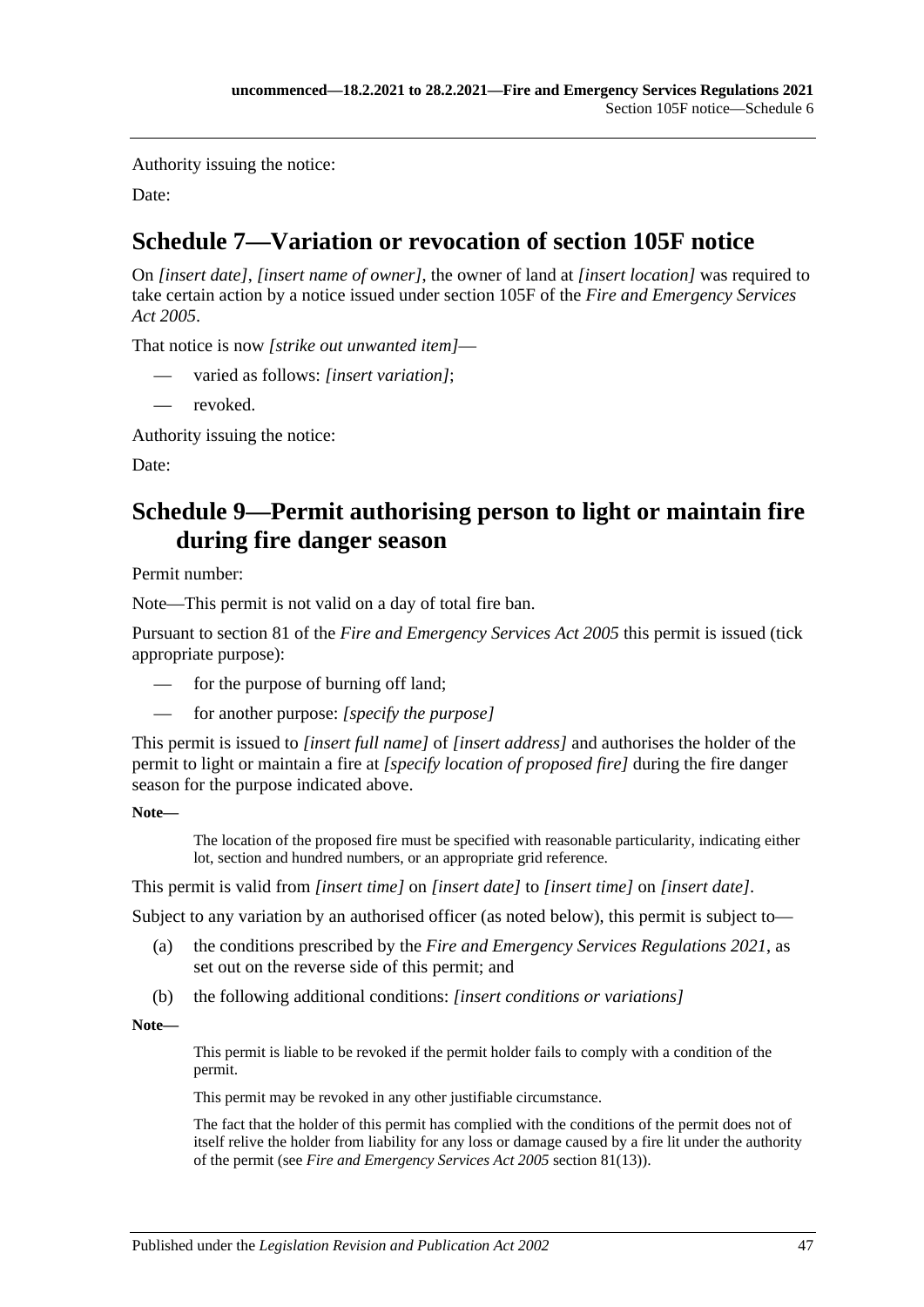Signature of authorised officer:

Name of authorised officer:

ID number of authorised officer:

<span id="page-47-0"></span>Date and time of issue:

# **Schedule 10—Permit authorising person to light or maintain fire in open air contrary to terms of total fire ban**

Permit number:

Pursuant to section 81 of the *[Fire and Emergency Services Act](http://www.legislation.sa.gov.au/index.aspx?action=legref&type=act&legtitle=Fire%20and%20Emergency%20Services%20Act%202005) 2005* this permit is issued for the purpose of *[insert purpose]*.

This permit is issued to *[insert full name]* of *[insert address]* and authorises the holder of the permit to light or maintain a fire at *[specify location of proposed fire]* contrary to the terms of a total fire ban for the purpose indicated above.

**Note—**

The location of the proposed fire must be specified with reasonable particularity, indicating either lot, section and hundred numbers, or an appropriate grid reference.

This permit is valid from *[insert time]* on *[insert date]* to *[insert time]* on *[insert date]*.

Subject to any variation by an authorised officer (as noted below), this permit is subject to—

- (a) the conditions prescribed by the *[Fire and Emergency Services Regulations](http://www.legislation.sa.gov.au/index.aspx?action=legref&type=subordleg&legtitle=Fire%20and%20Emergency%20Services%20Regulations%202021) 2021*, as set out on the reverse side of this permit; and
- (b) the following additional conditions: *[insert conditions or variations]*

**Note—**

This permit is liable to be revoked if the permit holder fails to comply with a condition of the permit.

This permit may be revoked in any other justifiable circumstance.

The fact that the holder of this permit has complied with the conditions of the permit does not of itself relive the holder from liability for any loss or damage caused by a fire lit under the authority of the permit (see *[Fire and Emergency Services Act](http://www.legislation.sa.gov.au/index.aspx?action=legref&type=act&legtitle=Fire%20and%20Emergency%20Services%20Act%202005) 2005* section 81(13)).

Signature of authorised officer:

Name of authorised officer:

ID number of authorised officer:

<span id="page-47-1"></span>Date and time of issue:

## **Schedule 11—Revocation of** *Fire and Emergency Services Regulations 2005*

The *[Fire and Emergency Services Regulations](http://www.legislation.sa.gov.au/index.aspx?action=legref&type=act&legtitle=Fire%20and%20Emergency%20Services%20Regulations%202005) 2005* are revoked.